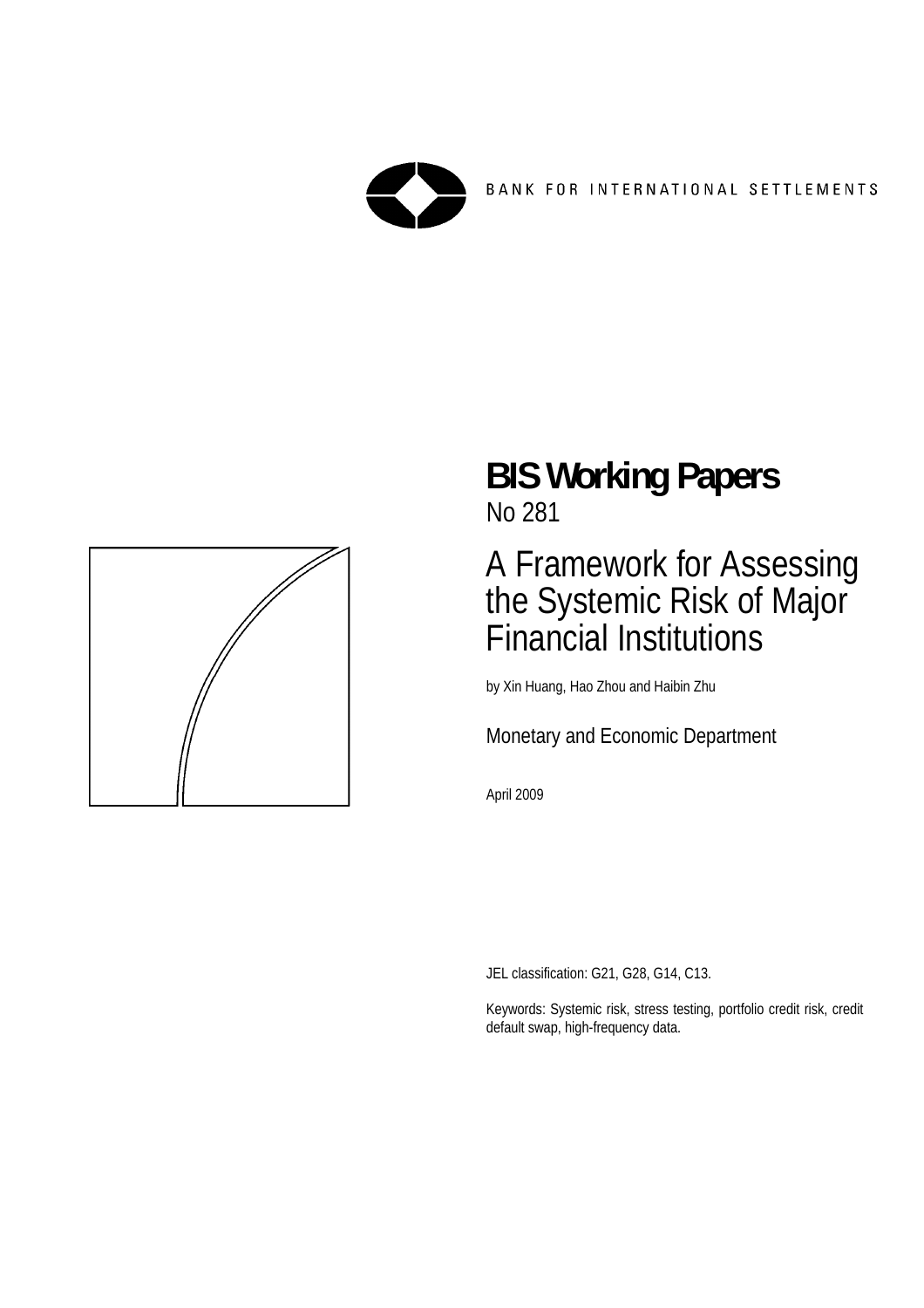BIS Working Papers are written by members of the Monetary and Economic Department of the Bank for International Settlements, and from time to time by other economists, and are published by the Bank. The papers are on subjects of topical interest and are technical in character. The views expressed in them are those of their authors and not necessarily the views of the BIS.

Copies of publications are available from:

Bank for International Settlements Press & Communications CH-4002 Basel, Switzerland

E-mail: publications@bis.org

Fax: +41 61 280 9100 and +41 61 280 8100

This publication is available on the BIS website (www.bis.org).

© *Bank for International Settlements 2009. All rights reserved. Brief excerpts may be reproduced or translated provided the source is stated.*

ISSN 1020-0959 (print) ISBN 1682-7678 (online)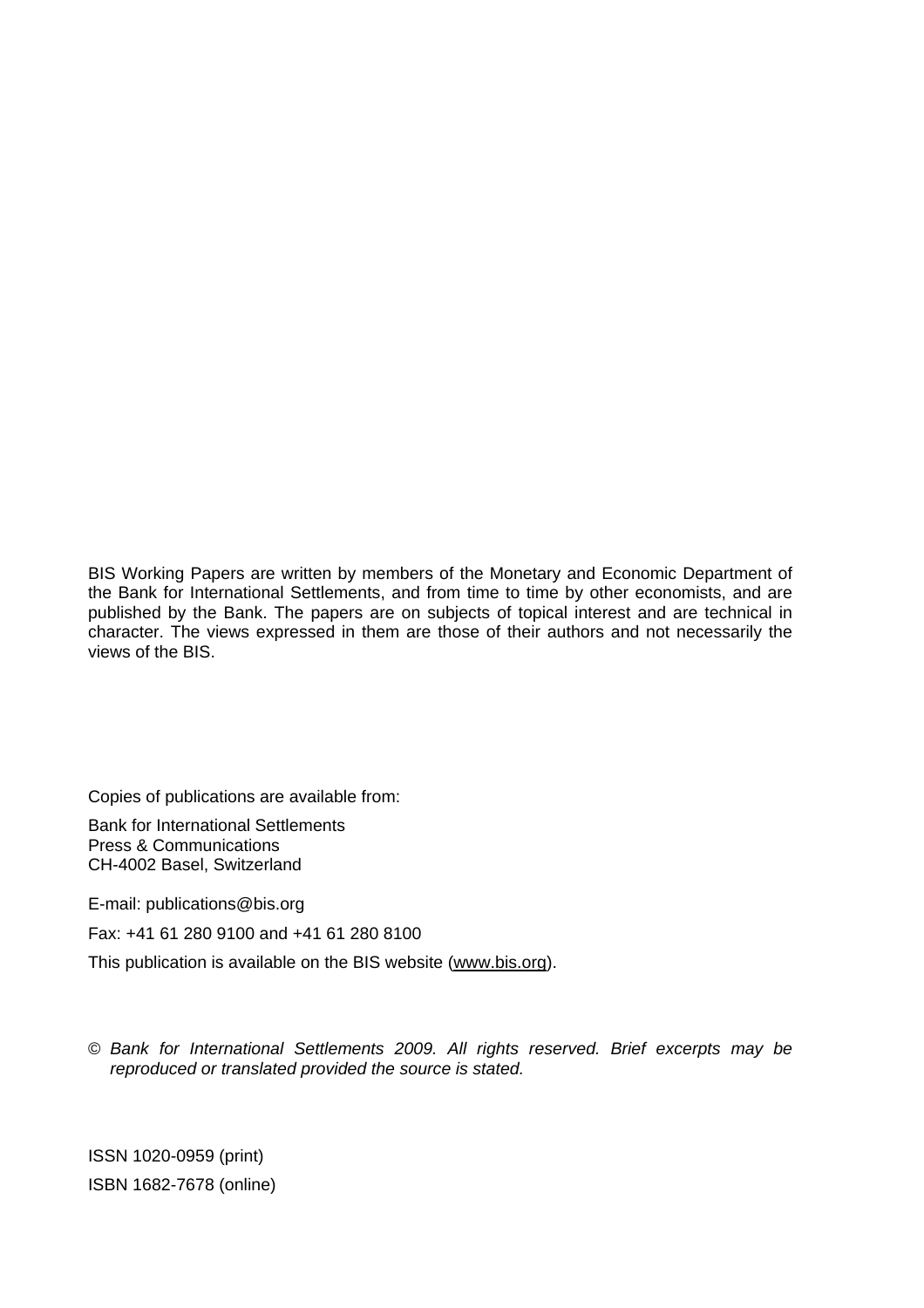# A Framework for Assessing the Systemic Risk of Major Financial Institutions<sup>∗</sup>

Xin Huang † Hao Zhou ‡ Haibin Zhu §

April 2009

Abstract: In this paper we propose a framework for measuring and stress testing the systemic risk of a group of major financial institutions. The systemic risk is measured by the price of insurance against financial distress, which is based on ex ante measures of default probabilities of individual banks and forecasted asset return correlations. Importantly, using realized correlations estimated from high-frequency equity return data can significantly improve the accuracy of forecasted correlations. Our stress testing methodology, using an integrated micro-macro model, takes into account dynamic linkages between the health of major US banks and macro-financial conditions. Our results suggest that the theoretical insurance premium that would be charged to protect against losses that equal or exceed 15 % of total liabilities of 12 major US financial firms stood at \$110 billion in March 2008 and had a projected upper bound of \$250 billion in July 2008.

Keywords: Systemic risk, stress testing, portfolio credit risk, credit default swap, high-frequency data.

JEL classification: G21, G28, G14, C13.

<sup>∗</sup>We would like to thank Mark Carlson, Sean Campbell, Francis X. Diebold, Darrell Duffie, Robert Engle, José L. Fillat, Michael Gibson, Brenda González-Hermosillo, Michael Gordy, Don Nakornthat, Nikola Tarashev, George Tauchen, and seminar participants at the Bank for International Settlements, the Hong Kong Institute for Monetary Research, Federal Reserve Board Finance Forum, Hong Kong University, International Monetary Fund, Federal Reserve Bank of Kansas City, and the conference participants at the Financial Econometrics and Vast Data Conference organized by the Oxford-Man Institute of Quantitative Finance, Federal Reserve System Committee Meeting on Financial Structure and Regulation at Boston, Shanghai Winter Finance Conference, BIS Second Asia Research Network Workshop on Financial Markets and Institutions, Stress Testing Workshop sponsored by China's Banking Regulatory Commission and International Finance Corporation. We would also like to thank Clara Gacia for excellent data support. A grant by CAREFIN Bocconi Centre for Applied Research in Finance is gratefully acknowledged. The views presented here are solely those of the authors and do not necessarily represent those of the Federal Reserve Board or the Bank for International Settlements.

<sup>†</sup>Department of Economics, University of Oklahoma, 729 Elm Avenue, Room 313 Hester Hall, Norman, OK 73019, USA; phone: 01-405-325-2643; e-mail: xhuang@ou.edu.

<sup>‡</sup>Risk Analysis Section, Federal Reserve Board, Washington, D.C., USA; phone: 01-202-452-3360; e-mail: hao.zhou@frb.gov.

<sup>§</sup>Bank for International Settlements, Hong Kong; phone: 852-2878-7145; e-mail: haibin.zhu@bis.org.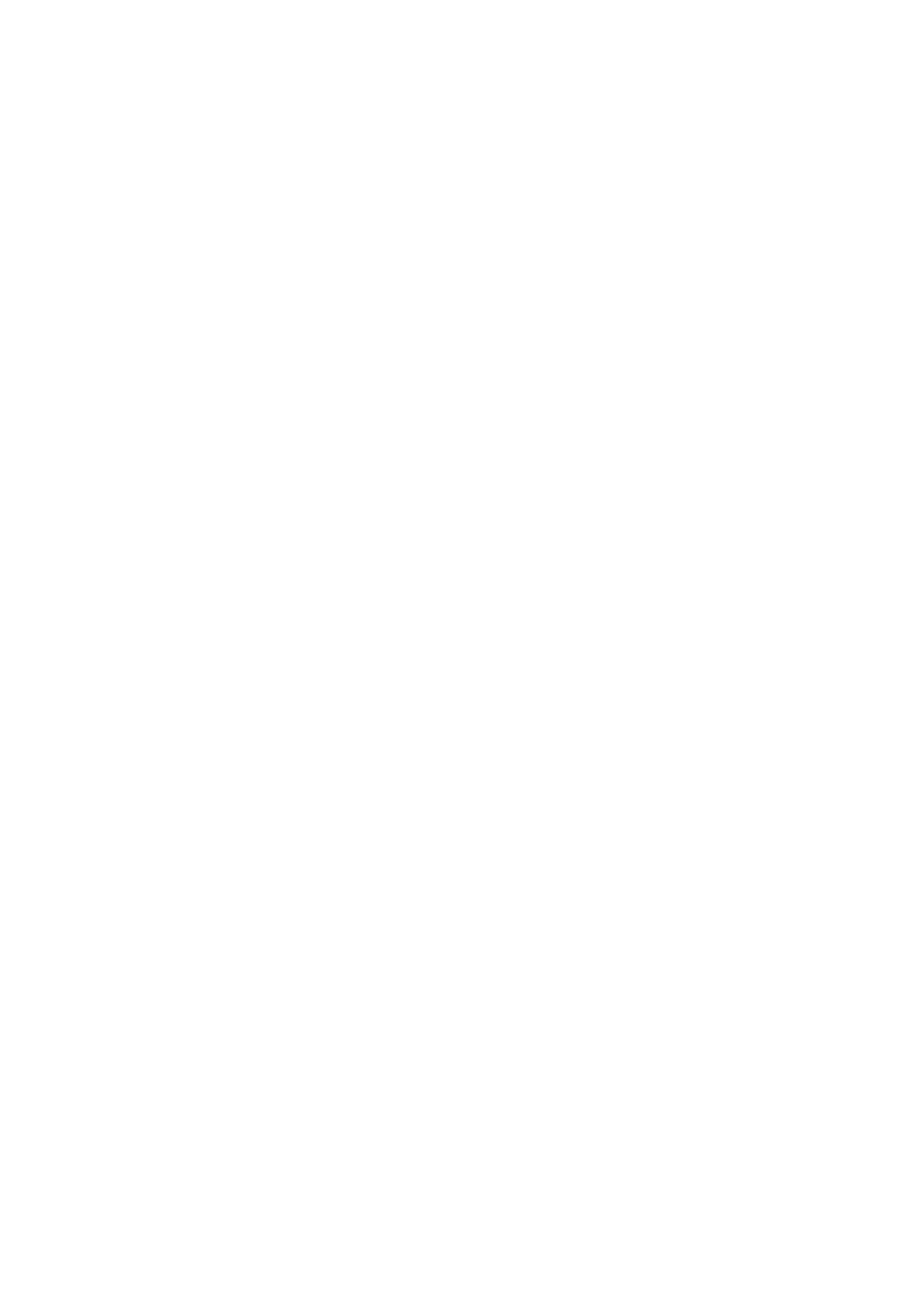# 1 Introduction

Banks have been the most important financial intermediaries in the economy, by providing liquidity transformation and monitoring services. The mal-functioning of the banking system can be extremely costly to the real economy, as illustrated in a number of financial crises in both industrial and developing economies in the past few decades, including the current global credit-liquidity turmoil. Therefore, financial regulators and central banks have devoted much effort to monitoring and regulating the banking industry. Such regulation has been traditionally focused on assuring the soundness of individual banks. More recently, there has been a trend towards focusing on the stability of the banking system as a whole, which is known as the macro-prudential perspective of banking regulation (see Borio (2003) and Crocket (2000)). For instance, Aspachs et al. (2007), Goodhart et al. (2005, 2006) and Lehar (2005) propose measures of financial fragility that apply at both the individual and aggregate levels. At the international level, the Financial Sector Assessment Program (FSAP), a joint IMF and World Bank effort introduced in May 1999, aims to increase the effectiveness of efforts to promote the soundness of financial systems in their member countries.

In order to assess the health of a financial system, two related questions need to be addressed. First, how to measure the systemic risk of a financial system, where systemic risk defined as multiple simultaneous defaults of large financial institutions? Second, how to assess the vulnerability of the financial system to potential downside risks?

In answering the first question, traditional measures have focused on banks' balance sheet information, such as non-performing loan ratios, earnings and profitability, liquidity and capital adequacy ratios. However, given that balance sheet information is only available on a relatively low-frequency (typically quarterly) basis and often with a significant lag, there have been growing efforts recently to measure the soundness of a financial system based on information from financial markets. For example, Chan-Lau and Gravelle (2005) and Avesani et al. (2006) suggest to treat a banking system as a portfolio and use the nth-to-default probability to measure the systemic risk by employing liquid equity market or CDS market data with a modern portfolio credit risk technology. Similarly, Lehar (2005) and Allenspach and Mon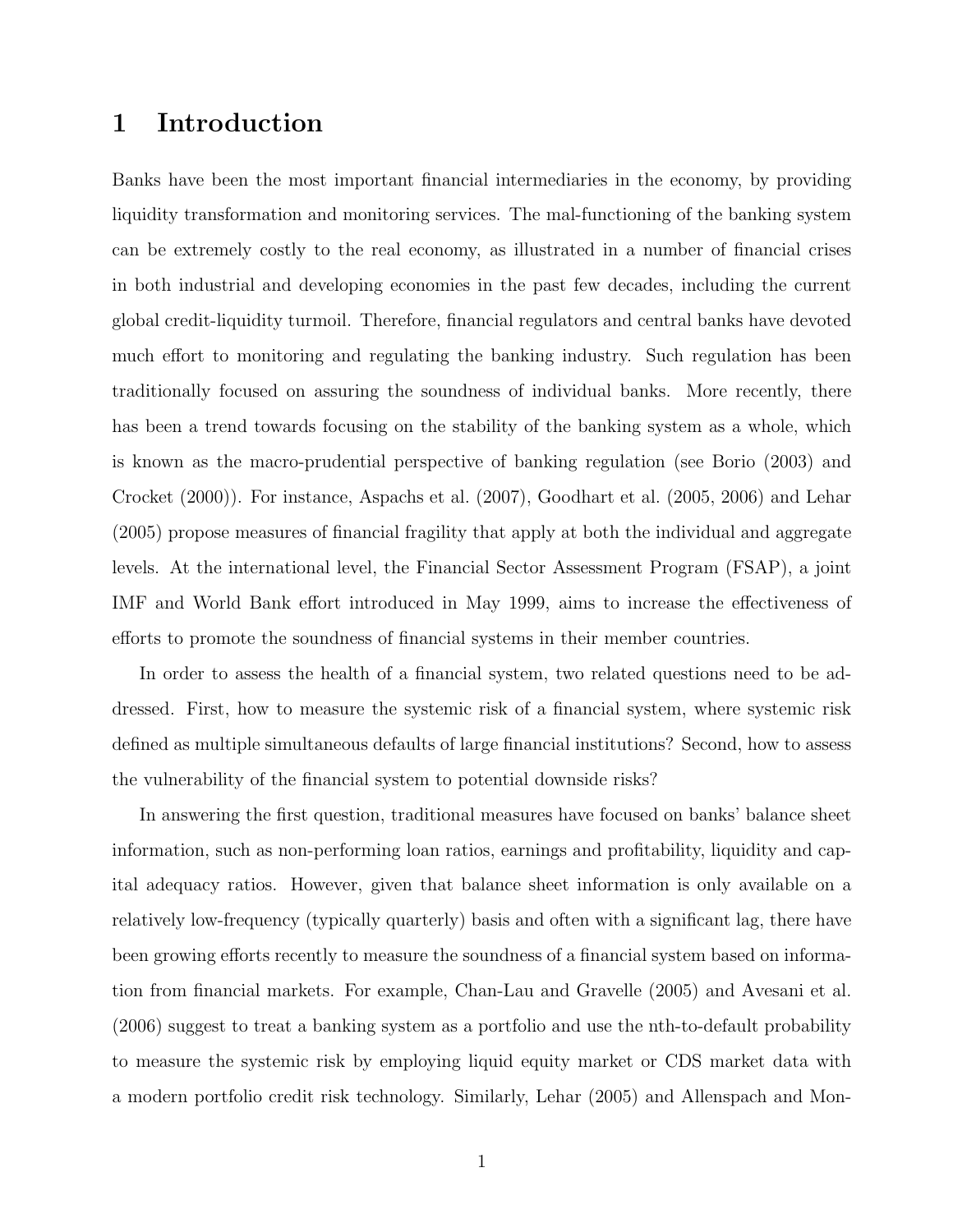nin (2006) propose to measure systemic risk, defined as the probability of a given number of simultaneous bank defaults, from equity return data. The market-based measures have two major advantages. First, they can be updated in a more timely fashion. Second, they are usually forward-looking, in that asset price movements reflect changes in market anticipation on future performance of the underlying entities.

In addressing the second question, stress-testing is a popular risk management tool to evaluate the potential impact of an extreme event on a financial firm or a financial sector.<sup>1</sup> The stress testing exercise typically consists of two major steps. In the first step, an economic model is used to examine the dynamic linkages between the asset quality and underlying driving factors (macro-financial variables or latent factors). In the second step, stress testing scenarios (either historical or hypothetical ones), which are based on extreme movements of the driving factors, are fed into the model to assess the resilience of the financial sector. Avesani et al. (2006) and Basurto and Padilla (2006), among others, are examples of stress testing exercises on the financial sector using market-based information.<sup>2</sup>

In this paper, we propose a framework for measuring and stress testing the systemic risk of the banking sector. Our framework follows the direction of using market information, but with interesting extensions that are designed to overcome a number of shortcomings in existing studies.<sup>3</sup>

Echoing some earlier studies, we propose to construct the measure of systemic risk based on forward-looking price information of two highly-liquid markets, the credit default swap (CDS) spreads and the equity prices of individual banks. Both are available on a daily basis in real time. We are able to derive two key default risk parameters, the (risk-neutral) probability of default (PD) of individual banks and the asset return correlations, from the CDS spreads and

<sup>&</sup>lt;sup>1</sup>See CGFS (2000), CGFS (2005), Hilbers and Jones (2004), and Drehmann (2008a,b) for definitions of stress testing exercises and survey of market practices.

<sup>2</sup> In a recent related research, Hancock and Passmore (2008) propose a vector auto-regression in value-atrisk (VAR in VaR) approach, in which systemic and macroeconomic outlook shocks are first fed into a VAR to compute subordinated debt return movements, and then these debt movements are translated into changes in the bank market value using a Merton-type option pricing model. Finally they construct a VaR measure to compute the amount of capital to protect banks against systemic risks.

<sup>3</sup>Our methodology is based on publicly available market information. Our framework is not related to the supervisory assessments that were conducted over February-April 2009, which relied on confidential supervisory information to assess potential future losses.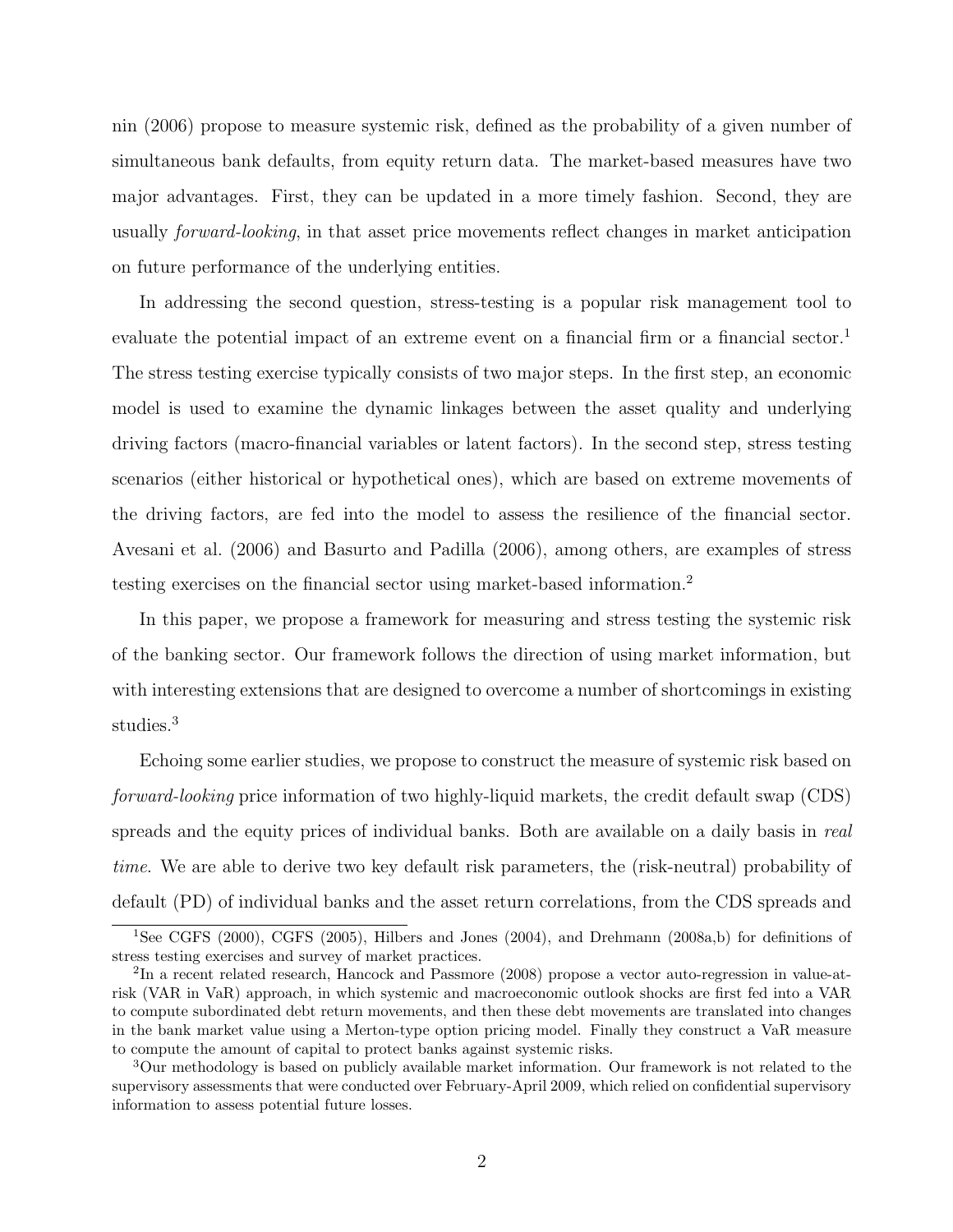the co-movement of equity returns, respectively. This approach does not rely on the balance sheet or accounting information that may be available only on a quarterly or longer time frequency, with a significant reporting lag.

Similarly in the stress testing exercise, following the recent studies, we adopt an integrated micro-macro model, which not only examines the impact of general market developments on the performance of individual banks, but at the same time incorporates the feedback effect from the banking system to the rest of the economy. More importantly the joint vector autoregression (VAR) system employs the financial market variables like market return, market volatility, short rate, and yield spread, that are available at a daily frequency in real time.

Our main contribution is to propose to use a new indicator to assess the systemic risk of the banking sector: the price of insurance against large default losses in the banking sector in the coming 12 weeks. The new measure is economically intuitive, in that it is equivalent to a theoretical premium to a risk-based deposit insurance scheme that guarantees against most severe losses for the banking system. The new measure also has the property that it increases in both PDs and asset return correlations. In other words, an increase in the indicator, or a higher systemic risk, can reflect market participants' perception of higher failure risk as well as their view that the probability of common failings is higher (see Duffie et al. (2008); Das et al.  $(2007)$ <sup>4</sup>. In addition, the new indicator reflects the various degrees of importance of different banks in contributing to the systemic risk, in that banks are treated heterogeneously based on their relative size.

We also propose a novel approach to estimating the asset return correlation, a key parameter to determine the risk profile of a portfolio. The approach employs an advanced technology in the high-frequency literature, i.e. estimating realized correlation from the intra-day highfrequency co-movements in equity prices.<sup>5</sup> This technique makes it possible to estimate the

<sup>4</sup>The rather homogeneous sample of twelve large US banks and the turbulent period 2001-08, may be coincide with similar movements of PDs and correlations. However, in an on-going research project focusing on a diversified sample of Asian country banks, we find that the effects of PDs and correlation are quite distinguishable.

<sup>&</sup>lt;sup>5</sup>Throughout this paper, "realized correlation" is a terminology that refers to correlations calculated from high-frequency intra-day data. This is different from "historical correlation" as calculated from daily data and "observed correlation" (ex post observation of correlation).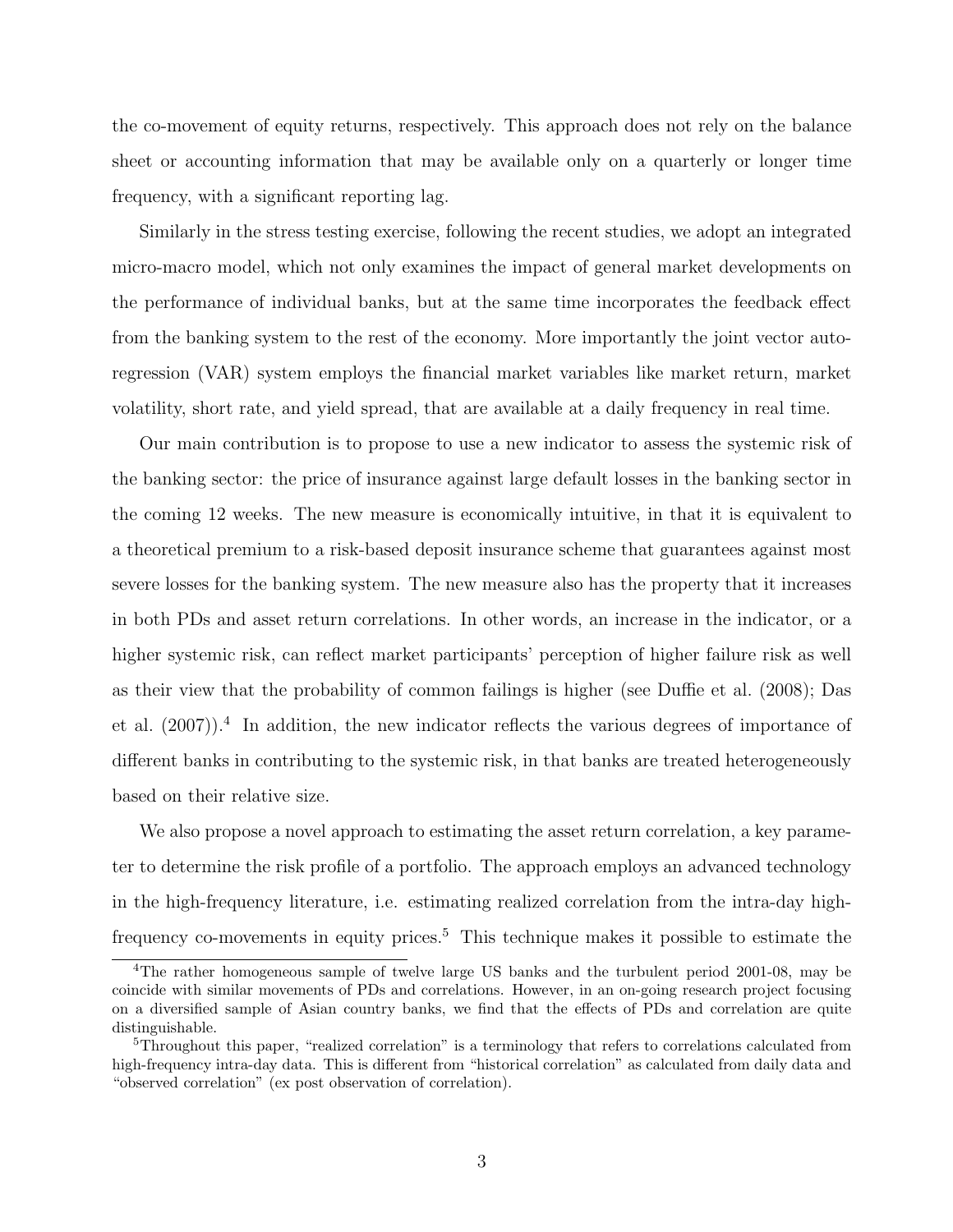asset return correlation in a very short time horizon (e.g. one week). Relatedly, we argue that, to calculate the indicator of systemic risk, a forward-looking rather than a historical measure of the asset return correlation is the appropriate default risk parameter to be used. Importantly, we find that realized correlations in the short time horizon provide strong and additional predicting power in forecasting the movement in asset return correlations, relative to equity market and term structure variables.

We apply our approach to 12 major U.S. banks during the sample period 2001-08. We produce a weekly time series of or systemic risk indicators, that reflect time-varying market perceptions on the systemic risk of the banking system in the United States. The indicator was stable and at low levels at most times but exhibited substantial increases during market turmoil, e.g. the 2002 credit market deterioration and more remarkably after the inception of the subprime crisis in mid-2007.

Furthermore, the peaks of the systemic risk indicator align well with periods of major adverse developments in the market, such as March 2008. In particular, the systemic risk indicator, the theoretical insurance premium required to protect against default losses that equal or exceed 15 % of total liabilities, stood at 110 billion USD in March 2008 and had a projected upper bound of 250 billion USD in July 2008. Remarkably in terms of back testing, in our in-sample quarterly horizon forecasting exercise, the realized systemic risk indicators lie out of the 95% predicted confidence interval in approximately 3.5% (13 out of 375) of sample weeks, which is a strong validation of our integrated micro-macro model.

The remainder of the paper is organized as follows. Section 2 outlines the methodology. Section 3 introduces the data and Section 4 presents empirical results based on an illustrative banking system that consists of twelve major commercial and investment banks in the U.S. financial system. The last section concludes.

# 2 Methodology

Our framework for assessing and stress testing the systemic risk of a financial system consists of the following major components. First, we estimate two major components that determine the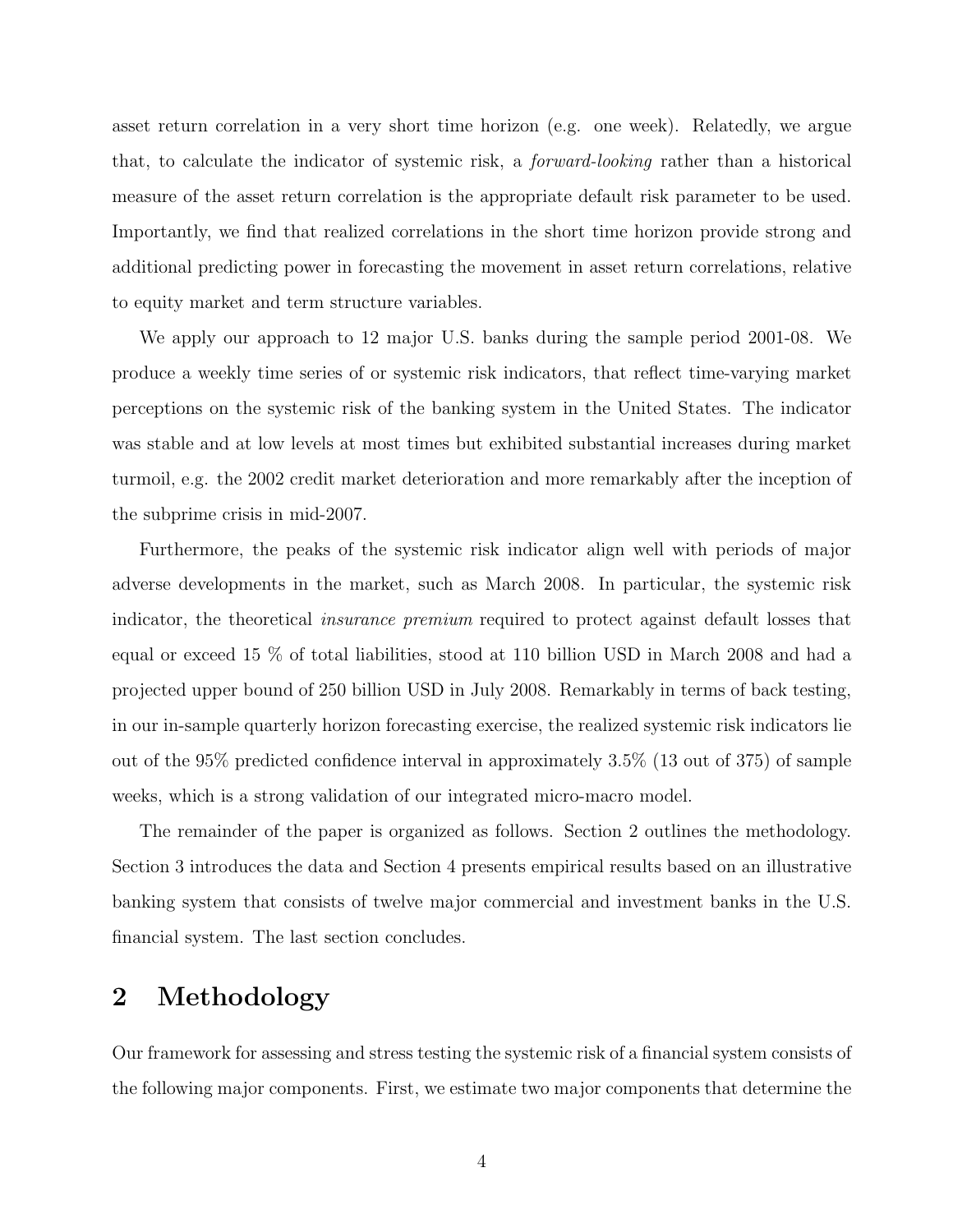risk profile of a portfolio, the probability of default and the asset return correlation. Second, we construct an indicator of the systemic risk of a financial system, the price of insurance against large losses of the banking sector, based on the forward-looking PDs and correlations in the next period (a quarter). Third, for stress testing purpose we examine the dynamic linkages between default risk factors and a number of macro-financial factors. An integrated micro-macro model framework enables us to investigate the two-way linkages between the banking sector and the macroeconomy. Lastly, we define stress testing scenarios and explore their implications on the stability of the banking system. Below we explain the methodology in detail.

### 2.1 Estimating risk-neutral PDs

The PD measure used in this study is derived from single-name CDS spreads. A CDS contract offers protection against default losses of an underlying entity; in return, the protection buyer agrees to make constant periodic premium payments. The CDS market has grown rapidly in recent years, and the CDS spread is considered to be a superior measure of credit risk to bond spreads (see Longstaff et al. (2005), Blanco et al. (2005) and Zhu (2006), for example). Following Duffie (1999) and Tarashev and Zhu (2008a), it is straightforward to derive the risk-neutral PD from the observed CDS spread  $(s_{i,t})$ :

$$
PD_{i,t} = \frac{a_t s_{i,t}}{a_t LGD_{i,t} + b_t s_{i,t}}\tag{1}
$$

where  $a_t \equiv \int_t^{t+T} e^{-r\tau} d\tau$  and  $b_t \equiv \int_t^{t+T} \tau e^{-r\tau} d\tau$ , LGD is the loss-given-default and r is the risk-free rate. The assumptions required for the above characterization of risk neutral PDs are: constant risk-free term structure, flat default intensity term structure, and recovery risk independent of default risk.

There are three elements in the implied PD estimated from the CDS market: (1) the compensation for actual default losses; (2) default risk premium; (3) other premium components, e.g. liquidity risk premium. Our systemic risk indicator incorporates the combined effects of the above three elements on the price of insurance against distressed losses in the banking system. Although there is no convincing quantitative framework to decompose these effects,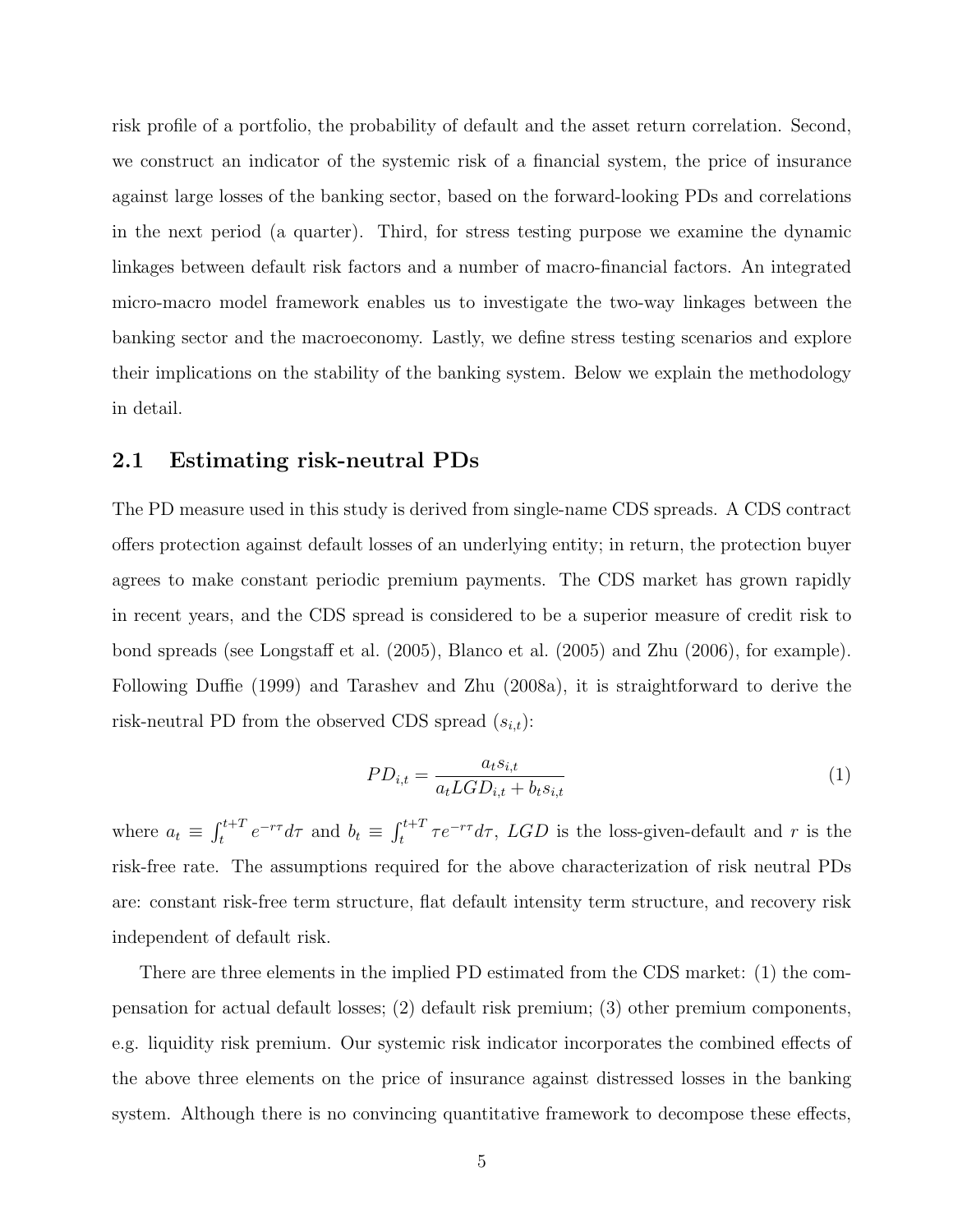it is generally agreed that the default risk premium and liquidity risk premium explain the majority of the increases in CDS spreads entering the subprime crisis. One piece of evidence is that market estimates of actual default rates (e.g. EDF data provided by Moodys KMV) only increased mildly during our sample period, suggesting the hike in CDS spreads is mainly due to lower risk appetite, or concerns on counterparty risk and liquidity risk premium.<sup>6</sup>

Several remarks are worth noting. First, the PD implied from the CDS spread is a riskneutral measure, i.e. it reflects not only the *actual* default probability but also a risk premium component as well.<sup>7</sup> This has important implications on the choice of the appropriate indicator of systemic risk. In particular, it might be misleading to use a nth-to-default indicator, as it is typically considered to be a physical measure (see the discussion below).<sup>8</sup>

Second, the PD implied from the CDS market is a *forward-looking* measure, i.e., it reflects the average risk-neutral PD of the underlying entity during the contract period. Hence, it offers a market assessment from a different perspective from what most balance sheet variables (such as bank profitability and non-performing loan ratios) do, which tell what has happened rather than what *will* happen for the underlying firm. Under the efficient market hypothesis, market prices should incorporate all relevant information including those from the accounting books, especially for major indices and large firms.

Third, throughout this exercise we adopt the standard assumption of a flat term structure of the default intensity (as reflected in equation 1). This assumption might be violated in reality.<sup>9</sup> However, some preliminary evidence suggests that this assumption only causes small bias and will not affect our major results.<sup>10</sup>

<sup>6</sup>This is consistent with recent studies by Tang and Yan (2006) and Bongaerts et al. (2008).

<sup>7</sup>There are extensive studies regarding the difference between the risk-neutral and physical PDs, see Collin-Dufresne et al. (2001), Elton et al. (2001), Amato and Remolona (2003), Huang and Huang (2003), Eom et al. (2004), Berndt et al. (2005) and Driessen (2005), among others.

<sup>&</sup>lt;sup>8</sup>If one is more interested in the *physical* measure of systemic risk, or the *actual* probability of bank distress, one should use the physical PD measure(see Dwyer and Qu (2007), Berndt et al. (2005) and Lehar (2005)). In contrast, our approach is an internally consistent risk-neutral measure of the systemic financial distress.

<sup>&</sup>lt;sup>9</sup>In general, if the default intensity has an upward term structure, our assumption will lead to an overestimation of 1-year PD. On the contrary, if the default intensity has a downward term structure, our assumption will lead to an under-estimation of 1-year PD. Unfortunately, there is no consensus view on which term structure is more appropriate (probably it is an important reason why the constant default intensity assumption becomes a norm because of its simplicity).

<sup>&</sup>lt;sup>10</sup>One possible hint we can get is to compare between 1-year and 5-year CDS spreads of the sample entities. They are highly correlated. At the beginning of our sample period when CDS spreads were generally low,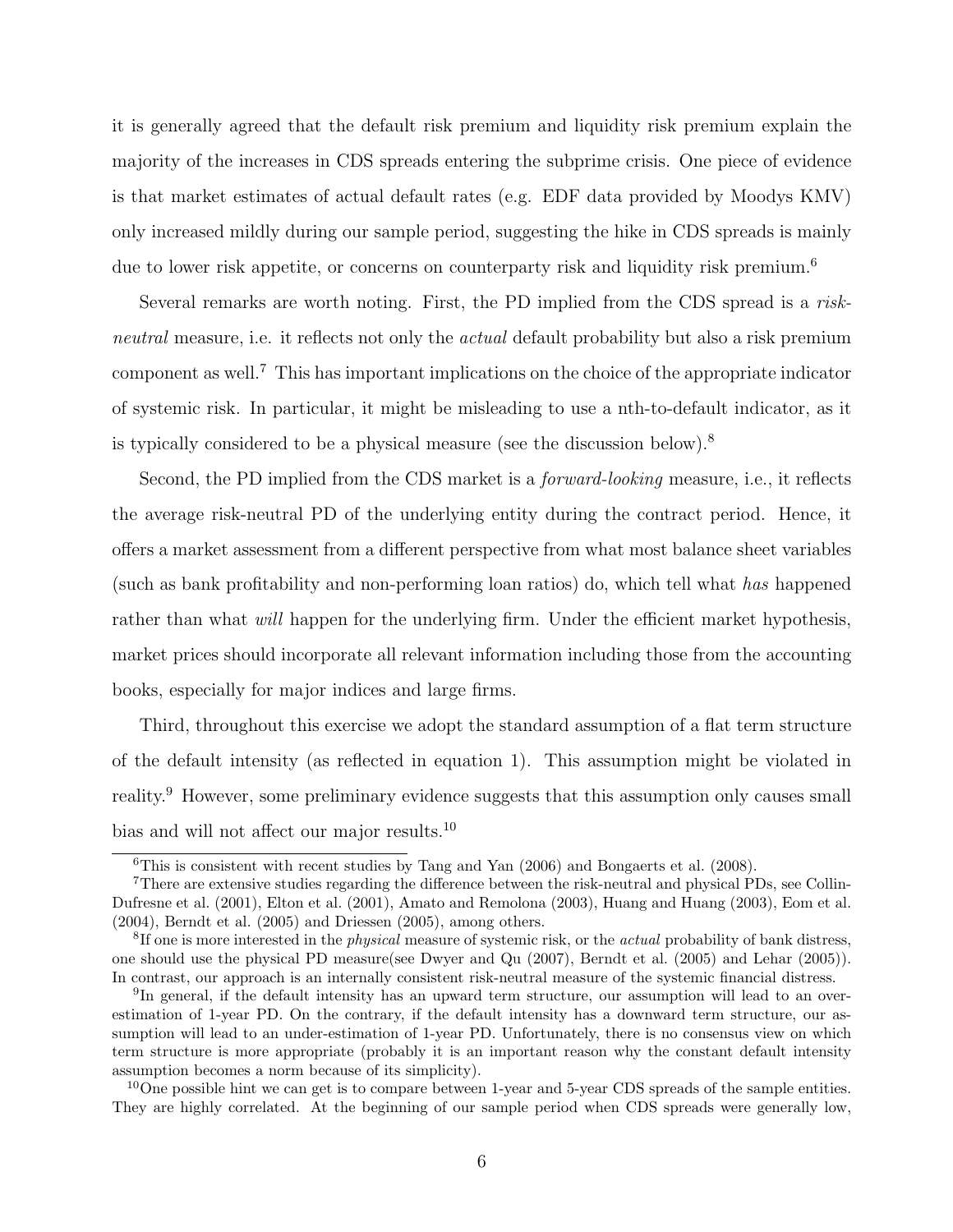### 2.2 Forecasting asset return correlations

Regarding the other key dimension of portfolio credit risk, the default correlation, there exist two popular approaches. One approach estimates it directly from historical data on defaults (Daniels et al. (2005), Jarrow (2001), and Das et al. (2007), Duffie et al. (2008).) However, this approach can lead to substantial estimation errors because defaults are rare events, particularly for portfolios comprising high credit-quality firms, like major U.S. commercial and investment banks. The other approach derives the default correlation indirectly by estimating the underlying asset return correlation from equity or credit market data. The logic behind this approach is that equity (or debt) is a call (or put) option on underlying firm assets. Hence, the comovement in equity prices (or CDS spreads) tends to reflect the comovement among underlying asset values. In practice, Hull and White (2004) propose to use the equity return correlation as a proxy for the asset return correlation, $^{11}$  the proprietary Global Correlation model by Moody's KMV derives the underlying asset value from equity market data and firms' balance sheet information, and then computes the asset return correlation (see Crosbie (2005)), and Tarashev and Zhu (2008a) derive the asset return correlation from the comovement of CDS spreads.

This paper follows the second approach and adopts the suggestion by Hull and White (2004) to use the equity return correlation as a proxy for the asset return correlation. There are two main reasons. First, equity is the the most liquid type of asset traded in the market. Changes in market conditions and the default risk of an entity will be immediately reflected in its stock price movements. Second, tick-by-tick data are only available in the equity market. The advanced technology in the high-frequency literature makes it possible to compute reliable realized correlation over a very short time horizon (e.g., one week) that has been impossible for daily observations.<sup>12</sup> The short-term realized correlation turns out to add significant

the 1-year CDS spreads were lower than 5-year CDS spreads, implying an upward default intensity curve. However, since late 2007 – when the CDS spreads increased substantially – the 1-year CDS spreads have been more or less in line with 5-year CDS spreads, supporting the constant default intensity assumption. Putting together, the potential bias caused by the constant default intensity assumption tends to have only a small effect on our results.

<sup>&</sup>lt;sup>11</sup>See Appendix A for a strict proof and the conditions under which the two correlations are equal.

<sup>&</sup>lt;sup>12</sup>See Appendix B for detailed description on the estimation of realized correlation using high frequency intraday data.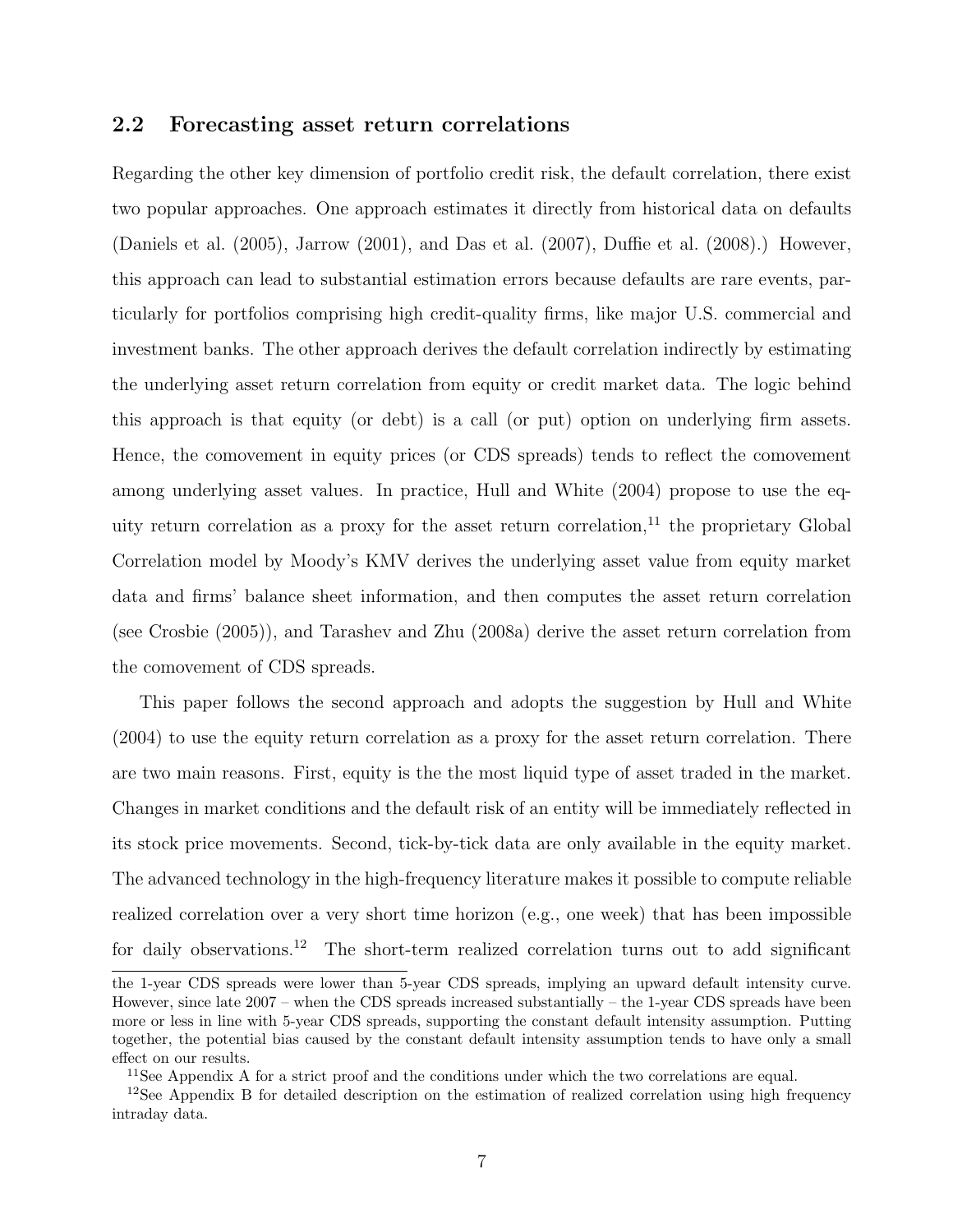predicting power on the future correlation movement.

The logic of using the equity return correlation as a proxy for the asset return correlation lies in the fact that, when the firm leverage is constant, the asset return correlation equals the equity return correlation. When the firm-leverage is time varying, this relationship breaks down and the magnitude of the discrepancy depends on the comovements between asset returns and leverages and comovements between changes in firm leverages as well. And because this condition is more likely to hold approximately true in the short run, we compute equity (asset) return correlations over time horizons that are not longer than one quarter. For instance, using Moody's KMV estimates of market values of equities and assets, we can calculate time series of leverage (monthly) for each of the 12 banks. We test the hypothesis that leverage is constant over a one-month (two/three/six months) window. The hypothesis is not rejected for 11  $(10/7/4)$  banks. This partly supports our claim that the constant leverage assumption is reasonable in a short time horizon (less than one quarter).

Importantly, we deviate from previous studies by not relying merely on *past* correlation measures, but using forecasted asset return correlations to measure portfolio credit risk. This makes our correlation measure consistent with the PD measure, and therefore our indicator of systemic risk will be forward-looking. In forecasting the asset return correlation over the next period (one quarter), we derive the relationship between future realized correlation (ex post observed) and current-period (quarterly and weekly) correlations and a number of other explanatory variables:<sup>13</sup>

$$
\rho_{t,t+12} = c + k_1 \rho_{t-12,t} + \sum_{i=1}^{l} k_{2i} \cdot \rho_{t-i,t-i+1} + \eta X_t + \nu_t \tag{2}
$$

where  $\rho$  refers to the average asset return correlation and the subscript refers to the time horizon (one week as one unit) to calculate the correlations, and X includes a list of financial market variables as detailed in Section 4. Interestingly, we find that short-term (one-week) correlations have significant and additional forecasting power on future (one-quarter) correla-

<sup>&</sup>lt;sup>13</sup>Driessen et al. (2006) derive a market-based, forward-looking correlation measure from the option market. However, option-implied correlations can only be calculated for a portfolio for which both the index and individual entities are actively traded in the option market. The application of their approach is quite limited for the purpose of our exercise of measuring the systemic risk.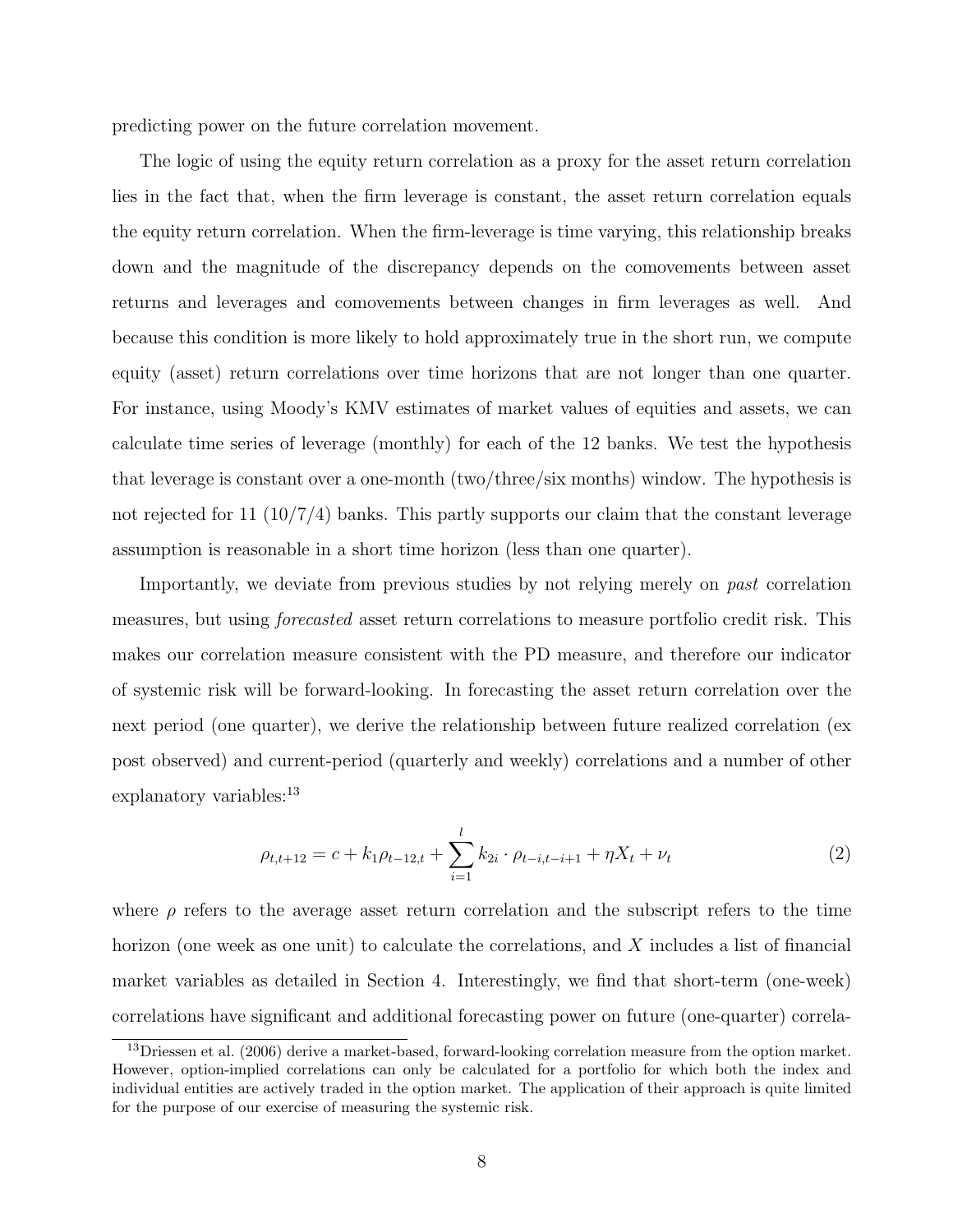tions.

### 2.3 Building an indicator of systemic risk

Once the two key portfolio credit risk parameters are known, we are able to use the portfolio credit risk methodology (see Gibson (2004), Hull and White (2004), and Tarashev and Zhu (2008a)) to come up with an appropriate indicator of the systemic risk for a pre-defined group of banks. In this paper, we propose a "distress insurance premium" – the theoretical price of insurance against financial distress. To compute the indicator, we first construct a hypothetical portfolio that consists of debt instruments issued by member banks, weighted by the liability size of each bank. The indicator of systemic risk is defined as the theoretical insurance premium that protects against distressed losses of this portfolio in the coming 12 weeks. Technically, it is calculated as the risk-neutral expectation of portfolio credit losses that equal or exceed a minimum share of the sector's total liabilities.<sup>14</sup>

We choose this indicator over a few alternative measures, such as the probabilities of joint defaults, credit value-at-risk (VaR) and expected shortfalls (see Avesani et al. (2006), Inui and Kijima (2005), and Yamai and Yoshiba (2005)). One important reason is that our PD measures, which are derived from the pricing of CDS contracts, are risk-neutral. This implies that any indicator constructed based on them is also risk-neutral. However, the above alternative measures are conventionally interpreted as physical rather than risk-neutral, and hence are more likely to be misinterpreted by users.<sup>15</sup> Even if the researcher is aware of the difference, it is not straightforward to explain to the management how a risk-neutral measure differs from a physical measure from a portfolio perspective. By contrast, our indicator of systemic risk has a very intuitive economic interpretation: it is equivalent to the premium for a hypothetical risk-based deposit insurance scheme, which covers all credit losses so long as the loss exceeds a minimum share of the total liabilities of the banking system. Moreover, our

<sup>&</sup>lt;sup>14</sup>The premium is represented as per unit of exposure to the hypothetical portfolio, therefore is unaffected by the growing magnitude of the total liabilities in the banking sector. As a complementary measure, we also report the total insurance cost in dollar term in the baseline example (see Section 4.1.2).

<sup>&</sup>lt;sup>15</sup>By contrast, the Lehar index refers to the physical (or actual) probability of joint defaults and is logically intuitive. It is complimentary to our systemic risk indicator; and the combination of these information can shed light on the important question whether the changes in our systemic risk indicator are driven by movements in actual default rates or changes in the risk premium component.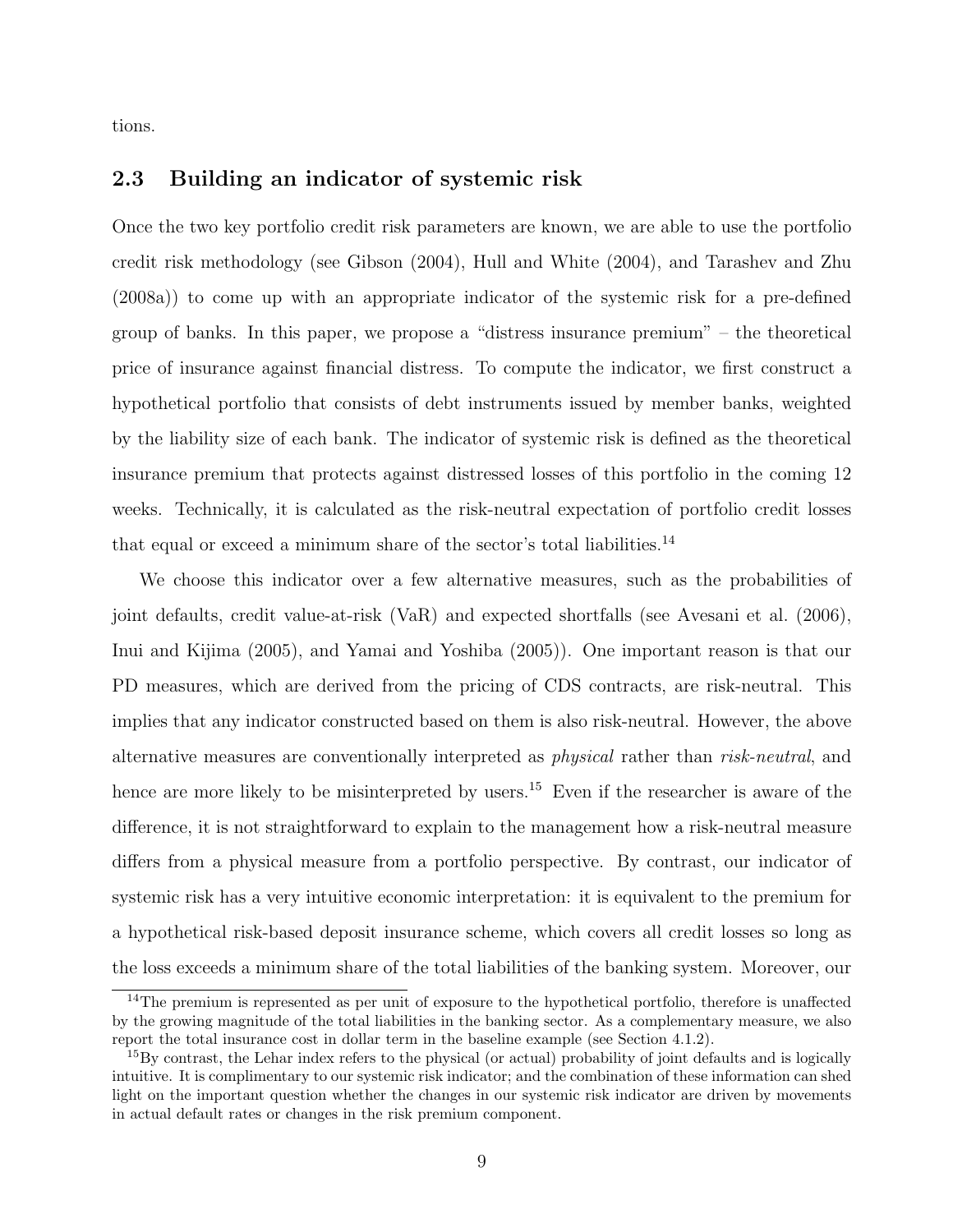indicator has the property that it increases in both PDs and correlations, which is consistent with the general impression that a higher systemic risk is either driven by higher failure rates of individual banks or a higher exposure to the same risk factor.<sup>16</sup> Lastly, the probability of joint default measures treat all banks as equal and do not take into account differential impacts of failures of different size banks.

In calculating this indicator, we rely on Monte Carlo simulations to estimate the unconditional (risk-neutral) probability distribution of portfolio credit losses.<sup>17</sup> We assume that the loss-given-default (LGD), the third dimension of credit risk components, follows a stochastic distribution and is independent of the PD process. In particular, we assume that LGD follows a symmetric triangular distribution with a mean of 0.55 and in the range of  $[0.1,1]$ . The mean LGD of 0.55 is taken down from the Basel II IRB formula, which is also consistent with the data. For instance, Markit provides both CDS spreads and the LGD parameters corresponding to each CDS spread. Previous studies (e.g. Tarashev and Zhu (2008a)) show that the average LGD parameter used by market participants in the CDS market is about 60%.<sup>18</sup>

### 2.4 Designing stress testing scenarios

To implement a stress testing exercise, we first need to build the links between the macrofinancial part of the economy and the portfolio credit risk parameters, the PDs and correlations. Then we use either history or simulation to examine the impact of shock to the system, and consequently the effects on our systemic risk indicator.

We design an integrated micro-macro model to examine the determinants of PDs and correlations. The macro part of the model adopts a VAR framework that allows for dynamic linkages between the credit risk factors of the banking system and a list of macro-financial variables that reflect the developments of the macroeconomy and the general financial market. In the VAR analysis, the health of the banking system is affected by the general market

 $16$ The nth-to-default probability does not have this property, see Section 4 for further discussion.

<sup>&</sup>lt;sup>17</sup>See Tarashev and Zhu (2008b), Appendix B, for the details of the Monte Carlo simulation procedure.

<sup>&</sup>lt;sup>18</sup>The adoption of symmetric triangular distribution follows Tarashev and Zhu (2008b) and is not essential to our results. In a robustness check exercise, we assume that the LGD follows a beta distribution, another popular choice in the credit risk literature, and find little changes in the systemic risk indicator (the results are available upon request). However, using triangular distribution is computationally more efficient, especially for the stress testing exercise (bootstrapping).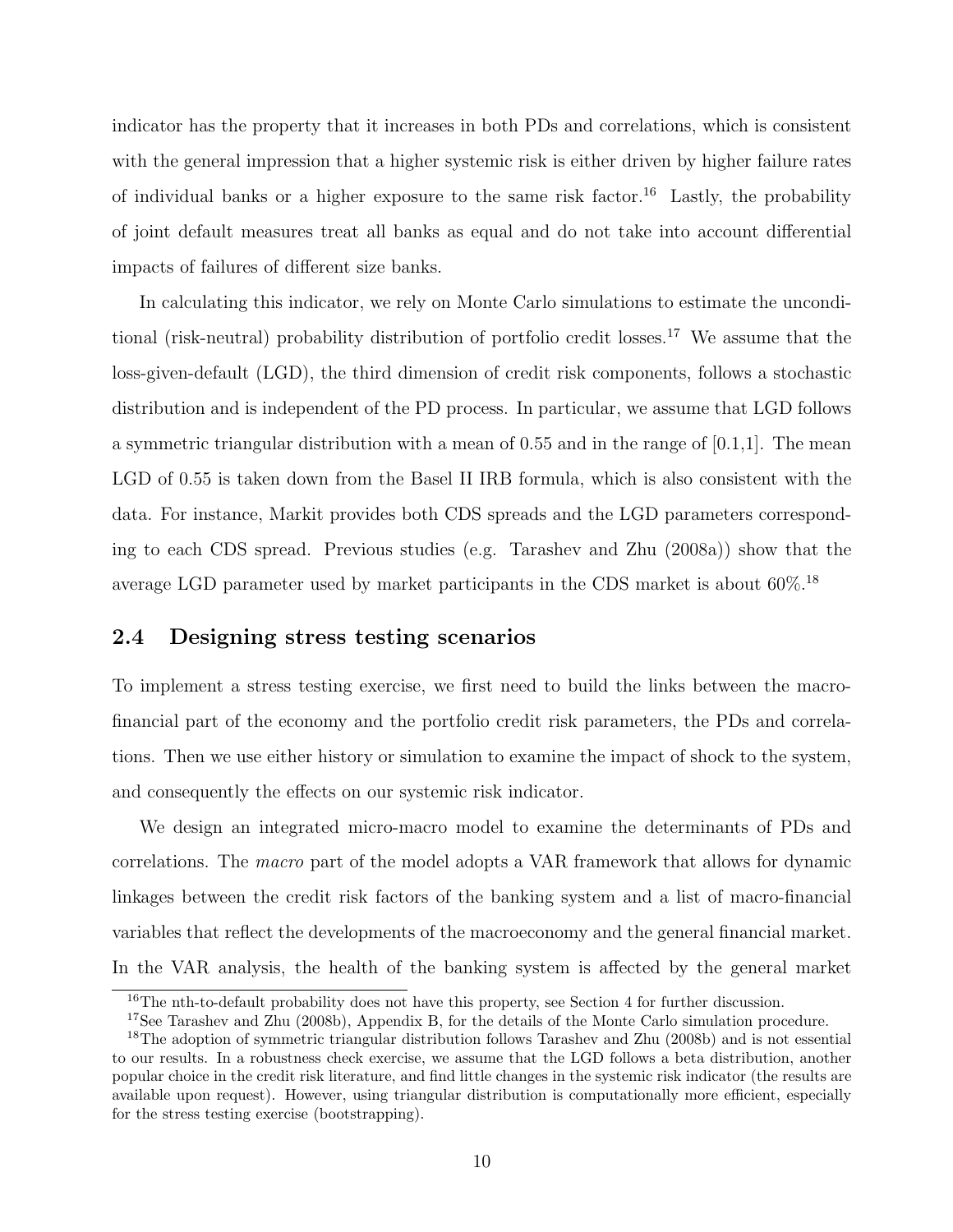conditions, and there is also a feedback effect in the opposite direction. The second (micro) part of the model explains the determination of the default risk of individual banks by the credit risk factors of the financial system and other financial market variables. To summarize, the model estimation consists of two parts:

$$
X_t = c_1 + \sum_{i=1}^p b_i \cdot X_{t-i} + \epsilon_t \tag{3}
$$

$$
PD_{i,t} = c_{2i} + a_i \cdot PD_{i,t-1} + \gamma X_t + \mu_{it}
$$
\n(4)

where equation  $(3)$  represents the macro-perspective of the model, in which X includes the credit risk factors (average PD and one-week correlations) in the banking sector and macrofinancial variables. Equation (4) examines the movements of individual PDs in response to changes in market conditions. The results, in combination with the forecasted correlations as estimated from equation (2), form the whole dynamics of the economic system that are relevant for the stress-testing exercise.

Our integrated micro-macro model is different from some existing studies, which rely on analysis of latent factors that drive the comovements of default risk of individual banks (see Avesani et al. (2006), for example). The major disadvantage of the latent factor framework is that the hypothetical scenarios, which are based on the statistical distribution of latent factors, lack a clear economic interpretation. On the other hand, a number of empirical studies, including Amato and Luisi (2006), Ang and Piazzesi (2003) and Duffie et al. (2007), have shown that default risk is closely related to the state of the business cycle and the condition of the financial market. Our choice of using observed macro-financial shocks in designing the stress testing scenarios is consistent with the latter approach.

In the final part of the analysis, we design stress testing scenarios based on hypothetical or historical shocks to variables within the VAR system. We feed the shocks into the dynamic macro-micro system. And the resulting movements in state variables affect the forecasted default risk of individual banks and the forecasts of correlations, which together change our indicator of systemic risk of the banking system.

In designing the stress testing scenarios, we adopt two approaches. The first approach, a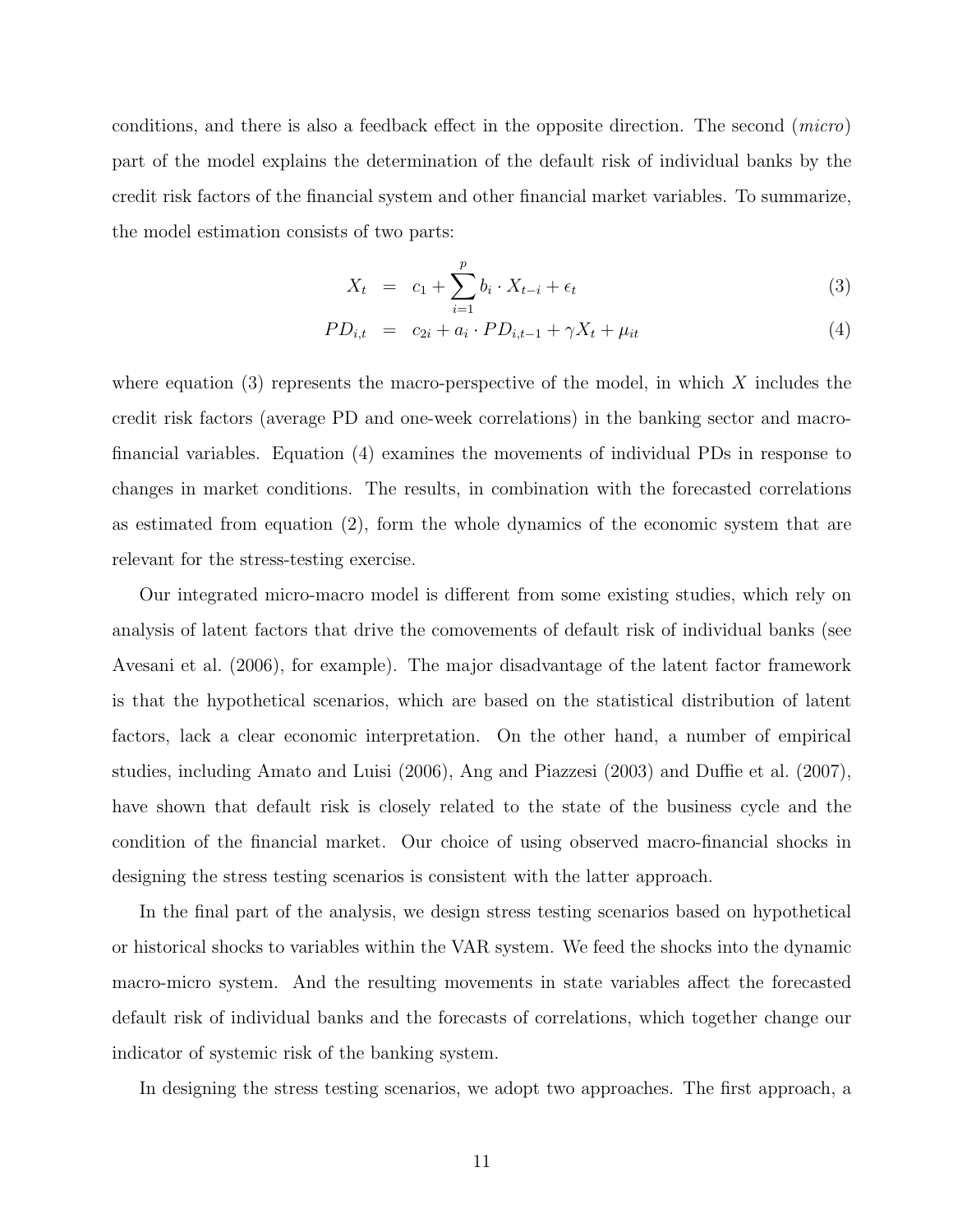purely hypothetical one, specifies the stress testing scenarios based on the statistical properties of the shock variables in the model. In particular, we use the bootstrapping technique to simulate the path of shock terms, including shocks in credit risk factors and macro-financial factors ( $\epsilon$ ,  $\mu$ , and  $\nu$  in equations 3, 4 and 2) in the next 12 weeks. For each simulation, the impact of the indicator of systemic risk is re-calculated. The simulation is implemented for a large number of times, and the stress testing scenarios are defined as the set of scenarios that generate the most remarkable increases in systemic risk—the 95% quantiles of the path realizations.

The second approach uses historical scenarios, i.e. shocks that occurred during well-known market turmoil period. However, given that some data (CDS spreads and intraday equity data) are only available in a recent short period, we have to rely on a smaller VAR model that includes only macro-financial variables but can be estimated in a longer sample period (back to 1986). The smaller VAR system includes all macro-financial factors that are included in equation (3). The shocks in macro-financial factors are then fed into the system and the impact on the systemic risk is examined.<sup>19</sup>

The two approaches are complementary and provide a general picture of the vulnerability of the financial system, from both the statistical and the historical perspectives. The first approach is more generally a forecasting exercise and the results are richer in terms of describing the possible movements—both improvements and deterioration in systemic risk. The second approach, instead, focuses only on the downside risk, with a major advantage of being easily interpretable and connected to major historical crises.

## 3 Data

The proposed methodology outlined in Section 2 is general and can apply to any portfolio that consists of entities with publicly tradeable equity and CDS contracts in the market. For illustrative purposes, we analyze the banking system in the United States over the period 2001-2008. Our banking group consists of 12 major banks in the United States, namely

 $19$ The shocks in credit factors are assumed to be zeros, as there are not actual observations of CDS spreads, although other treatment may be viable for us to experiment in the future.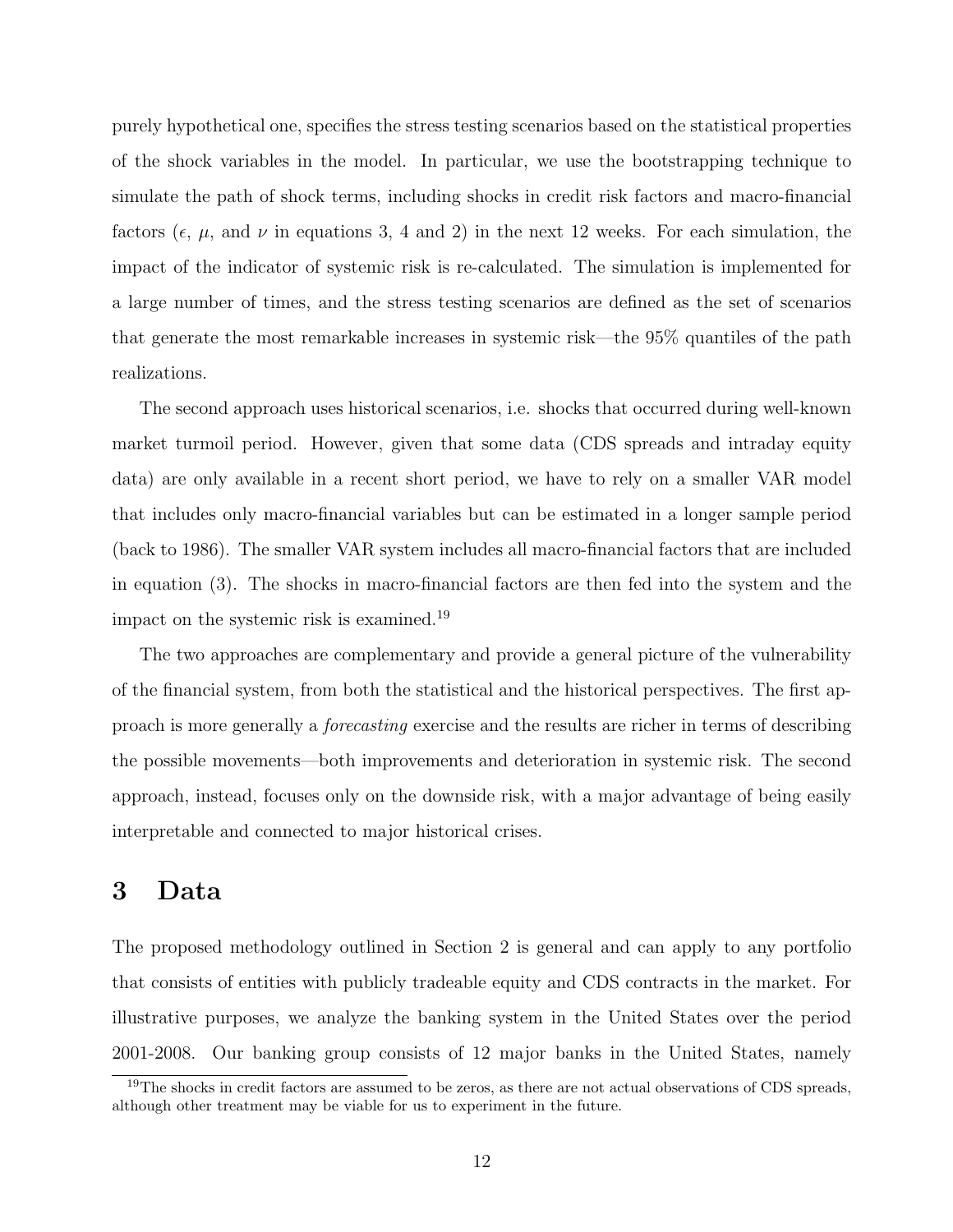Bank of America, Bank of New York, Bear Stearns, Citibank, Goldman Sachs, JP Morgan Chase, Lehman Brothers, Merrill Lynch, Morgan Stanley, State Street Corp, Wachovia and Wells Fargo. They represent the biggest commercial banks and security firms in the U.S. and therefore their portfolio credit risk has a direct and major impact on the health of the U.S. financial system.<sup>20</sup>

Our sample data cover the period from January 2000 to May 2008. We retrieve weekly CDS spreads from Markit, compute realized correlations from high-frequency intraday equity price data provided by Trade and Quote (TAQ) (see Appendix B for the methodology), and retrieve a list of macro-financial variables that reflect the general condition of the macroeconomy and the financial market (see Appendix C for details).

Given that no restriction has been imposed in the process of estimating realized correlations, the correlation estimate has a general correlation structure, i.e. without a factor-loading structure. Although it does not impose any difficulty in computing the indicator of systemic risk, it is impractical to forecast the correlation structure with all pairwise correlation coefficients to be freely determined. First, our sample data do not provide enough degrees of freedom. Second, it is not guaranteed that the forecasted correlation matrix will be positive definite. For these reasons, throughout this paper we assume the same pairwise correlation coefficient across the correlation matrix.<sup>21</sup>

The solid lines in Figure 1 plot the observed time series of our variables of interest. Average risk-neutral PDs, implied from CDS spreads of individual banks and weighted by the size of bank liabilities, peaked in March 2008 toward the end of the sample period. Average correlations, on the other hand, are somewhat higher during both 2002-2003 and 2007-2008.<sup>22</sup> The four panels in Figure 2 plot the weekly times series of financial market variables, including the fed funds rate, the term spread (defined as the difference between 10-year and 3-month

 $^{20}$ Our sample period ends in May 2008. In March 2008, the Federal Reserve facilitated the acquisition of Bear Sterns by JP Morgan Chase. Subsequent acquisitions of Merrill Lynch, by Bank of America, and Wachovia, by Wells Fargo, occurred after end of our sample period.

<sup>&</sup>lt;sup>21</sup>The removal of dispersion in pairwise correlation coefficients only has a small effect on the magnitude of the indicator of systemic risk, and almost negligible effects on the dynamics of the indicator. This is probably due to the rather homogeneous banking system examined in this study.

<sup>&</sup>lt;sup>22</sup>The "future" correlation uses the observed realized correlation in the forthcoming quarter. It is an ex post measure and therefore cannot be used directly to calculate the indicator of systemic risk ex ante.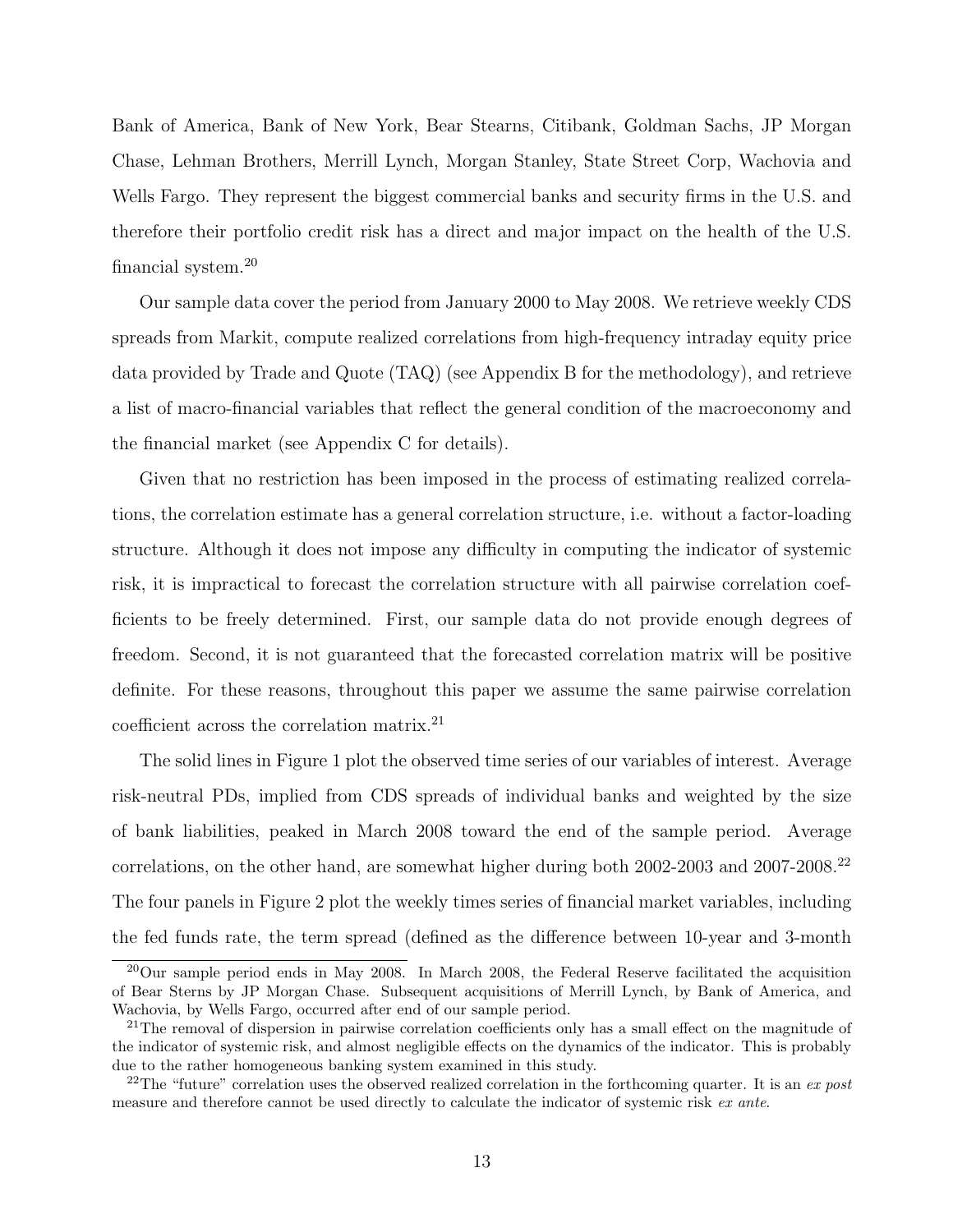constant maturity Treasury rates), the one-month return and implied volatility of the S&P  $500$  index.<sup>23</sup>

## 4 Empirical results

In this section, we report the empirical results for the banking group of interest, using the methodology outlined in Section 2. We first illustrate the calculation of the indicator of systemic risk of the banking system during the sample period, then assess its vulnerabilities to extreme shocks in the stress testing exercise.

### 4.1 Constructing the indicator of systemic risk

In order to calculate the indicator of systemic risk of a banking system, we need to know the PDs of individual banks and the corresponding asset return correlations in the future period (one quarter). The risk-neutral PDs can be easily derived from the observed CDS spreads (see equation  $(1)$ ).<sup>24</sup> The "future" asset return correlation, however, is not directly observable and has to be estimated.

In all regressions here and below, PD and correlation variables are transformed so that they can be defined in the range of all real numbers. We perform the Logit transformation on PD (between 0 and 1), i.e.

$$
\tilde{PD} = \log(\frac{PD}{1 - PD})
$$

Similarly, we perform the Fisher transformation for correlation coefficients  $\rho$  (between -1 and 1):

$$
\tilde{\rho} = \frac{1}{2} \log(\frac{1+\rho}{1-\rho})
$$

<sup>&</sup>lt;sup>23</sup>We do not include macroeconomic variables because of their availability only at a lower frequency. In a robustness exercise, we also include a longer list of financial variables, e.g. the whole term structure of Treasury rates. We then use the principal components (see Allenspach and Monnin (2006)) in our model analysis. This modification does not lead to improvement in the performance of our integrated micro-macro model.

 $^{24}\mathrm{We}$  set the LGD to be 55% in this exercise.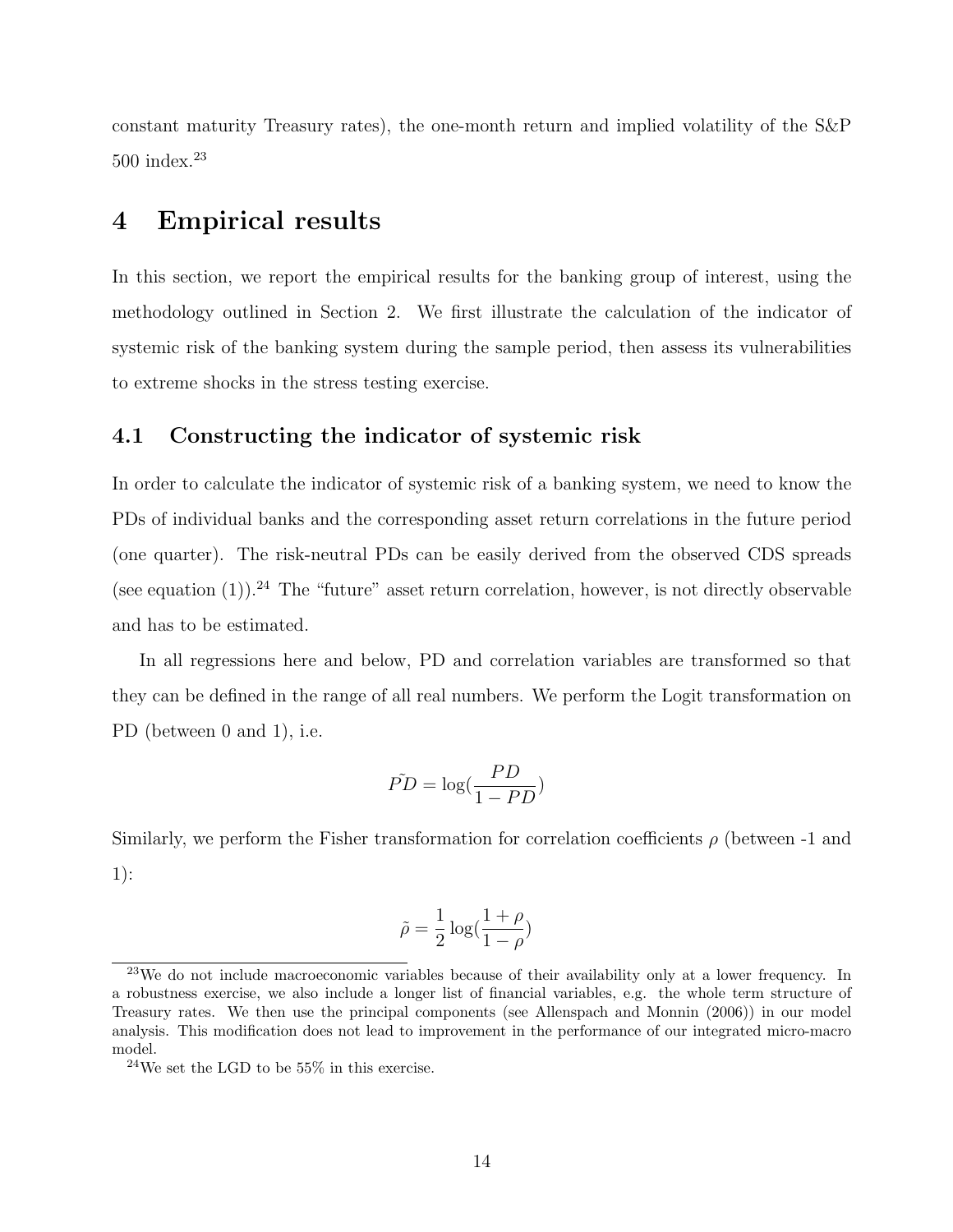#### 4.1.1 Forecasted asset return correlations

Table 2 examines the determinants of future asset return correlations, measured by the equity return correlation observed in the next quarter. We run three regressions to illustrate that estimating realized correlations from the high-frequency data is helpful for the forecasting exercise.<sup>25</sup>

In the first regression, the explanatory variables only include realized correlations estimated over one-quarter and one-week time horizons. The one-week realized correlations are supposed to incorporate very recent changes in the correlations and therefore are helpful to predict future correlations. This is supported by the regression results: all explanatory variables have significant and positive effects on the correlation in the next quarter, with an  $R<sup>2</sup>$  of 0.54. This is quite striking given that the dependent variable and explanatory variables cover non-over-lapping sample periods, indeed, with a lag of 12 weeks.

The second regression excludes the short-term (one-week) realized correlations, and, instead, includes a list of current-period market factors, including the fed fund rate, the term spread, the S&P 500 return and implied volatility of the current quarter. It arguably represents the best effort one can achieve to explain future correlations without resorting to realized correlation measures. It turns out that only lag one-quarter correlation and current S&P 500 return are significant in explaining future correlations. It is also meaningful that correlation is persistent — high lagged correlation leads to high future correlation, and that low market returns lead to high comovement (high systemic risk). However, this regression is similarly successful to the first one in term of  $R^2$  (0.55).

The third and last regression includes all explanatory variables mentioned above, which reaches an  $R<sup>2</sup>$  of 0.56 and maintains the sign and significance of lagged correlations and market returns. The results provide evidence that movements in short-term realized correlations incorporate important and additional information (compared to the macro-financial variables) on the future movements in correlations.

<sup>&</sup>lt;sup>25</sup>A possible justification of using current-period asset return correlation as a proxy for future asset return correlation, as adopted in existing studies, is that correlations may follow a random walk process. This assumption, however, is not supported by the data in this sample, nor in the study by Driessen et al. (2006).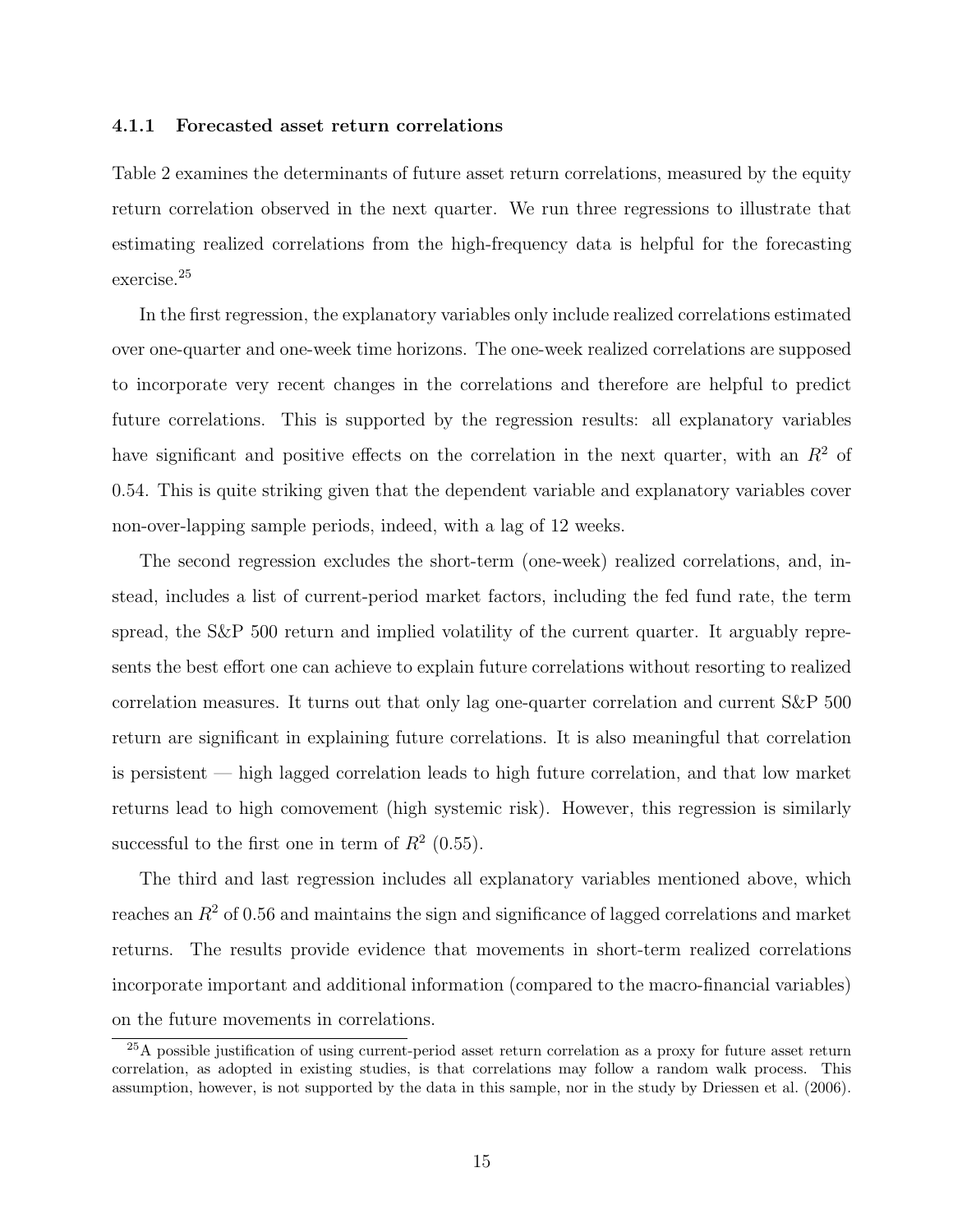The dash-dotted lines in Figure 1, in the lower two panels, plot in-sample predictions of future asset return correlations. Although they are not perfect, they do catch the trend of correlation movements and perform better than alternative estimates. For instance, our predictions (the above third regression) yield a mean squared error of 0.0036, significantly lower than the mean squared error of 0.0051 if the current-period asset return correlation is directly used as a proxy.<sup>26</sup>

#### 4.1.2 Indicator of systemic risk in the banking sector

Based on individual PDs and forecasted asset return correlations, we compute the indicator of systemic risk, the theoretical price of insurance against distressed losses in the banking sector over the next three months. As an example, we define "distress" as a situation in which at least  $15\%$  of total liabilities of the financial system are defaulted.<sup>27</sup> Given that PDs of individual banks are risk-neutral, the price of insurance against distress equals the expectation (under the risk-neutral world) of portfolio credit losses that equal or exceed the pre-defined threshold.

For this purpose the latest portfolio credit risk technology is applied. In particular, we rely on the Monte Carlo simulation method as outlined in Tarashev and Zhu (2008b), Appendix B. The simulation method consists of two steps. In the first step, we simulate the joint default scenarios based on the information of individual PDs and the asset return correlation. In the second step, conditional on defaults occurring in the first step, we simulate the realization of LGDs and the overall credit losses of the whole portfolio. Notice that this methodology might be computationally burdensome, but has a major advantage that it is very general. In particular, it fits the purpose of our exercise because the portfolio has the following characteristics: (i) PDs of constituent entities are heterogeneous; (ii) The underlying instruments are unequally weighted; and (iii) LGDs are stochastic and independent of PDs.

Figure 3 plots the price of insurance against portfolio credit losses that equal or exceed 15% of total liabilities of the banking system, with top panel as per unit of overall exposures

<sup>&</sup>lt;sup>26</sup>The difference is statistically significant at the 95 $\%$  level.

<sup>&</sup>lt;sup>27</sup>The 15% threshold is empirically chosen for illustrative purpose. We tried alternative threshold values (e.g. 10%, 20% and 30%) and the results are very similar. In general, the choice of threshold values affects the level of systemic risk indicators, but not their trend.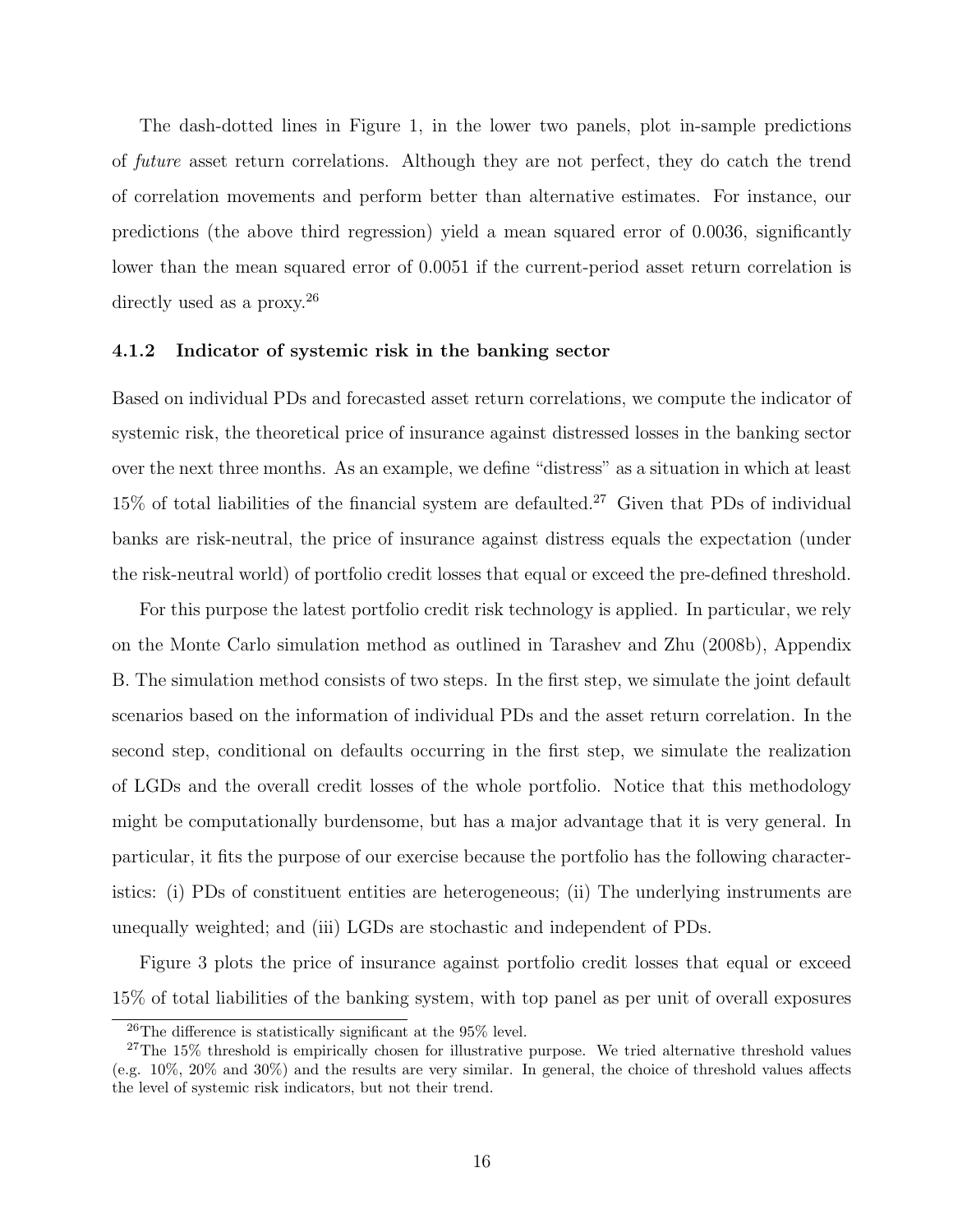(i.e. total liabilities) and the lower panel in dollar terms. The indicator started from about 10 basis points in the first half of 2001, increased and reached a peak of about 35 basis points in the second half of 2002, when high corporate defaults were reported. The indicator then trended downward and reached its lowest level in late 2006 and early 2007. Since August 2007, the indicator rose sharply and peaked around March 2008, and dropped dramatically after the Federal Reserve facilitated the acquisition of Bear Sterns by JP Morgan Chase. In dollar terms, the highest theoretical insurance premium was around \$110 billion in March 2008, well exceeding the amount of the Federal Reserve's \$30 billion non-recourse loan to JP Morgan Chase. Perhaps the market was anticipating a larger default, or it reflected the hike in default risk premium during the market turmoil. Notice that the trend follows very closely with the average PD series in the banking system (see Figure 1, the upper panel), but is also substantially affected by the movement in correlations (though to a lesser extent). For instance, the peak of the indicator coincides with the peak in both PDs and correlations. In addition, comparing between early 2001 and early 2003, the indicator is higher in the second period when the correlation is higher but the PD is more or less the same.

The impact of PDs and correlations on the indicators is more rigorously examined in the regressions in Table 3. The regression shows that our indicator of systemic risk, the price of insurance against distressed losses, increases in both PDs and correlations and the coefficients are highly significant.<sup>28</sup> This is consistent with the conventional view that higher default rates and higher exposures to common factors are both symptoms of higher systemic risk. By contrast, the (risk-neutral) nth-to-default probability measure, another indicator used in other studies (such as Avesani et al. (2006)), does not have this property. In fact, an nthto-default measure typically increases in PDs but may decrease in correlations (see Table

<sup>28</sup>Quantitatively, a one-standard-deviation increase in average PDs (0.0053) moves up the indicator by 11 basis points, and a one-standard-deviation increase in average correlations (0.0681) increases the indicator by 2 basis points. It suggests that changes in PDs have a dominant effect on the indicator; the correlation impact exists but plays a secondary role. Hence, although using realized correlations can improve the work, we consider a second-best solution in the application of our method is to use simpler correlation estimates. This is particularly important if high-frequency data are not available in the banking system of interest. Indeed, in a robustness check exercise we adopt historical correlations directly to recalculate the systemic risk indicator. The indicators exhibit very similar dynamics although the levels can be different (the results are available upon request.)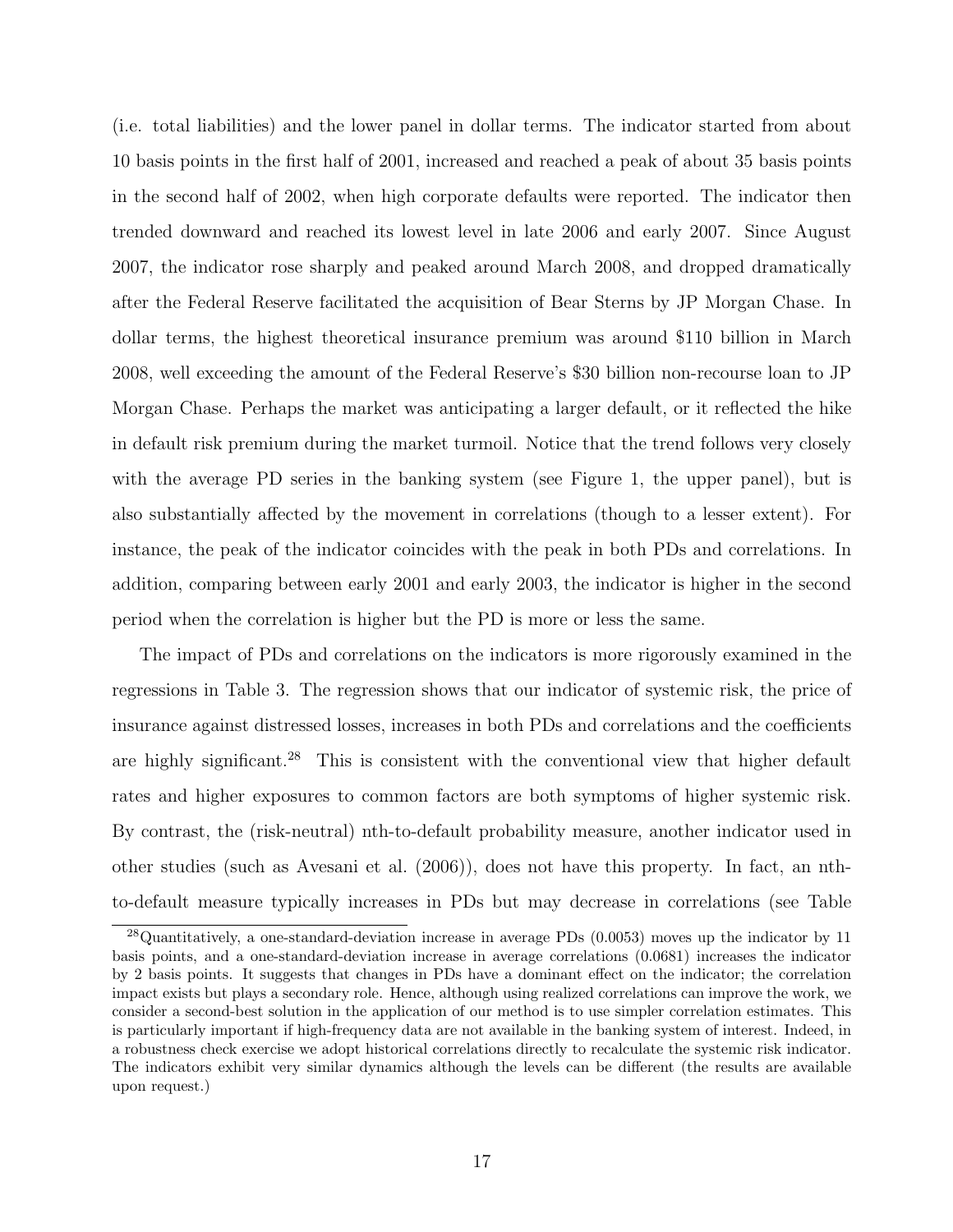3). Therefore, using nth-to-default probability measures will produce at best unsatisfactory, sometime misleading, indicators on the systemic risk of the banking system.<sup>29</sup>

These results are quite intuitive based on the knowledge of models of portfolio credit risk. Essentially, our measure is similar to the spread of a senior tranche in a portfolio, when there are only two tranches and the other tranche covers the losses up to the pre-specified threshold. By contrast, the nth-to-default probability measures often correspond to some mezzanine tranches in a multiple-tranche secularization structure. It is well known that, when correlations increase, the probability of zero default and many defaults increases but the probability of an intermediate number of defaults decreases. Therefore, the impact on the mezzanine tranches, or equivalently the nth-to-default probabilities, is ambiguous. By contrast, for a two-tranche structure, an increase in correlations will always lower the spread of the equity tranche and increase the spread of the senior one.

### 4.2 Stress testing

We first report the regression results of the integrated micro-macro model, and then implement the stress testing exercise.

#### 4.2.1 VAR analysis (the "macro" part)

The "macro" part of the model refers to a VAR analysis, with the endogenous variables consisting of two credit risk factors – average PDs and current-period correlations – and a number of macro-financial factors. The optimal number of lags in the VAR system is chosen by the Schwarz Information Criteria, which equals one period. Table 4 reports the regression results and the dash-dotted lines in Figures 1 and 2 plot the in-sample prediction of endogenous variables.

All endogenous variables are positively serial-correlated. In addition, there is strong evidence of dynamic linkages among the endogenous variables. The average PD is positively and significantly affected by the average correlation and negatively and significantly affected by the return in the market index. The results are intuitive. Higher systemic risk in the form

<sup>29</sup>The results of (risk-neutral) probability of joint defaults are not reported here but are available upon request.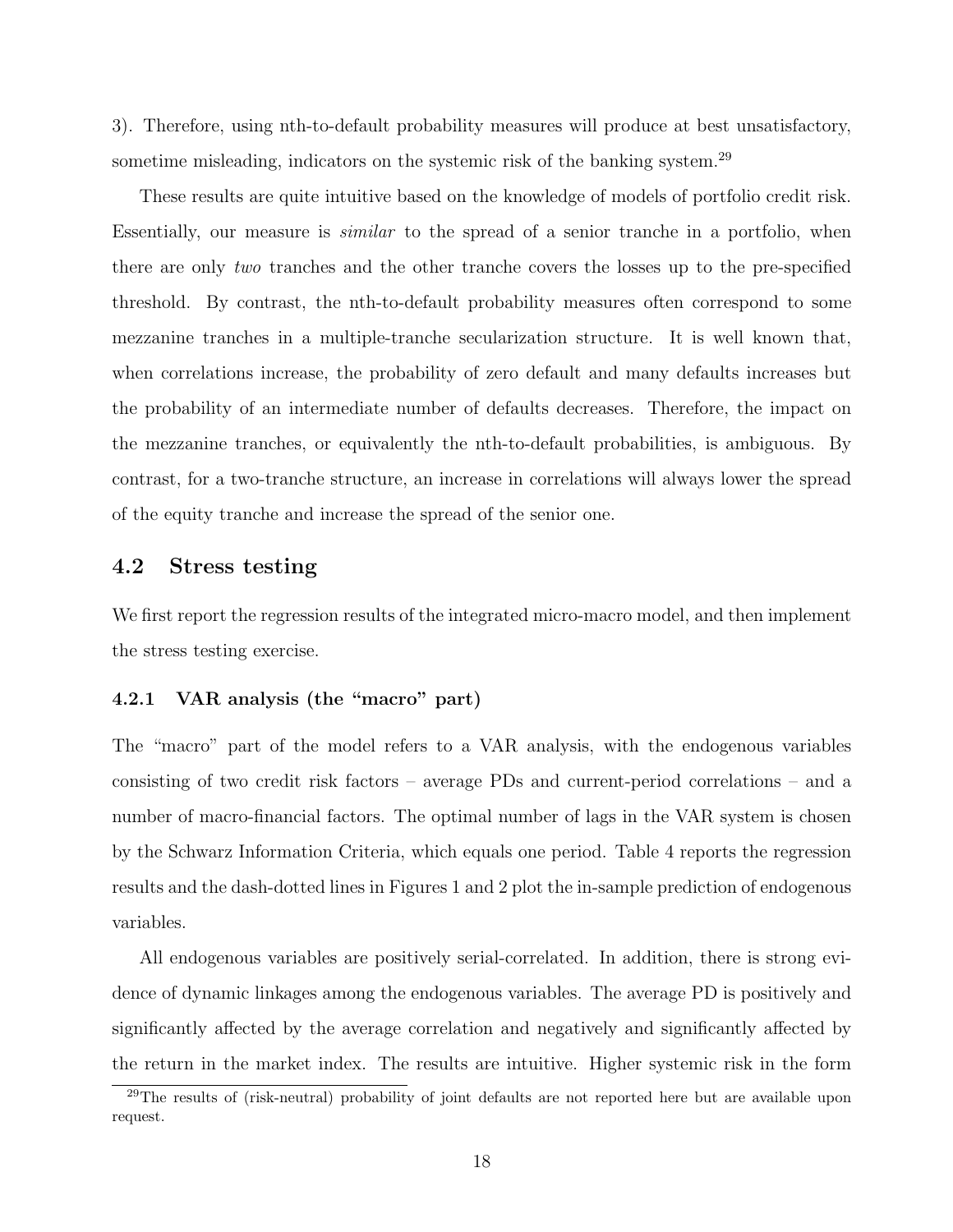of elevated correlation leads to more default. The deterioration of the general market (lower market returns) increases the probability of defaults.

The average correlations are negatively and significantly affected by the two interest rate variables, the fed fund rate and the term spread. This may suggest that, when the monetary policy is eased, most banks' asset returns move together more closely. By contrast, when the monetary policy is tightened, banks are affected to a different degree depending on their position in liquidity and equity capital, and the composition of their assets and liabilities. As expected, market return is also negatively affecting the correlation, as phenomenon of the downside risk. Finally, PDs have a positive effect on correlations, as it should be — defaults are usually clustered (Das et al. (2007)).

While the VAR framework allows for a feedback effect from the banking system to the macroeconomy and the general financial market, the evidence of the feedback effect is quite weak during our sample period. One exception is that the average PD in the banking system has a negative effect on federal funds rates, suggesting that the central bank's interest rate policy may be affected by financial stability concerns in practice. Finally, the positive effect of average PD on the VIX index may be consistent with notion that VIX is regarded as the "market gauge of fear" by practitioners.

#### 4.2.2 Determination of PDs of individual banks (the "micro" part)

The "micro" part of the model investigates the determination of individual PDs, as a function of lagged dependent variables and the current period market variables, including the average PD and correlations in the banking system and the list of macro-financial factors. Table 5 summarizes the regression results.

For all banks, the individual PD series are positively serial-correlated. They are also positively and significantly affected by the average PD in the banking system, and half of the banks' PDs are positively and significantly affected by the average correlation. Regarding the macro-financial factors, the impacts are quite heterogeneous across banks. First, they do not always have a significant impact on individual PDs. Second, when a macro-financial factor has a significant impact on the PD of an individual bank, the sign is not always in the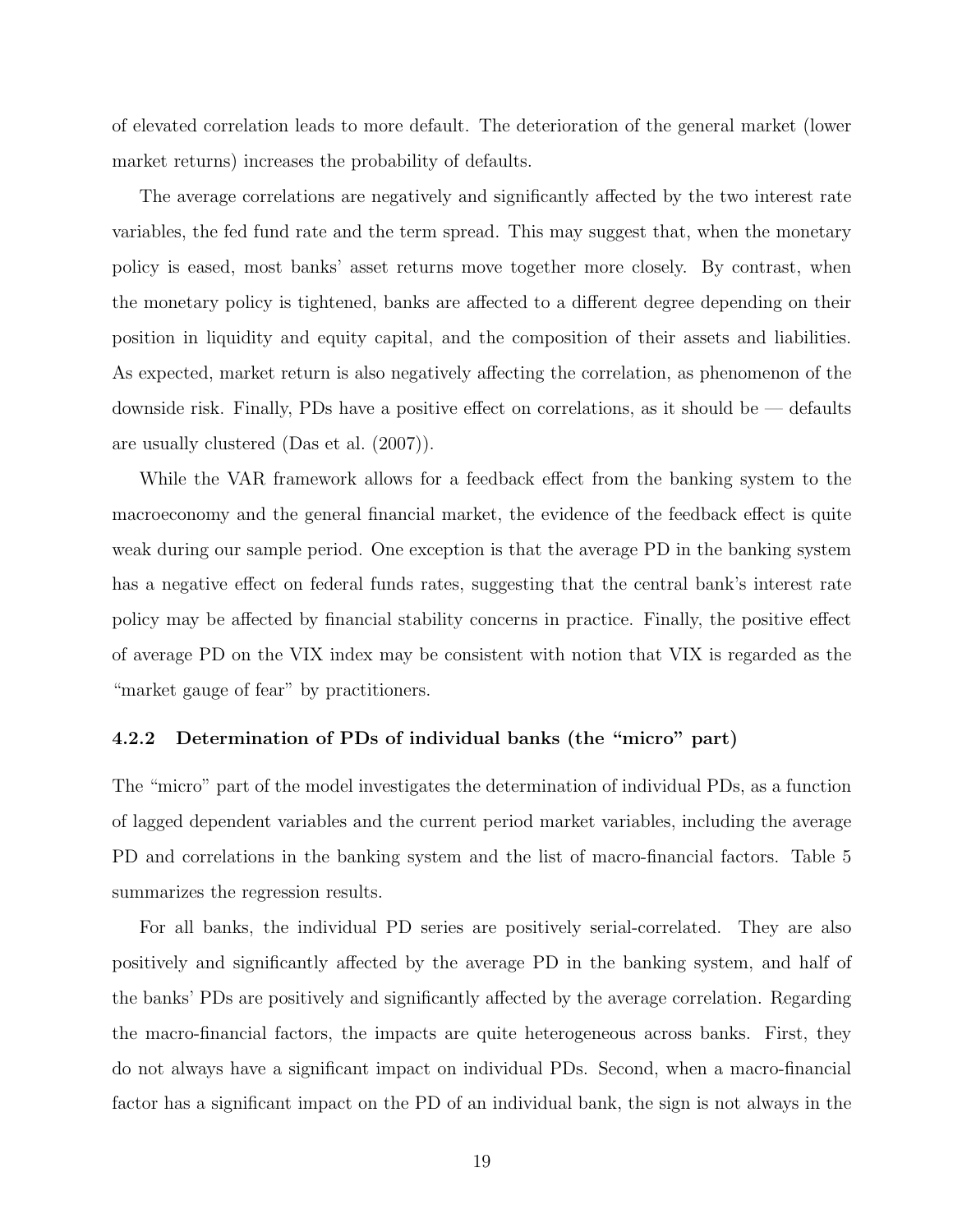same direction (except for the market return variable, which always has a negative impact if significant). For instance, changes in fed fund rates have significantly positive impacts on four banks but significantly negative impacts on three other banks. This may reflect the different business models and the different balance sheets of the sample banks during the period under review.

#### 4.2.3 Stress testing

Based on the above regression results, the stress testing exercise can be implemented in three steps. In the first step, we choose hypothetical stress testing scenarios based on the VAR regression results. In the second step, these hypothetical shocks are fed into the model to derive the future dynamic movements (up to twelve weeks) in all endogenous variables in the VAR framework. By extension they will affect the future movements in risk-neutral PDs of individual banks (regression results in equation 4) and forecasted correlations (equation 2). In the third and last step, we construct future movements in the indicator of systemic risk under the stress test scenario using the predicted PD and correlation measures.

As described in Section 2.4, there are two approaches to designing the stress testing scenarios. The first approach, a statistical one, adopts the bootstrapping technique to simulate the shocks in the next 12 weeks based on the sample regression of model (including equations 2, 3 and 4). The simulation results are reflected in the future movements of the indicator of systemic risk as shown in Figure 4. On average, 12 weeks after May 2008, the indicator is forecasted to move up slightly to about 0.41%, roughly the levels of late 2007 and late 2002. In the worst 2.5 percentile scenarios, the indicator will jump up above 1.11%, roughly the level of March 2008 peak; and in the best 2.5 percentile scenarios, the indicator will move down to 0.09%.

The second approach uses historical scenarios, i.e. the shocks of macro-financial factors as observed in two historical turmoil periods: the LTCM crisis (which uses the shocks between July 3, 1998 and September 18, 1998) and the September 11 episode (which uses the shocks between August 31, 2001 and November 16, 2001). The results are shown in Figure 5. In both scenarios, the systemic risk indicator of the banking system increases and reaches a level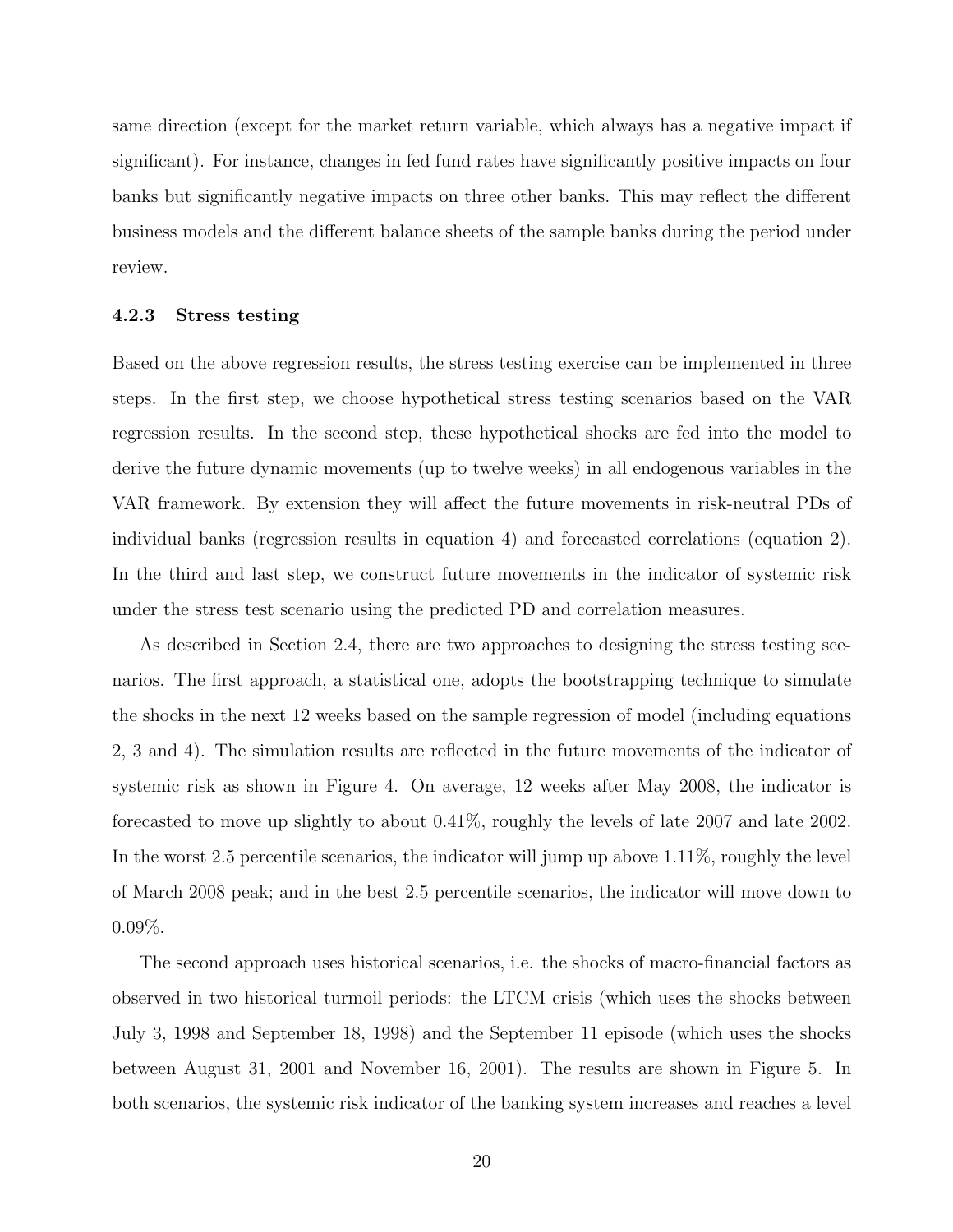comparable to the January 2008 about 0.4-0.5% of the total liabilities. Overall, both results suggest that the vulnerability of the banking system would rise ranging from moderately to dramatically as of May 2008.

A major advantage of the bootstrapping stress testing exercise is that it can simulate the distribution of future movements in the systemic risk, which can be used as a *forecasting* tool. In Figure 6, we adopt such a bootstrap forecasting approach for the whole sample and plot the mean and 95% confidence interval of the forecasted indicator 12 weeks ahead. It is clear that the predicted mean (dash line) generally tracks well the realized systemic risk indicator. The confidence interval band was wide from 2001 to 2004 with a local high in late 2002 and the price tag then was about 1% of total liability (the upper bound). Then the confidence band gradually narrowed until early 2007, when predicted mean also stayed low. Of course, the mean prediction of the systemic risk indicator shot up since mid-2007 and the confidence interval band widened as well. The uncertainty peaked in March 2008, then dropped significantly (though still at high levels) after the strong intervention of central banks.

The in-sample performance of our model forecasts is extremely good, which is a strong validation of our model for measuring and stress testing the systemic risk. Remarkably, out of the 375 weeks of predictions, 13 weeks (3.5%) have the realized systemic risk indicators lying outside of the 95% predicted confidence interval. The outliers were concentrated in two periods, the inception (late July to mid September in 2007) and the peak (March 2008) of the subprime crisis. The location of realized indicators within (or outside of) the confidence interval bands is an indicator of the surprising component of the evolution of the systemic risk. For instance, the severity of the rapid deterioration in market conditions during the two outlier periods is well beyond market expectations. By contrast, the government intervention and consequently the recovery of the market since late March 2008, although exceeding the average of market expectations, are not extremely surprising.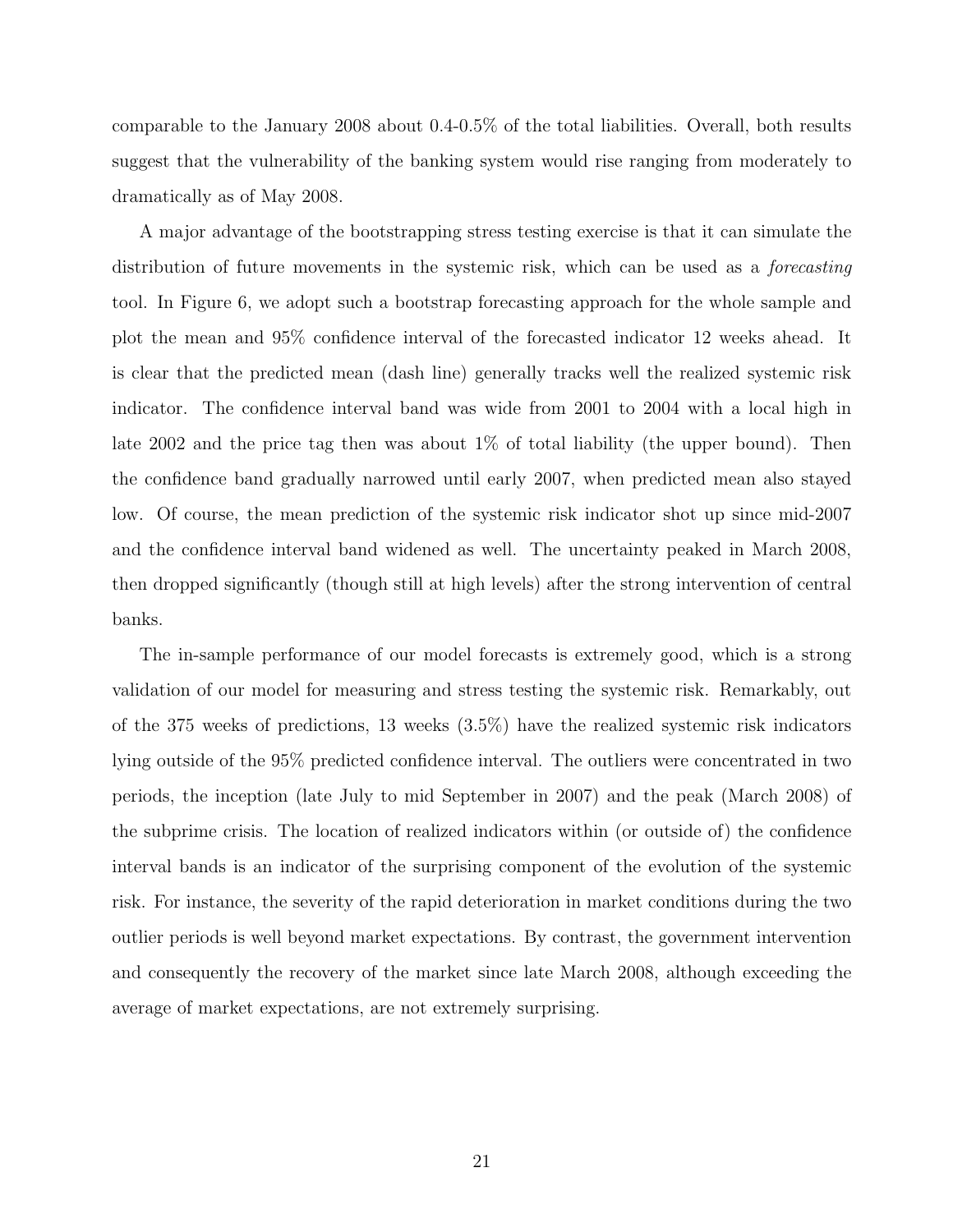# 5 Conclusions

In this paper we propose a framework for measuring the systemic risk of a group of major financial institutions. The methodology is general and can apply to any pre-selected group of firms with publicly tradeable equity and CDS contracts. Our approach adopts the advanced high-frequency technique in estimating realized correlation, and shows that short-term realized correlation helps to predict future movements in the asset return correlation. An indicator of systemic risk, which is based on ex ante measures of risk-neutral PDs and correlations, offers an insight on the market perception on the level of a theoretical insurance premium that protects against distressed losses in the banking system. The indicator is higher when the average failure rate increases or when the exposure to common factors increases.

The paper also proposes a framework for stress testing the stability of the banking system, based on an integrated micro-macro model that takes into account dynamic linkages between the health of the financial system and macro-financial conditions. The combination of historical and statistical scenarios offer a general picture of the vulnerability of the banking system in the next quarter.

Our study is only a first step toward improving our understanding of the relationship between financial stability, monetary policy and the real economy. The macro-prudential view, which calls for a closer monitoring of asset prices and the stability of the financial system, has become more widely accepted. However, its implementation largely depends on the feasibility on the operational side. The methodology described in this paper may provide a useful starting point along that direction.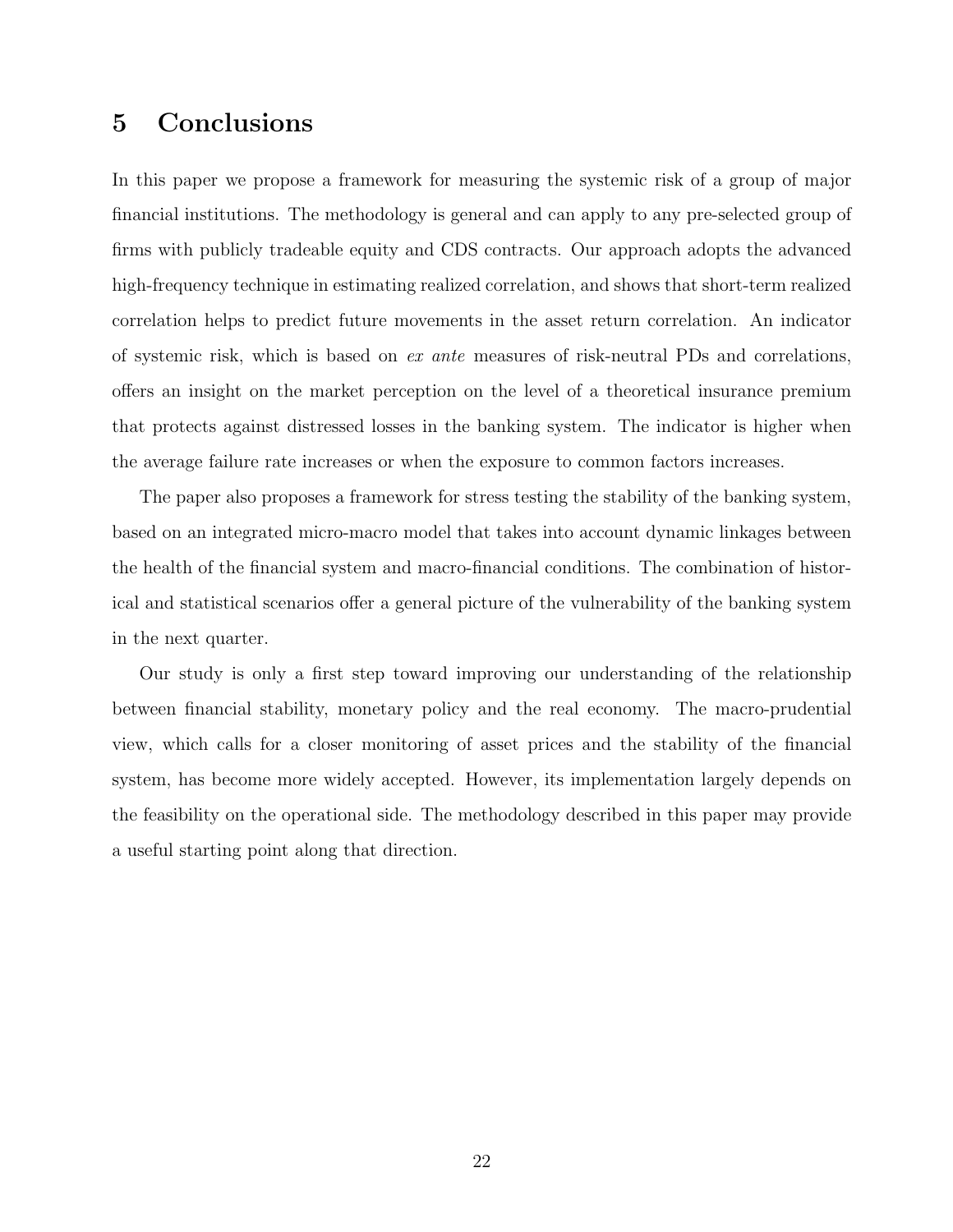# References

- Allenspach, Nicole and Pierre Monnin (2006), "International integration, common exposures and systemic risk in the banking sector: An empirical investigation," Working Paper.
- Amato, Jeffrey and Maurizio Luisi (2006), "Macro factors in the term structure of credit spreads," BIS Working Paper.
- Amato, Jeffrey and Eli Remolona (2003), "The credit premium puzzle," *BIS Quarterly Review*, vol. 2003-4, 51–63.
- Andersen, Torben G., Tim Bollerslev, Francis X. Diebold, and Paul Labys (2003), "Modeling and forecasting realized volatility," Econometrica, vol. 71, 579–625.
- Ang, Andrew and Monika Piazzesi (2003), "A no-arbitrage vector autoregression of term structure dynamics with macroeconomic and latent variables," Journal of Monetary economics, vol. 50, 745–787.
- Aspachs, Oriol, Charles Goodhart, Dimitrios Tsomocos, and Lea Zicchino (2007), "Towards a measure of financial fragility," Annals of Finance, vol. 3.
- Avesani, Renzo, Antonio Garcia Pascual, and Jing Li (2006), "A new risk indicator and stress testing tool: A multifactor Nth-to-default CDS basket," IMF Working Paper .
- Barndorff-Nielsen, Ole and Neil Shephard (2004), "Econometric analysis of realized covariation: High frequency based covariance, regression, and correlation in financial economics," Econometrica, vol. 72, 885–925.
- Basurto, Miguel Segoviano and Pablo Padilla (2006), "Portfolio credit risk and macroeconomic shocks: Applications to stress testing under data-restricted environments," IMF Working Paper.
- Berndt, Antje, Rohan Douglas, Darrell Duffie, Mark Ferguson, and David Schranz (2005), "Measuring default risk premia from default swap rates and EDFs," Working Paper.
- Blanco, Roberto, Simon Brennan, and Ian W. March (2005), "An empirical analysis of the dynamic relationship between investment-grade bonds and credit default swaps," Journal of Finance, vol. 60, 2255–2281.
- Bongaerts, Dion, Frank de Jong, and Joost Driessen (2008), "Liquidity and liquidity risk premia in the CDS market," Working Paper.
- Borio, Claudio (2003), "Towards a macro-prudential framework for financial supervision and regulation?" BIS Working Paper .
- CGFS (2000), "Stress testing by large financial institutions: Current practice and aggregation issues," Committee on the Global Financial System Report.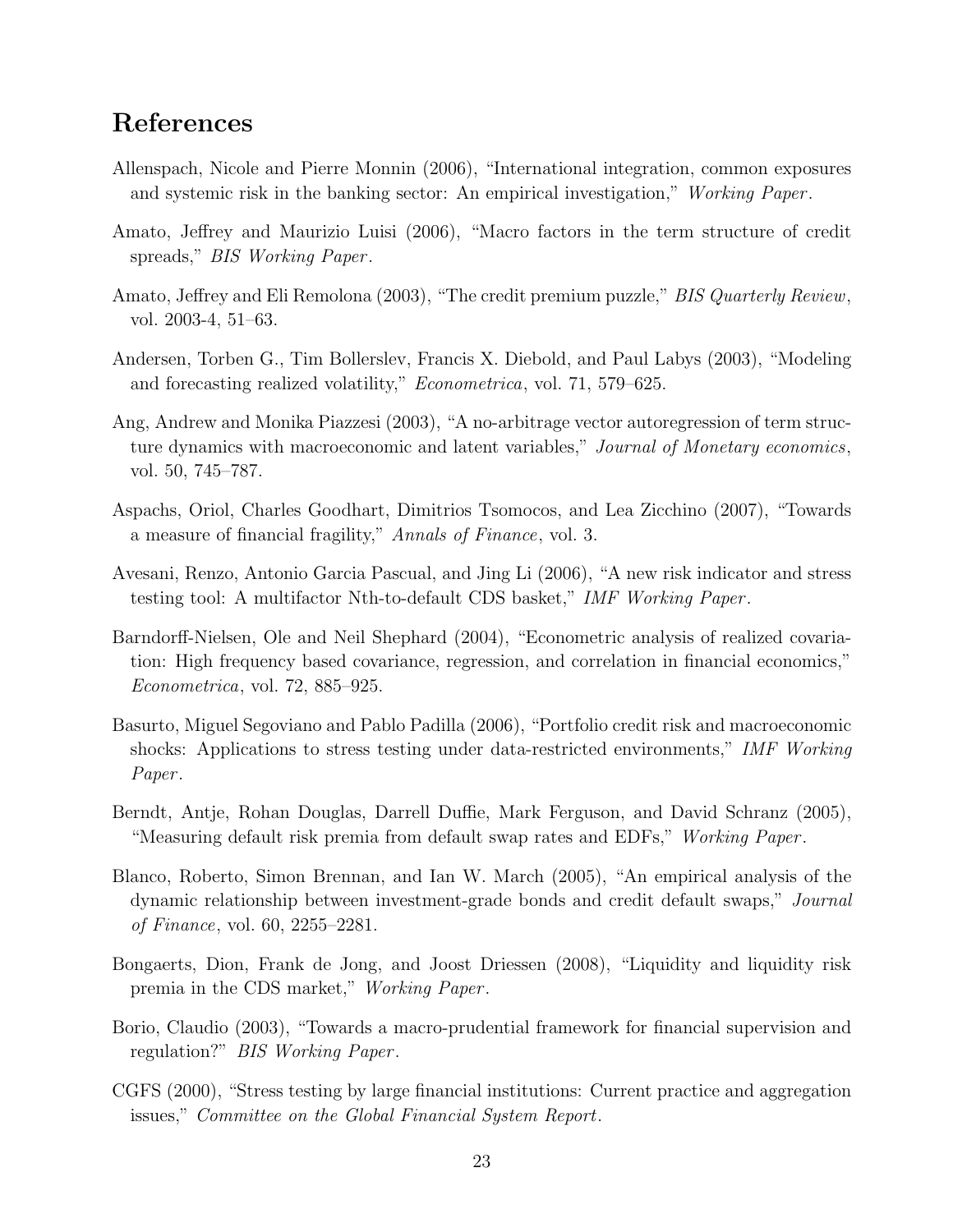- CGFS (2005), "Stress testing at major financial institutions: Survey results and practice," Committee on the Global Financial System Report.
- Chan-Lau, Jorge A. and Toni Gravelle (2005), "The End: A new indicator of financial and nonfinancial corporate sector vulnerability," IMF Working Paper No. 05/231.
- Collin-Dufresne, Pierre, Robert Goldstein, and Spencer Martin (2001), "The determinants of credit spread changes," Journal of Finance, vol. 56, 2177–2207.
- Crocket, Andrew (2000), "Marrying the micro- and macro-prudential dimensions of financial stbility," Speech before the Eleventh International Conference of Banking Supervisors, Basel.
- Crosbie, Peter (2005), "Global correlation factor structure: modeling methodology," Moody's KMV Documents.
- Dacorogna, Michael M., Ramazan Gençay, Ulrich A. Müller, Olivier V. Pictet, and Richard B. Olsen (2001), An introduction to high-frequency finance, Academic Press, San Diego.
- Daniels, Robert, Siem Jan Koopman, and Andrée Lucas (2005), "A non-Gaussian panel time series model for estimating and decomposing default risk," Working Paper.
- Das, Sanjiv, Darrell Duffie, Nikunj Kapadia, and Leandro Saita (2007), "Common failings: how corporate defaults are correlated," *Journal of Finance*, vol. 62, 93–117.
- Drehmann, Mathias (2008a), "Macroeconomic stress testing banks: A survey of methodologies," Working Paper .
- Drehmann, Mathias (2008b), "Stress tests: Objectives, challenges and modelling choices," Working Paper .
- Driessen, Joost (2005), "Is default event risk priced in corporate bond?" Review of Financial Studies, vol. 18, 165–195.
- Driessen, Joost, Pascal Maenhout, and Grigory Vilkov (2006), "Option-implied correlation and the price of correlation risk," Working Paper .
- Duffie, Darrall (1999), "Credit swap valuation," Financial Analysts Journal, pages 73–87.
- Duffie, Darrall, Andreas Eckner, Guillaume Horel, and Leandro Saita (2008), "Frailty correlated default," Journal of Finance.
- Duffie, Darrell, Leandro Saita, and Ke Wang (2007), "Multi-period corporate default prediction with stochastic covariates," Journal of Financial Economics, vol. 83, 635–665.
- Dwyer, Douglas and Shisheng Qu (2007), "EDF<sup>TM</sup> 8.0 model enhancements," Moody's KMV Documents.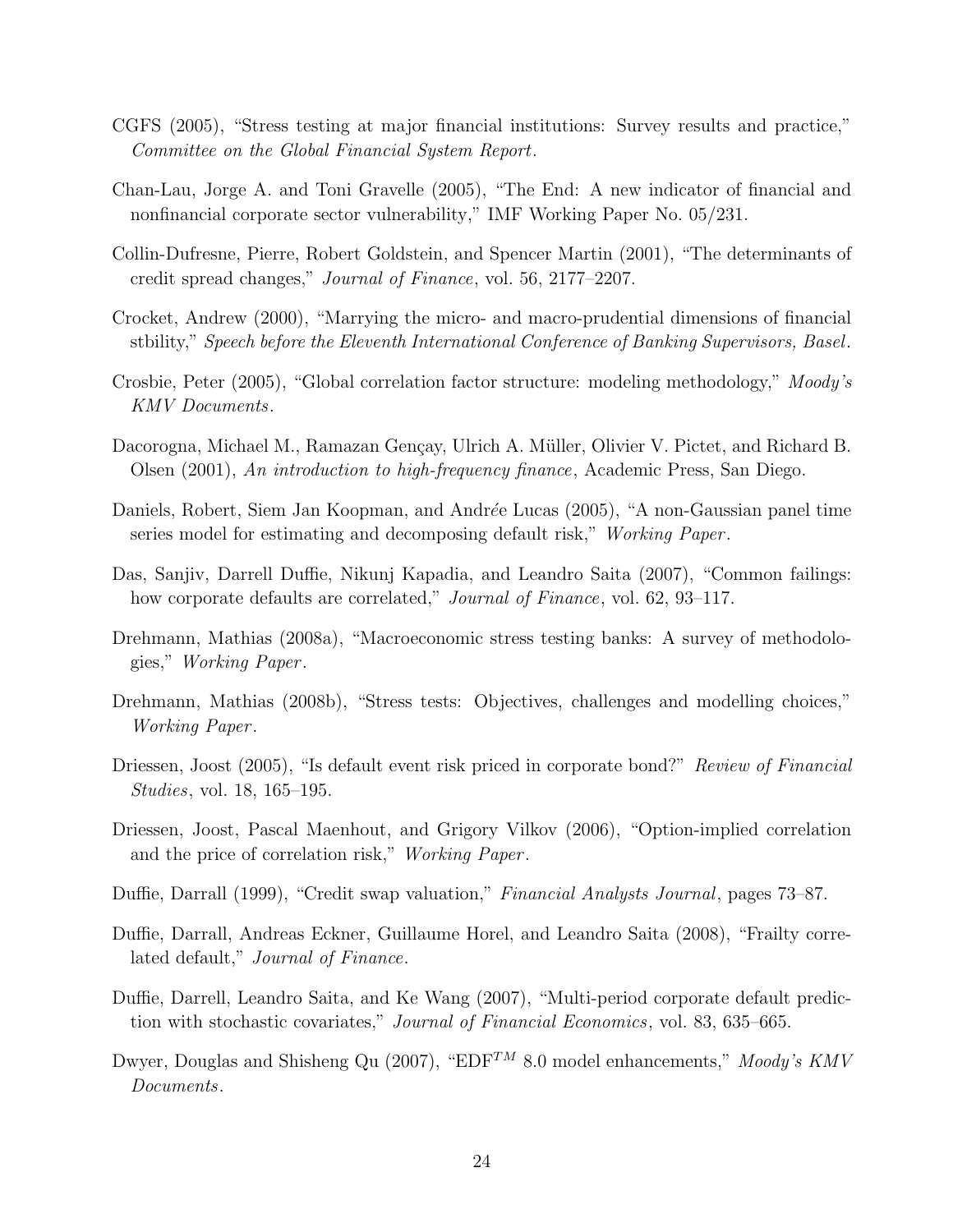- Elton, Edwin J., Martin J. Gruber, Deepak Agrawal, and Christopher Mann (2001), "Explaining the rate spread on corporate bonds," Journal of Finance, vol. 56, 247–277.
- Eom, Young Ho, Jean Helwege, and Jingzhi Huang (2004), "Structural models of corporate bond pricing: an empirical analysis," Review of Financial Studies, vol. 17, 499–544.
- Gibson, Michael (2004), "Understanding the risk of synthetic CDOs," Fedreal Reserve Board Working Paper .
- Goodhart, Charles, Pojanart Sunirand, and Dimitrios Tsomocos (2005), "A risk assessment model for banks," Annals of Finance, vol. 1, 197–224.
- Goodhart, Charles, Pojanart Sunirand, and Dimitrios Tsomocos (2006), "A model to analyse financial fragility," Economic Theory, vol. 27, 107–142.
- Hancock, Diana and Wayne Passmore (2008), "Financial stability and the capital adequacy of large U.S. banking organizations: a VAR in VaR approach," Working Paper , Board of Governors of the Federal Reserve System.
- Hilbers, Paul and Matthew Jones (2004), "Stress testing financial systems," IMF Document.
- Huang, Jingzhi and Ming Huang (2003), "How much of the corporate-treasury yield spread is due to credit risk?" Working Paper, Penn State University.
- Hull, John and Alan White (2004), "Valuation of a CDO and an n-th to default CDS without Monte Carlo simulation," *Journal of Derivatives*, vol. 12, 8–23.
- Inui, Koji and Masaaki Kijima (2005), "On the significance of expected shortfall as a coherent risk measure," Journal of Banking and Finance, vol. 29, 853–864.
- Jarrow, Robert (2001), "Default parameter estimation using market prices," Financial Analysts Journal, vol. 57, 75–92.
- Lehar, Alfred (2005), "Measuring systemic risk: A risk management approach," Journal of Banking and Finance, vol. 29, 2577–2603.
- Longstaff, Francis, Sanjay Mithal, and Eric Neis (2005), "Corporate yield spreads: default risk or liquidity? New evidence from the credit-default-swap market," Journal of Finance, vol. 60, 2213–2253.
- Merton, Robert (1974), "On the pricing of corporate debt: the risk structure of interest rates," Journal of Finance, vol. 29, 449–470.
- Tang, Dragon Yongjun and Hong Yan (2006), "Liquidity, liquidity spillover, and credit default swap spreads," Working Paper.
- Tarashev, Nikola and Haibin Zhu (2008a), "The pricing of portfolio credit risk: Evidence from the credit derivatives market," Journal of Fixed Income, pages 1–20.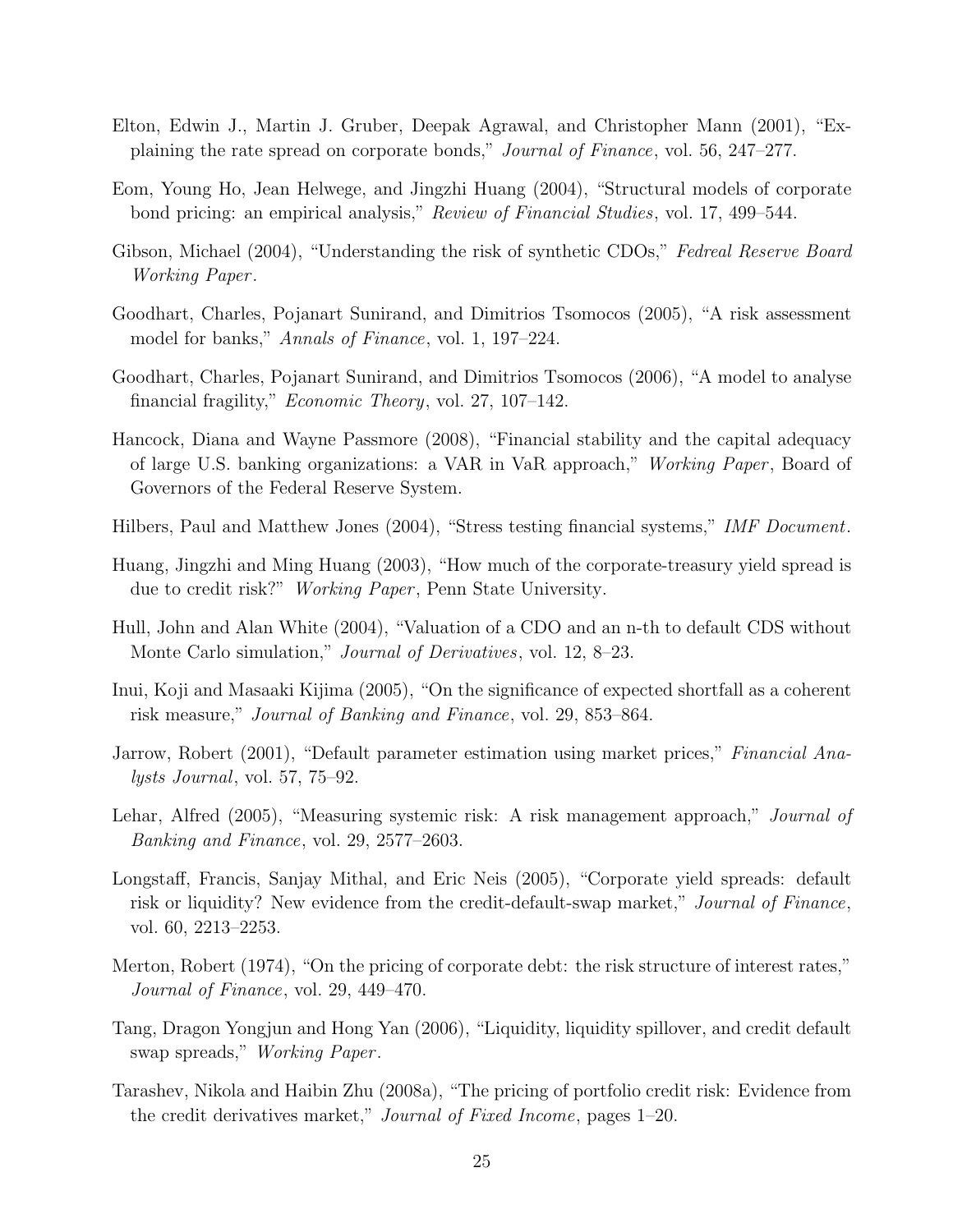- Tarashev, Nikola and Haibin Zhu (2008b), "Specification and calibration errors in measures of portfolio credit risk: The case of the ASRF model," International Journal of Central Banking, vol. 4, 129–174.
- Wasserfallen, Walter and Heinz Zimmermann (1985), "The behavior of intraday exchange rates," Journal of Banking and Finance, vol. 9, 55–72.
- Yamai, Yasuhiro and Toshinao Yoshiba (2005), "Value-at-risk versus expected shortfall: A practical perspective," Journal of Banking and Finance, vol. 29, 997–1015.
- Zhu, Haibin (2006), "An empirical comparison of credit spreads between the bond market and the credit default swap market," Journal of Financial Services Research, vol. 29, 211–235.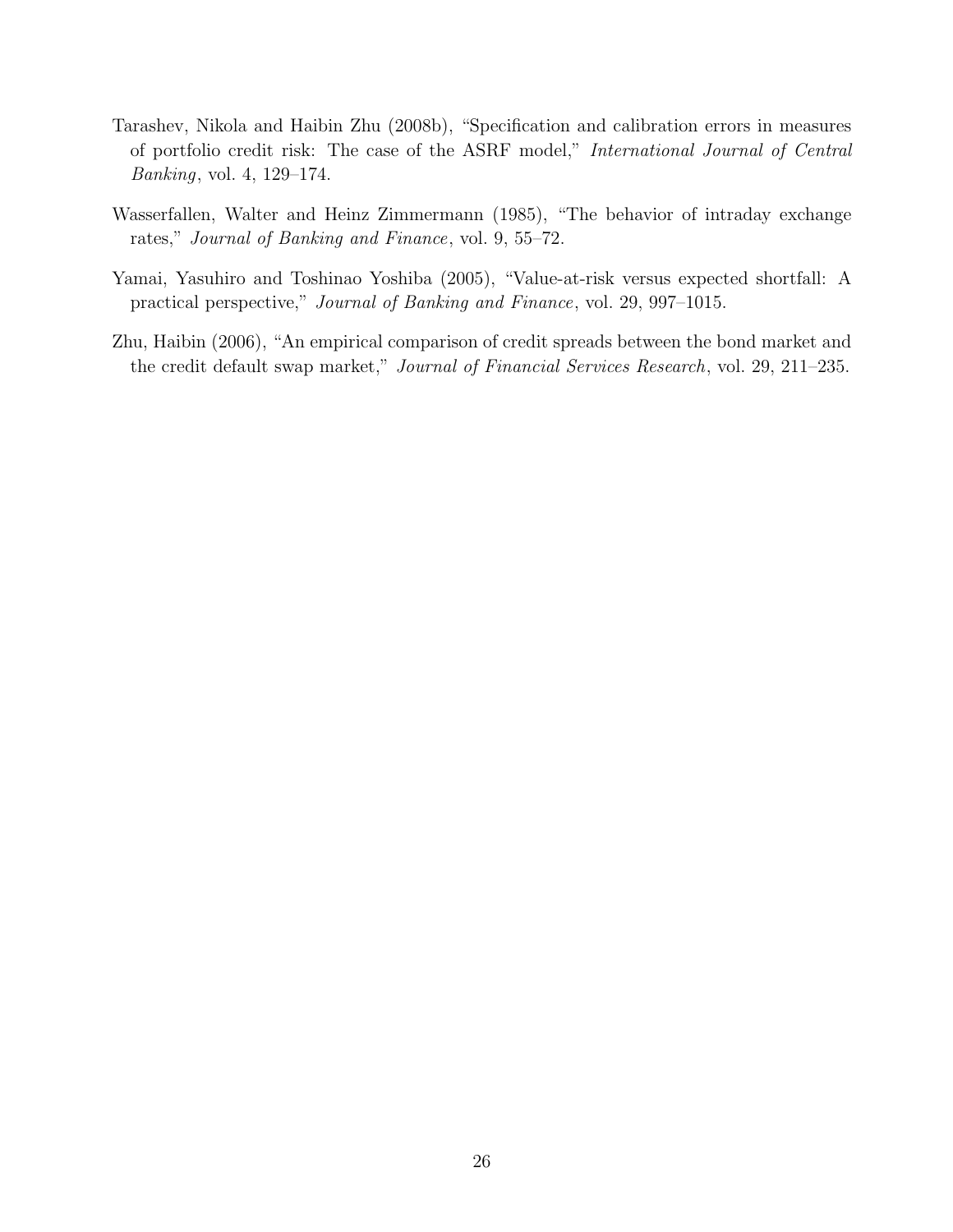# Appendix

# A Relationship between equity and asset return correlations

In the framework of Merton (1974), suppose that the market value of a firm's underlying assets follows a stochastic process:

$$
dV = \mu V dt + \sigma V dW \tag{5}
$$

where V is the firm's asset value,  $\mu$ ,  $\sigma$  are the drift term and the volatility of the asset value, W is a Wiener process.

The firm has only two types of liabilities, debt and equity. The debt has a book value of X and is due at time  $T$ . Merton shows hat the equity value is determined by:

$$
E = VN(d_1) - e^{-rT}XN(d_2)
$$
\n
$$
(6)
$$

where  $d_1 \equiv \frac{\log(\frac{V}{X}) + (r + \frac{\sigma^2}{2})}{\sigma\sqrt{T}}$  $(\frac{r}{2})$ T  $\frac{\partial+(r+\frac{\sigma^2}{2})T}{\partial\sqrt{T}}$  and  $d_2=d_1-\sigma\sqrt{T}=\frac{\log(\frac{V}{X})+(r-\frac{\sigma^2}{2})T}{\sigma\sqrt{T}}$  $(\frac{r}{2})$  $rac{(\tau - \frac{1}{2})^T}{\sigma \sqrt{T}}$ .

Under the condition that r,  $\sigma$  and  $\frac{V}{X}$  are all constant, it is straightforward that the equity value is proportional to the asset value (because both  $d_1$  and  $d_2$  are constant and X is proportional to V). Therefore,  $d(\log(E)) = d(\log(V))$ , where  $d(\cdot)$  represents first difference. The equity return correlation, under this condition, equals the asset return correlation:

$$
cor[d(\log(E_1)), d(\log(E_2))] = cor[d(\log(V_1)), d(\log(V_2))]
$$

# B Estimating equity return correlations from high frequency data

### B.1 Data

The raw high-frequency data consist of all the tick-by-tick transaction data for the stocks of the twelve banks traded in the major U.S. stock exchanges, including NYSE, Boston, Philadelphia, Pacific and NASD. The trading time is from 9:30 to 16:00 Eastern Time. The data are subject to market microstructure noise, such as non-synchronized trading and bid/ask spreads. The impact of such noise on the realized correlation depends on our sampling frequency and the market activity. For the twelve major banks studied in this paper, their markets are quite deep. There are typically more than one trade per second. So following Andersen et al. (2003), we use equally-spaced thirty-minute returns to construct our realized correlation measure. This sampling frequency strikes a balance between mitigating the influence of market microstructure noise and preserving the accuracy of the asymptotic theory underlying the construction of our realized correlation measures.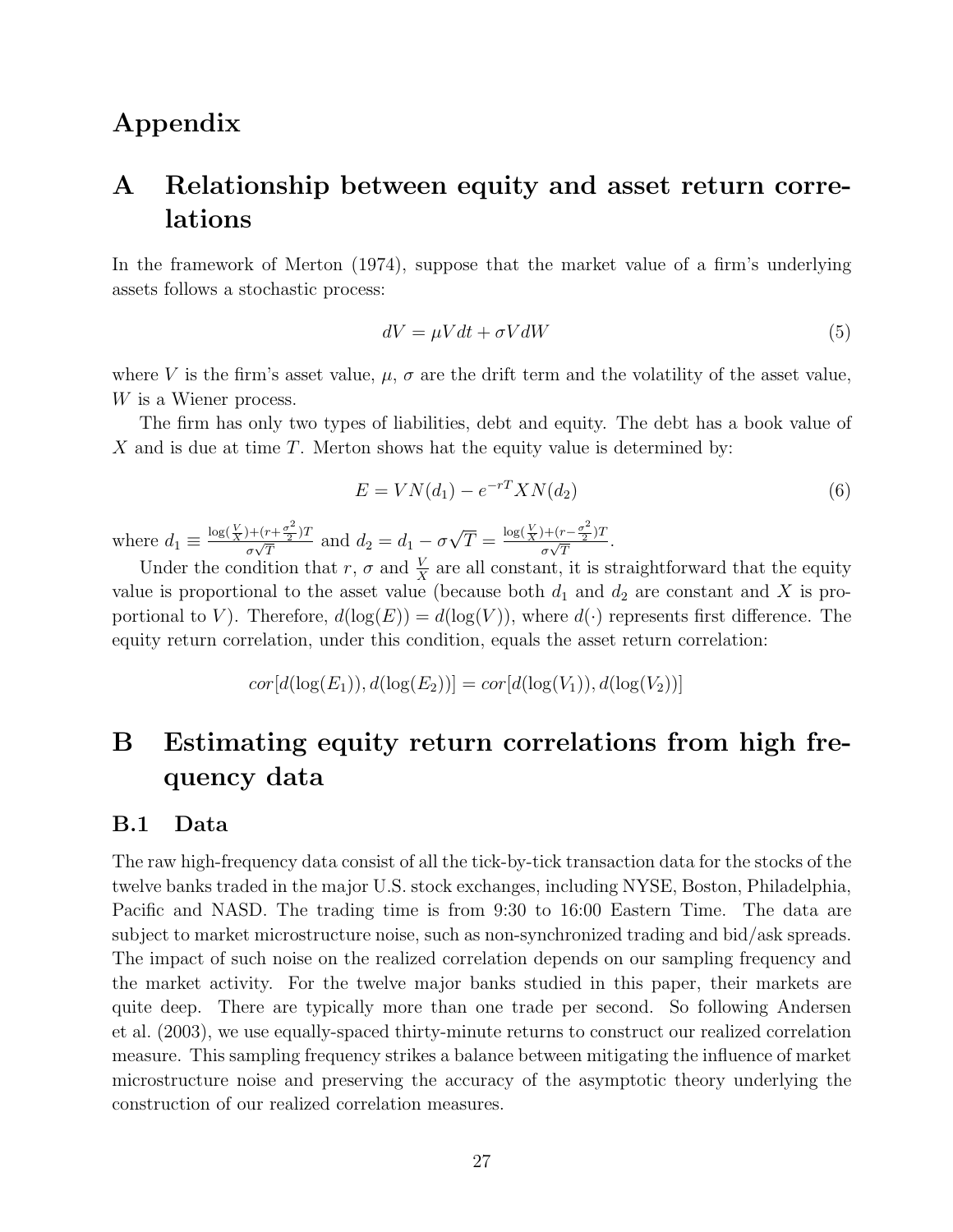Following Wasserfallen and Zimmermann (1985) and Dacorogna et al. (2001), We use previous tick method to construct thirty-minute price data from the tick data. That is, the last price observation in the previous thirty-minute interval is taken as the price of this thirtyminute mark. Then we compute the thirty-minute geometric returns by taking the difference between two adjacent logarithmic prices.

### B.2 Realized Correlation Construction

The vector of the logarithmic prices of the 12 stocks,  $p(t)_{12\times1}$ , is assumed to be a 12-dimension semi-martingale (SM) by the no-arbitrage condition.  $t \geq 0$  denotes the continuous time. Then the log price can be written as

$$
p(t) = a(t) + m(t)
$$

where  $a(t)$  is the drift part with finite variation, and  $m(t)$  is the diffusion part. Notice that  $m(t)$  is a local martingale with possible jump components.

Assume that there are M equally spaced observations for each h time period. In our study, h can be a day, a week or a quarter. Corresponding to our thirty-minute sampling interval, M takes the values of 12, 60 or 8640. Then i'th period j'th return is a  $12 \times 1$  vector, computed as

$$
r_{i,j} = p((i-1)h + \frac{hj}{M}) - p((i-1)h + \frac{h(j-1)}{M}), \quad j = 1, 2, ..., M.
$$

The realized correlation coefficient for the i'th period between stock  $k$  and l is

$$
\hat{\rho}_{(kl),j} = \frac{\sum_{j=1}^{M} r_{(k)j,i} r_{(l)j,i}}{\sqrt{\sum_{j=1}^{M} r_{(k)j,i}^2 \sum_{j=1}^{M} r_{(l)j,i}^2}}
$$
(7)

Barndorff-Nielsen and Shephard (2004) proposed the asymptotic theory underlying the above realized correlation measure. In particular, they show that  $\hat{\rho}_{(kl),j}$  is consistent for the unobserved population correlation coefficient  $\rho_{(kl),j}$ , as the sampling frequency goes to infinity.

$$
\hat{\rho}_{(kl),j} \xrightarrow[M \to \infty]{\mathbf{p}} \rho_{(kl),j}
$$

Additionally, if the price process is a continuous stochastic volatility semi-martingale, that is, when there is no jump in the price process, then Barndorff-Nielsen and Shephard (2004) show that  $\hat{\rho}_{(kl),j}$  is asymptotically conditionally normally distributed.

With the above well-defined asymptotics underlying the  $\hat{\rho}$  measure, we compute our realized correlation coefficient measure according to equation (7).

# C Data sources and definitions

Our analysis uses weekly data during the period 2001-2008. The list of variables and their sources are: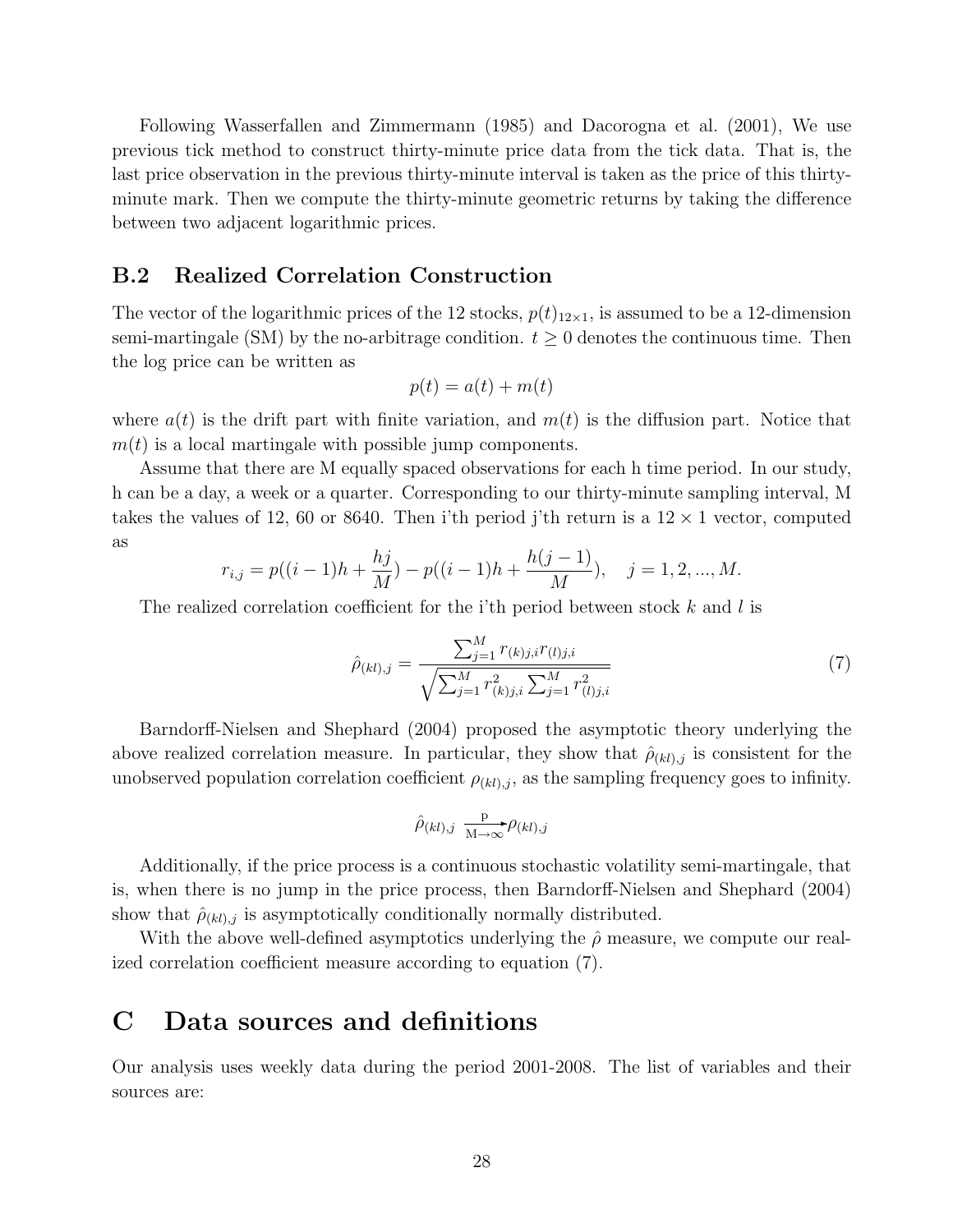- 1. CDS data are from Markit and include daily CDS spreads for each of the 12 sample banks. The CDS quotes refer to 5-year, senior unsecured, no-restructuring clause and US dollar denomination. We use end-of-week observations to construct weekly CDS data.
- 2. Realized equity return correlations are calculated from high frequency intraday equity price information of sample banks, using the methodology as described in Appendix B. The tick-by-tick equity data are provided by TAQ. In each week, we calculate the realized correlation measures over different time horizons, from one week to one quarter.
- 3. Financial variables. They include two variables on the performance of the general financial market, one-quarter return of the S&P 500 index and the implied volatility (VIX) of the index, both of which are available from Bloomberg. In addition, we also include the fed fund rate and the term structure, the latter defined as the difference between 10-year and 3-month constant maturity Treasury rates. The interest rate data are available from the Federal Reserve Board's H.15 release.
- 4. Banks' balance sheet information is available from Fitch IBCA. In particular, we retrieve the annual information of total liabilities for each bank, and use the interpolated time series (using linear interpolation) to decide on the weight of each bank in the portfolio.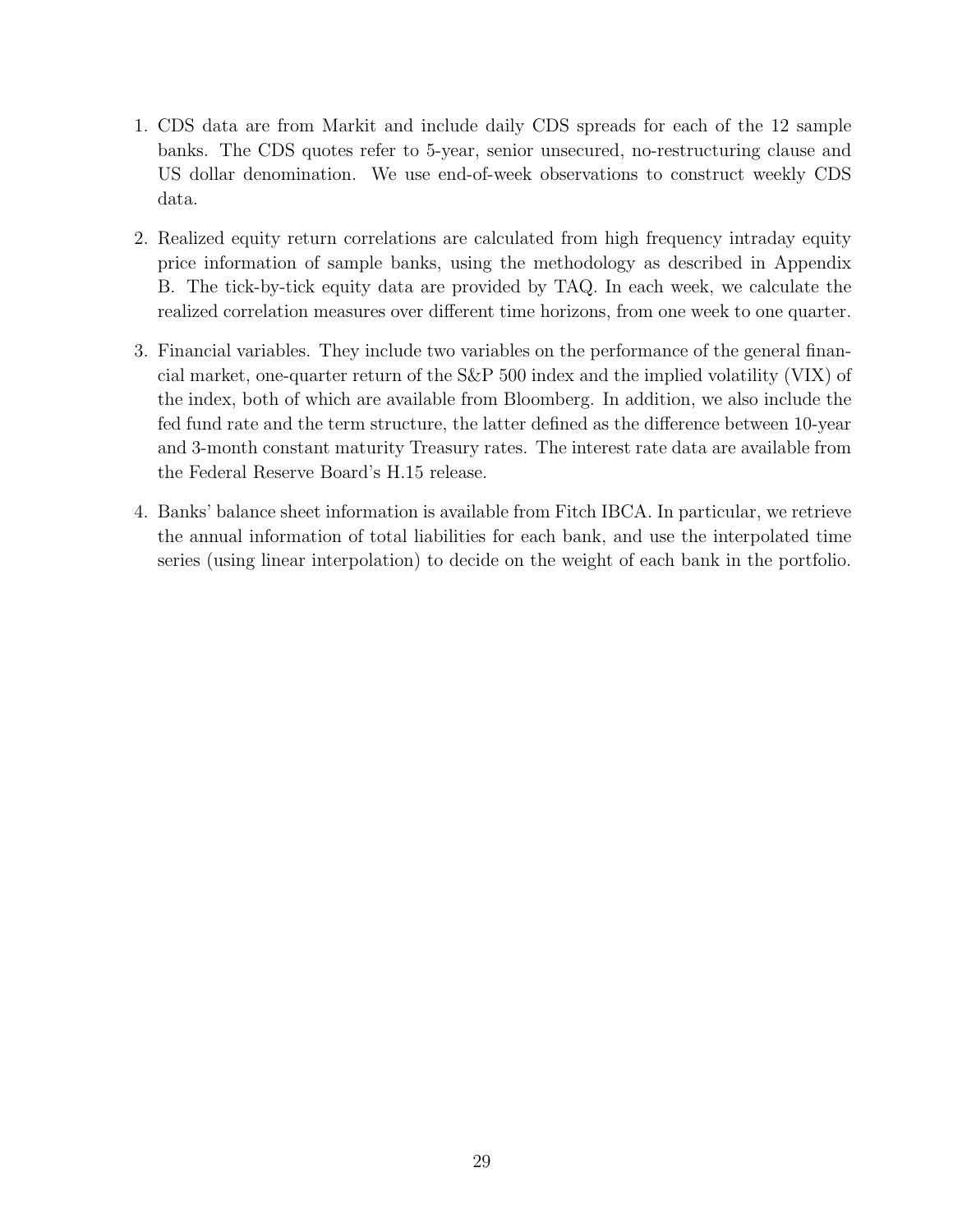Table 1: Summary statistics

| $\it Variables$                    | Mean  | Std. Dev. | Min     | Max    |
|------------------------------------|-------|-----------|---------|--------|
| $CDS$ spread (bps): bank 1         | 25.34 | 20.45     | 9.25    | 112.50 |
| $CDS$ spread (bps): bank 2         | 30.40 | 22.62     | 7.66    | 149.45 |
| $CDS$ spread (bps): bank 3         | 58.18 | 59.21     | 18.03   | 723.61 |
| $CDS$ spread (bps): bank 4         | 34.06 | 33.06     | 6.80    | 225.02 |
| $CDS$ spread (bps): bank 5         | 46.48 | 29.69     | 17.79   | 230.52 |
| $CDS$ spread (bps): bank $6$       | 39.57 | 24.16     | 10.87   | 172.61 |
| CDS spread (bps): bank 7           | 62.92 | 60.49     | 17.70   | 438.00 |
| CDS spread (bps): bank 8           | 56.59 | 54.03     | 14.63   | 334.07 |
| $CDS$ spread (bps): bank $9$       | 51.00 | 42.79     | 17.97   | 330.62 |
| $CDS$ spread (bps): bank 10        | 35.18 | 25.99     | 13.58   | 158.54 |
| $CDS$ spread (bps): bank 11        | 39.82 | 48.08     | 9.07    | 327.04 |
| $CDS$ spread (bps): bank 12        | 28.45 | 22.30     | 5.93    | 151.72 |
| CDS spread (bps): weighted average | 44.16 | 34.42     | 12.72   | 259.50 |
| 1-Week realized correlation        | 0.51  | 0.13      | 0.12    | 0.82   |
| 1-Quarter realized correlation     | 0.53  | 0.09      | 0.27    | 0.71   |
| Fed fund rate $(\%)$               | 4.86  | 2.13      | 0.96    | 9.90   |
| Term spread $(\%)$                 | 1.58  | 1.17      | $-0.82$ | 3.84   |
| 1-Month SP500 return $(\%)$        | 0.66  | 4.18      | -26.47  | 13.97  |
| SP500 implied volatility $(\%)$    | 20.39 | 7.65      | 9.04    | 98.81  |

This table describes the summary statistics of credit factor variables and financial market variables.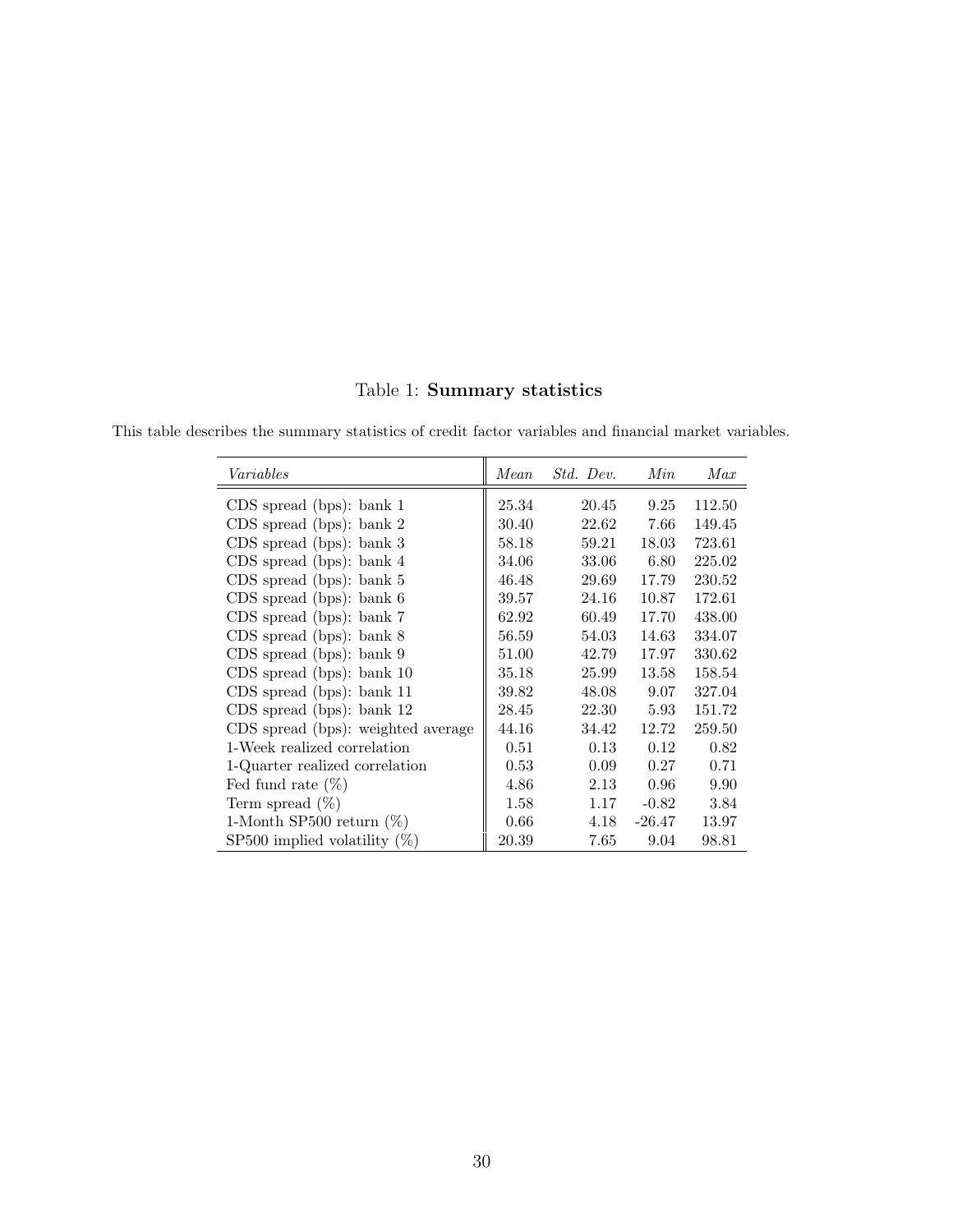#### Table 2: Forecasting asset return correlations

The dependent variable is the observed asset return correlation in the next quarter (between period  $t$  and  $t+12$ ), with the Fisher transformation applied. Explanatory variables include the current period one-quarter and oneweek asset return correlations and financial market variables. The reported t-statistics (in the parenthesis) are based on Newey-West HAC covariance matrix with the truncation lag of 20. \*\* and \* represent significance of coefficients at the 95% and 90% confidence levels respectively.

|                        | Regression 1 | Regression 2 | Regression 3 |
|------------------------|--------------|--------------|--------------|
| $\ddot{\rho}_{t-12,t}$ | $0.52**$     | $0.63**$     | $0.52**$     |
|                        | (5.4)        | (6.1)        | (4.7)        |
| $\tilde{\rho}_{t-1,t}$ | $0.18**$     |              | $0.12**$     |
|                        | (4.7)        |              | (3.8)        |
| $\text{FFR}_t$         |              | $-0.030$     | $-0.026$     |
|                        |              | $(-1.2)$     | $(-1.1)$     |
| $TERM_t$               |              | $-0.038$     | $-0.033$     |
|                        |              | $(-1.2)$     | $(-1.1)$     |
| SP500 $ret_t$          |              | $-0.0046**$  | $-0.0036**$  |
|                        |              | $(-3.6)$     | $(-2.9)$     |
| $VIX_t$                |              | 0.0015       | 0.0012       |
|                        |              | (0.9)        | (0.8)        |
| constant               | $0.19**$     | $0.36**$     | $0.33**$     |
|                        | (3.6)        | (2.5)        | (2.3)        |
| Adjusted $R^2$         | 0.54         | 0.55         | 0.56         |
| Observations           | 415          | 415          | 415          |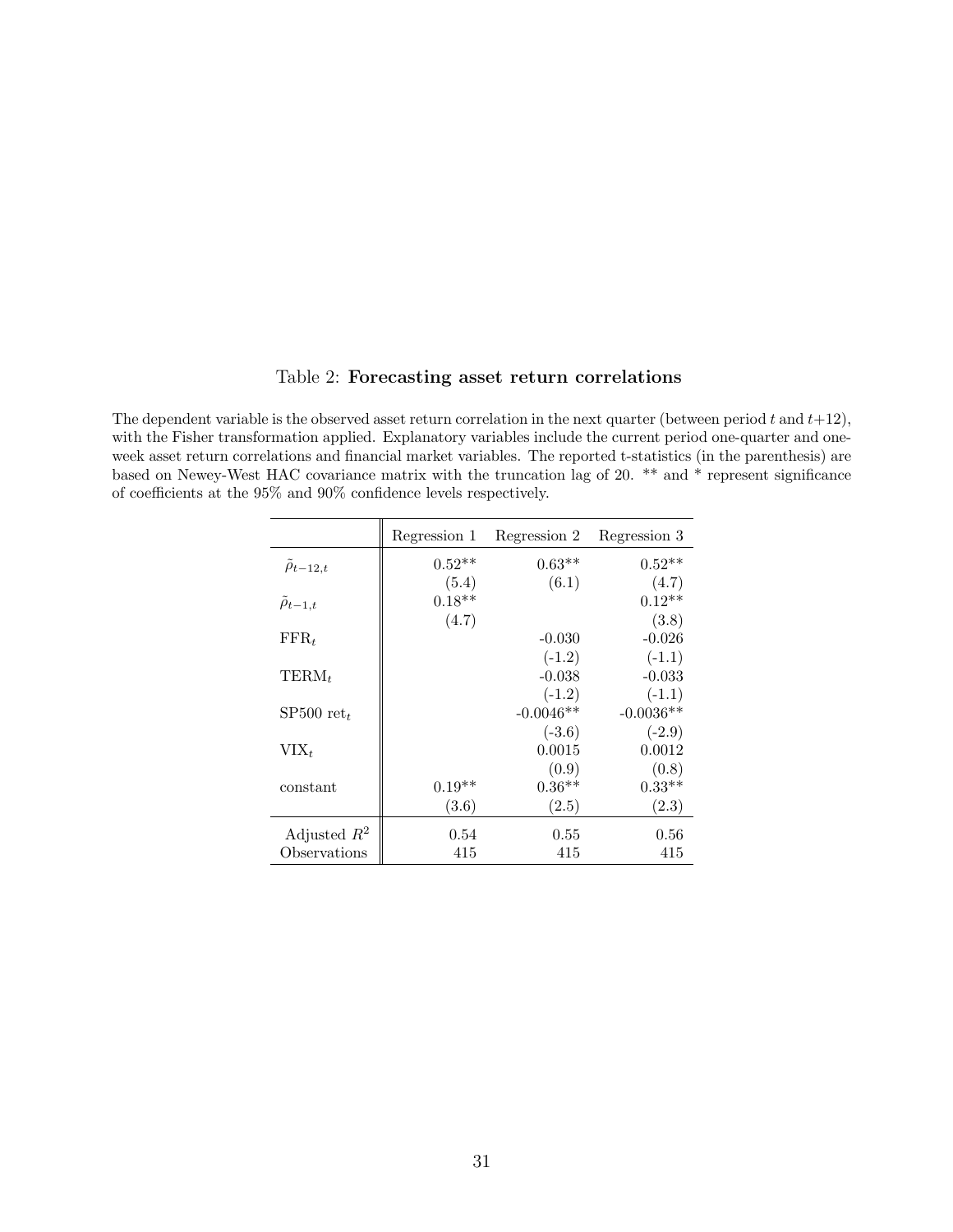### Table 3: Impacts of PDs and correlations on indicators of systemic risk

The dependent variables are indicators of systemic risk in the banking group, including our measure of the insurance premium against distressed losses and nth-to-default probability measures with  $n = 1$ ,  $n = 2$  and  $n \geq 1$ . Explanatory variables are average PDs and (forward-looking) correlations  $\bar{\rho}$  that are used to calculate these indicators. t-statistics are in the parenthesis and \*\* represents significance at the  $95\%$  confidence level.

|                     | Indicators of systemic risk |             |             |             |  |  |  |  |
|---------------------|-----------------------------|-------------|-------------|-------------|--|--|--|--|
|                     | Price of insurance          | $n=1$       | $n=2$       | $n \geq 1$  |  |  |  |  |
| $PD_t$              | $0.2077**$                  | $1.0994**$  | $0.3085**$  | $1.6952**$  |  |  |  |  |
|                     | (84.0)                      | (87.9)      | (159.7)     | (157.5)     |  |  |  |  |
| $\overline{\rho}_t$ | $0.0029**$                  | $-0.0204**$ | $0.0008**$  | $-0.0157**$ |  |  |  |  |
|                     | (12.7)                      | $(-17.8)$   | (4.4)       | $(-15.9)$   |  |  |  |  |
| constant            | $-0.0021**$                 | $0.0145**$  | $-0.0005**$ | $0.0110**$  |  |  |  |  |
|                     | $(-17.6)$                   | (24.5)      | $(-5.9)$    | (21.7)      |  |  |  |  |
| Adjusted $R^2$      | 0.97                        | 0.96        | 0.99        | 0.99        |  |  |  |  |
| Observations        | 387                         | 387         | 387         | 387         |  |  |  |  |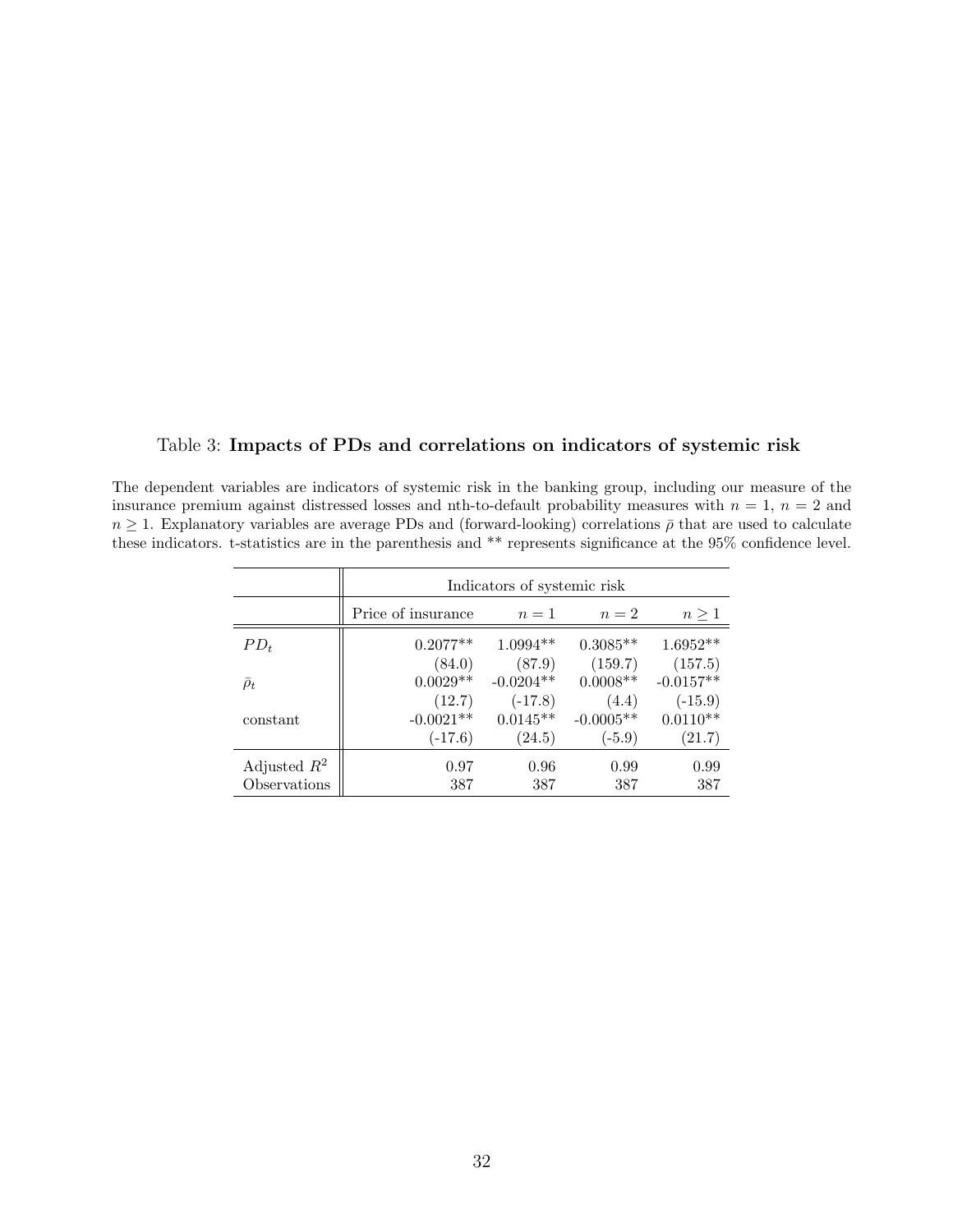### Table 4: VAR analysis

The results are based on a VAR analysis in which the number of lags, which equals one, is determined by the Schwarz information criteria. Endogenous variables include average PDs (Logit transformation applied), average one-week correlations (Fisher transformation applied), fed fund rates, term spreads, one-month returns and implied volatility of the S&P500 index. t-statistics are in the brackets. \*\* and \* represent significance of coefficients at the 95% and 90% confidence levels respectively.

|                         | $\tilde{PD}$ | $\rho_W$   | FFR.       | Term       | $SP500$ ret | VIX      |
|-------------------------|--------------|------------|------------|------------|-------------|----------|
| $\tilde{PD}(-1)$        | $0.98**$     | $0.055**$  | $-0.037*$  | 0.033      | $-0.34$     | $0.66*$  |
|                         | (66.8)       | (2.8)      | $(-1.8)$   | (1.5)      | $(-0.8)$    | (1.8)    |
| $\tilde{\rho}_W(-1)$    | $0.083**$    | $0.49**$   | $-0.031$   | 0.026      | 0.11        | $-0.22$  |
|                         | (2.4)        | (10.7)     | $(-0.6)$   | (0.5)      | (0.1)       | $(-0.3)$ |
| $FFR(-1)$               | 0.010        | $-0.054**$ | $0.94**$   | $-0.012$   | $-0.38$     | 0.084    |
|                         | (0.9)        | $(-3.9)$   | (64.4)     | $(-0.8)$   | $(-1.2)$    | (0.3)    |
| $Term(-1)$              | 0.012        | $-0.071**$ | $-0.064**$ | $0.97**$   | $-0.47$     | 0.097    |
|                         | (0.8)        | $(-3.9)$   | $(-3.4)$   | (47.8)     | $(-1.1)$    | (0.3)    |
| $SP500 \text{ ret}(-1)$ | $-0.0025**$  | $-0.0029*$ | $-0.00063$ | $-0.00047$ | $0.73**$    | 0.0048   |
|                         | $(-2.0)$     | $(-1.7)$   | $(-0.4)$   | $(-0.2)$   | (18.6)      | (0.1)    |
| $VIX(-1)$               | $-0.00084$   | 0.0012     | $-0.0011$  | 0.0024     | 0.030       | $0.92**$ |
|                         | $(-0.8)$     | (0.9)      | $(-0.8)$   | (1.6)      | (1.0)       | (35.5)   |
| Constant                | $-0.18$      | $0.85**$   | 0.14       | 0.20       | $-0.44$     | 4.70     |
|                         | $(-1.5)$     | (5.4)      | (0.8)      | (1.2)      | $(-0.1)$    | (1.5)    |
| Adjusted $R^2$          | 0.97         | 0.43       | 0.99       | 0.99       | 0.53        | 0.91     |
| Observations            | 386          | 386        | 386        | 386        | 386         | 386      |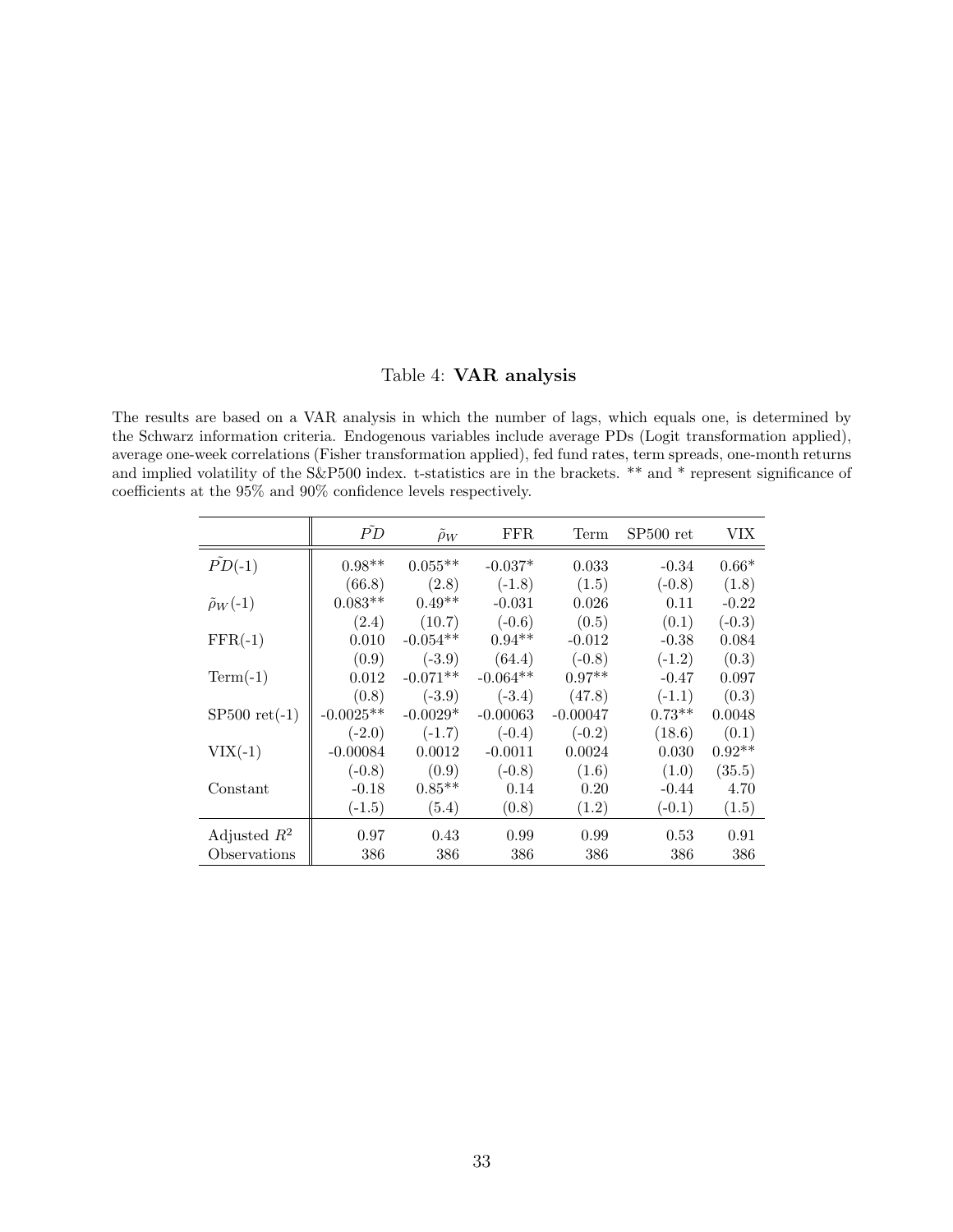| Factors              | Bank 1   | Bank 2     | Bank 3     | Bank 4      | Bank 5    | Bank 6     | Bank 7     | Bank 8     | Bank 9     | Bank 10   | Bank 11    | Bank 12    |
|----------------------|----------|------------|------------|-------------|-----------|------------|------------|------------|------------|-----------|------------|------------|
| $\tilde{PD}_{i,t-1}$ | $0.70**$ | $0.63**$   | $0.68**$   | $0.51***$   | $0.38**$  | $0.71***$  | $0.45**$   | $0.57**$   | $0.38**$   | $0.81**$  | $0.79**$   | $0.68**$   |
| Р̈́D                 | $0.25**$ | $0.39**$   | $0.36**$   | $0.63**$    | $0.50**$  | $0.23**$   | $0.63**$   | $0.50**$   | $0.61***$  | $0.10**$  | $0.29**$   | $0.35***$  |
| $\rho_W$             | $-0.04$  | $-0.004$   | $0.15**$   | 0.01        | $0.11***$ | $0.13**$   | $0.10**$   | $0.15***$  | $0.17**$   | 0.02      | 0.03       | 0.05       |
| <b>FFR</b>           | $-0.02$  | $0.03**$   | $0.10**$   | $-0.03**$   | 0.003     | $-0.03**$  | $0.08**$   | $-0.02$    | $-0.03**$  | $-0.0003$ | $0.02**$   | 0.0000     |
| <b>TERM</b>          | $-0.02$  | 0.04       | 0.08       | $-0.04$     | $-0.01$   | $-0.02*$   | 0.05       | $-0.03$    | $-0.06$    | 0.01      | 0.01       | 0.02       |
| $SP500$ ret          | 0.0004   | $-0.005**$ | $-0.006**$ | $-0.006**$  | 0.001     | $-0.005**$ | $-0.003**$ | $-0.004**$ | $-0.001$   | 0.002     | $-0.003**$ | $-0.004**$ |
| VIX                  | 0.0002   | $-0.003**$ | $-0.004**$ | $-0.004$ ** | $0.002**$ | 0.001      | $-0.004**$ | $-0.004**$ | $-0.003**$ | $0.004**$ | $-0.003**$ | $-0.004**$ |
| constant             | $-0.27$  | $-0.09$    | $-0.17$    | $0.78**$    | $-0.64**$ | $-0.31**$  | $0.27**$   | $0.51***$  | $0.20*$    | $-0.57**$ | $0.33***$  | 0.006      |
| Adj- $R^2$           | 0.92     | 0.98       | 0.98       | 0.98        | 0.97      | 0.97       | 0.99       | 0.98       | 0.97       | 0.91      | 0.98       | 0.97       |
| Obs.                 | 274      | 381        | 386        | 386         | 386       | 385        | 386        | 386        | 386        | 363       | 386        | 386        |

Table 5: Determinants of individual PDs

The results show the impacts of explanatory variables, including credit risk factors and financial market variables, on PDs of individual banks (Logittransformation applied). \*\* and \* represent significance of coefficients at the 95% and 90% confidence levels respectively.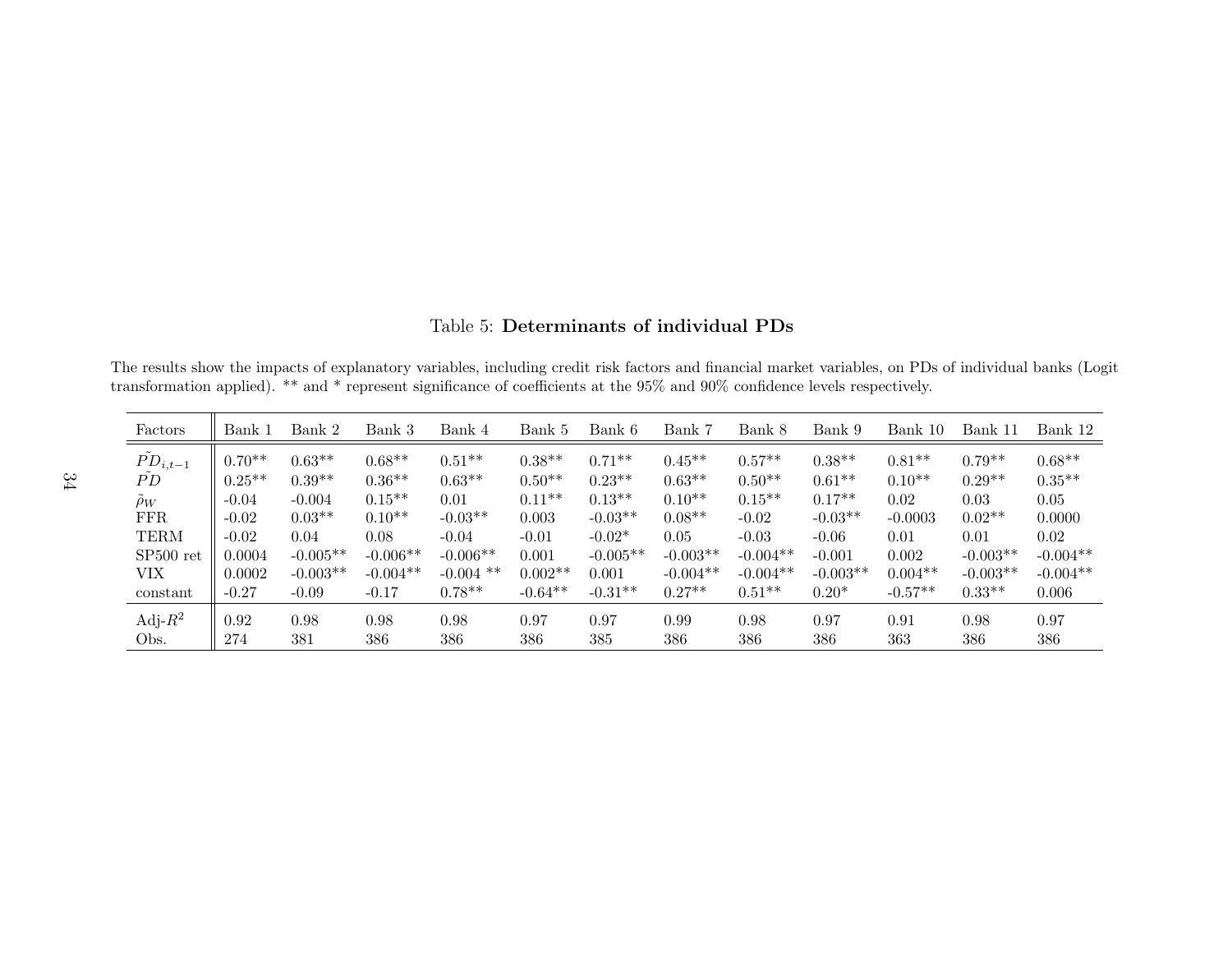#### Figure 1: Portfolio credit risk and macro-financial factors

Note: This figure plots the time series of (weighted-average) risk-neutral PDs, average 1-week realized correlations and average 1-quarter future correlations. The solid lines refer to the observed data. The dash-dotted lines refer to in-sample predictions based on: (1) a VAR analysis that consists of credit risk factors (average PDs and 1-week realized correlations) and financial market variables (fed fund rates, term spreads, S&P500 one-month returns and implied volatility), as shown in Table 4; (2) regressions of individual PDs on the lagged own variable and the current-period market variables (Table 5); and (3) a regression of future (one-quarter) correlations on the current-period 1-quarter correlations, weekly correlations and other market factors (Table 2, Regression 3).

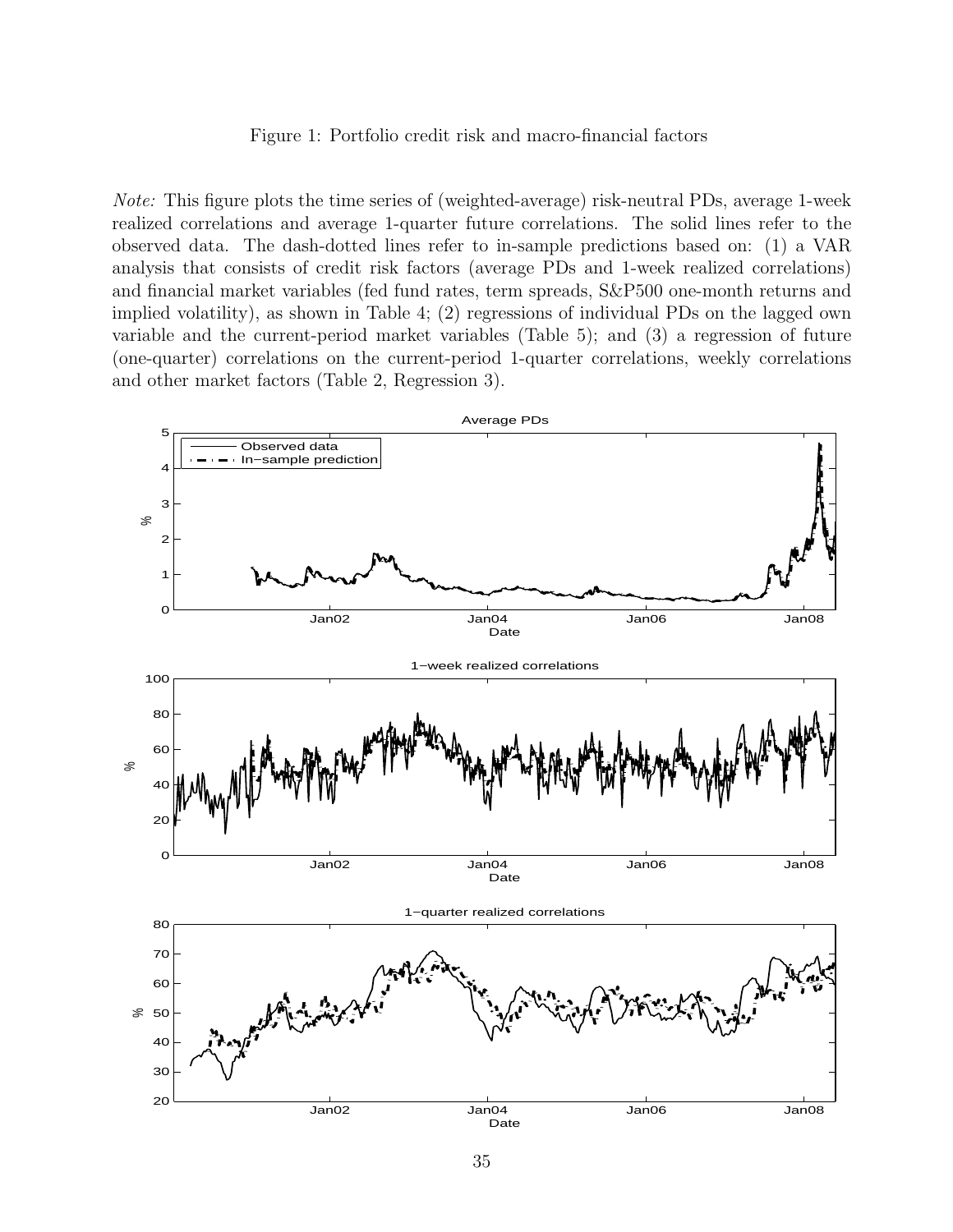Figure 2: Financial market factors

Note: This figure plots the time series of fed fund rates, term spreads, S&P500 one-month returns and implied volatility (VIX). The solid lines refer to the observed data. The dashdotted lines refer to in-sample predictions as described in Figure 1.

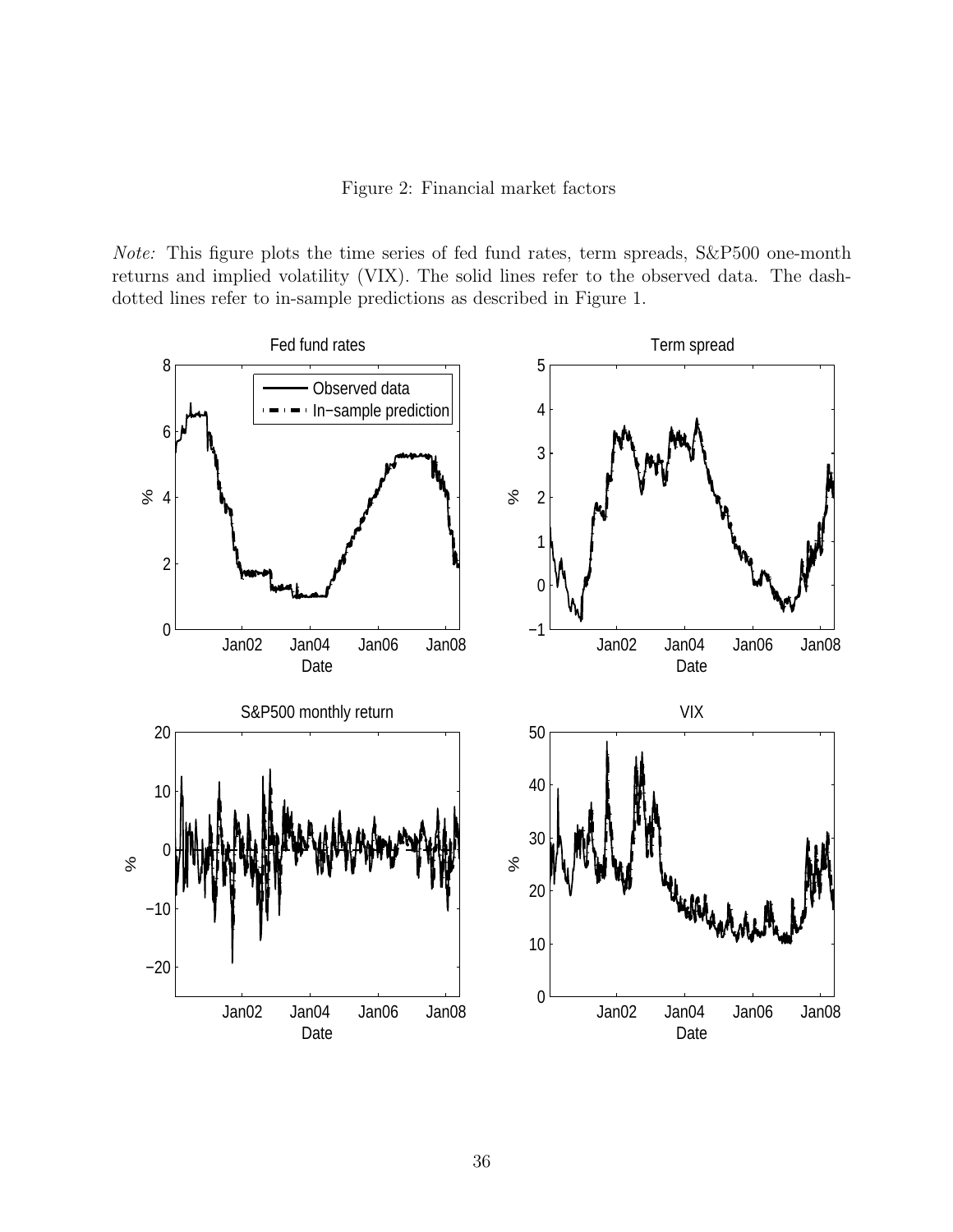Figure 3: Indicator of systemic risk in the banking sector

Note: The indicator refers to the price of insurance against banking distresses, i.e. the riskneutral expectation of credit losses that equal or exceed 15% of the corresponding banking sector's liabilities. The prices are shown as the cost per unit of exposure to these liabilities in the upper panel and are shown in dollar term in the lower panel. The indicators are calculated based on individual risk-neutral PDs implied from CDS spreads and forecasted one-quarter asset return correlations.

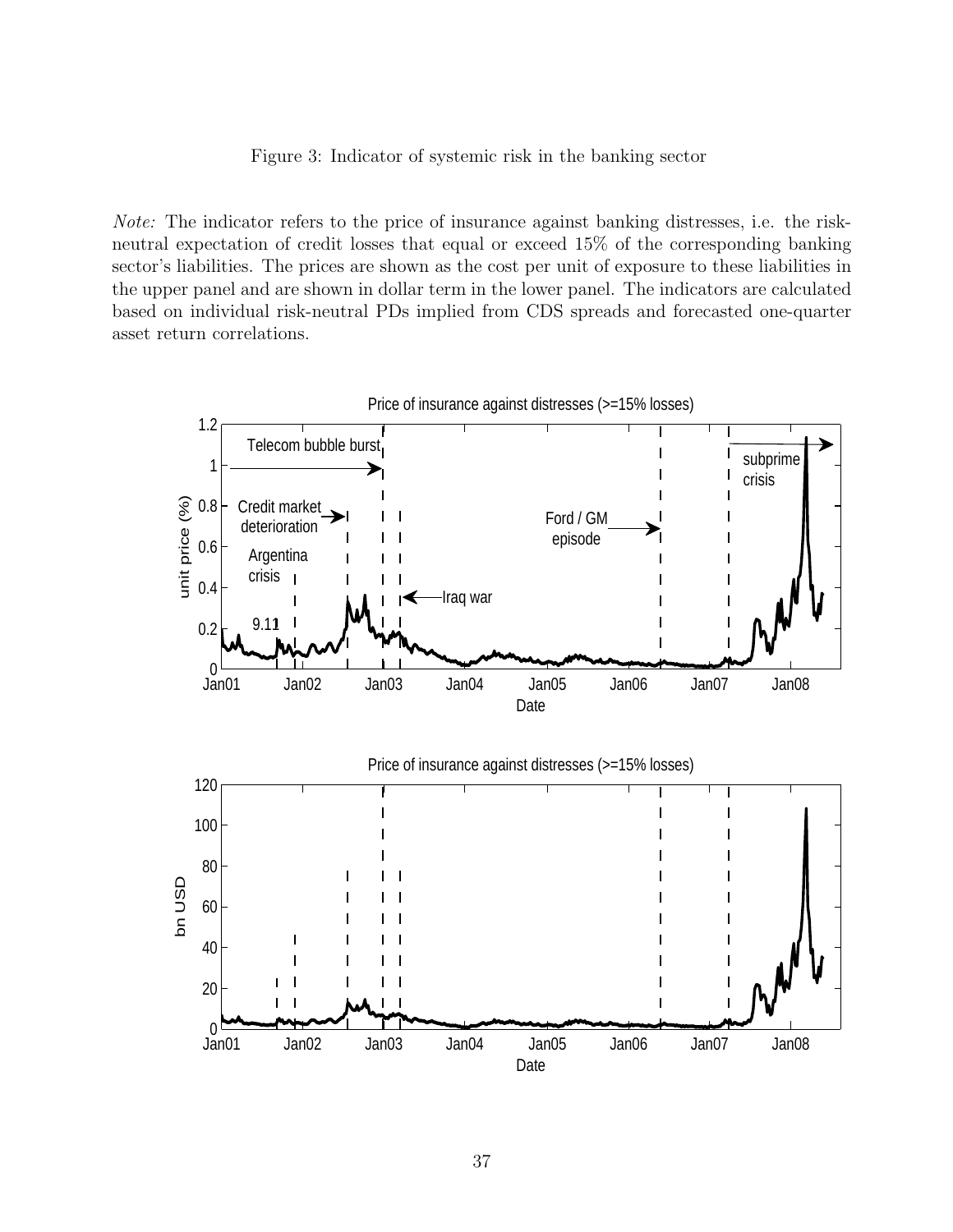Figure 4: Stress testing exercises based on statistical scenarios

Note: This grap<sup>h</sup> <sup>p</sup>lots the movements in the indicator of systemic risk, defined as the price of insurance against banking distresses (credit losses exceed 15% of total liabilities of the banking sector), under stress testing scenarios. The stress testing adopts hypothetical scenarios based on the statistical properties of error terms in the model (described in Figure 1). In particular, the bootstrapping technique is used to simulate the future path of shock terms. The simulation is repeated 1,000 times and in each time the corresponding indicator of systemic risk is calculated. The lines <sup>p</sup>lot the mean and 95% percentile distributionsof the indicator.

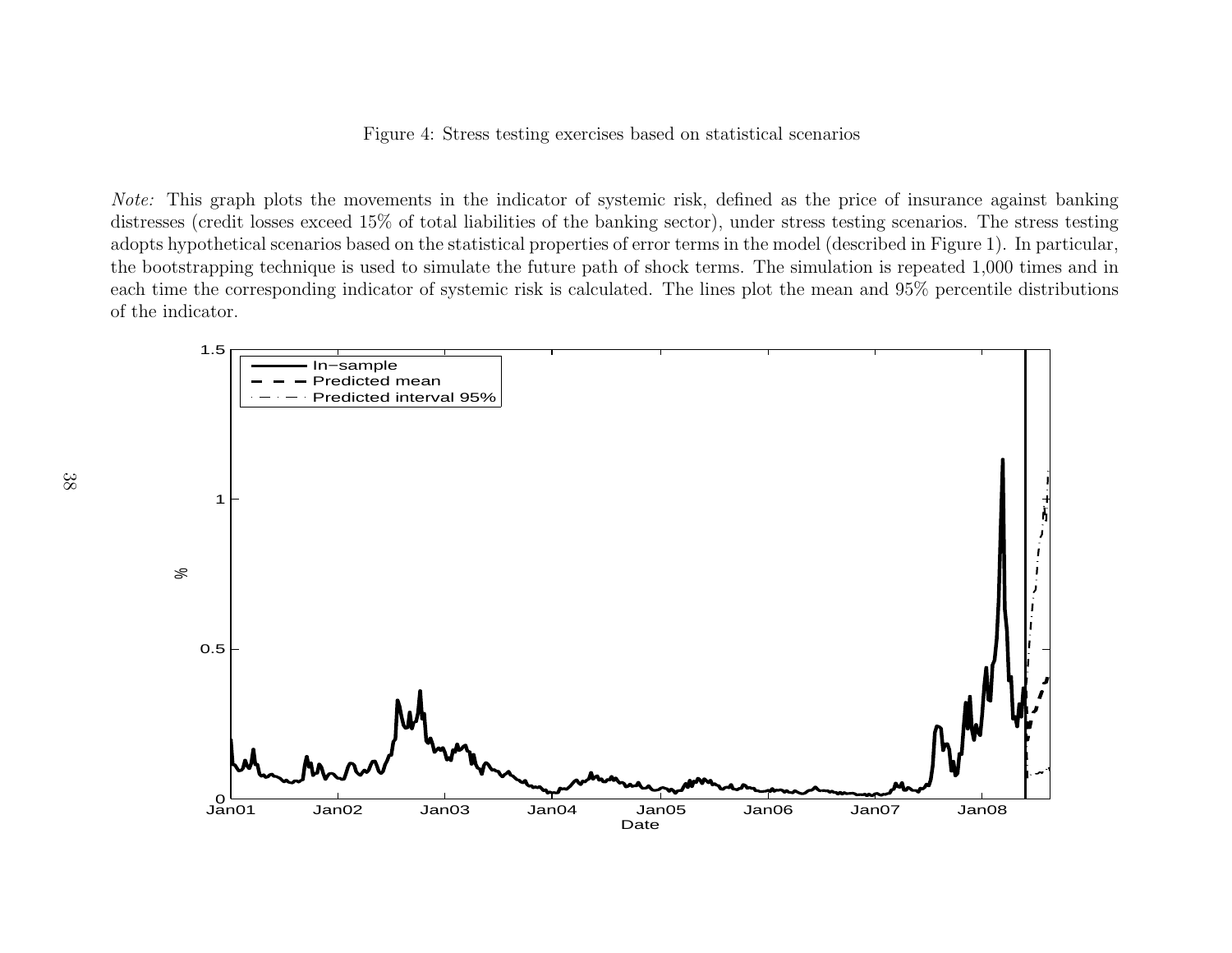Figure 5: Stress testing exercises based on historical scenarios

Note: This grap<sup>h</sup> <sup>p</sup>lots the movements in the indicator of systemic risk, defined as the price of insurance against banking distresses (credit losses exceed 15% of total liabilities of the banking sector), under stress testing scenarios. The stress testing adopts historical scenarios, i.e. using shocks in macro-financial factors as observed during the LTCM crisis (dotted line) and the September <sup>11</sup> episode (dashed line). The model framework is the same as in Figure <sup>1</sup> except that the VAR model only includes the four financial market variables.